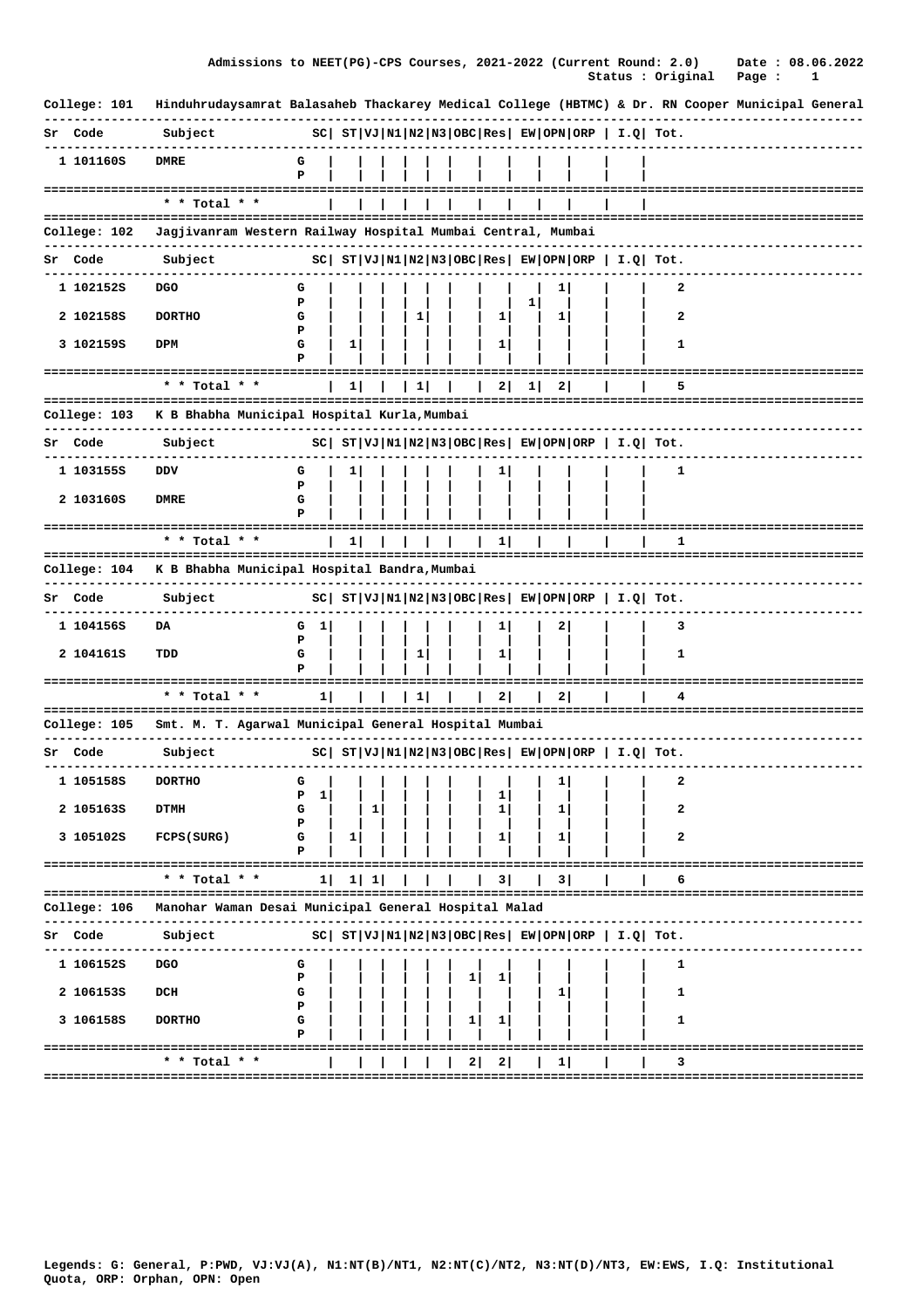|              | Admissions to NEET(PG)-CPS Courses, 2021-2022 (Current Round: 2.0) |                  |    |   |   |    |              |                |    |                                                                                                                                                                                                                                                                                                                                                                                          | Status : Original                                          |                                      | Page : | 2 | Date: 08.06.2022 |
|--------------|--------------------------------------------------------------------|------------------|----|---|---|----|--------------|----------------|----|------------------------------------------------------------------------------------------------------------------------------------------------------------------------------------------------------------------------------------------------------------------------------------------------------------------------------------------------------------------------------------------|------------------------------------------------------------|--------------------------------------|--------|---|------------------|
| College: 107 | Pt. Madanmohan Malviya Shatabdi Hospital Govandi , Mumbai          |                  |    |   |   |    |              |                |    |                                                                                                                                                                                                                                                                                                                                                                                          |                                                            |                                      |        |   |                  |
| Sr Code      | Subject                                                            |                  |    |   |   |    |              |                |    | $ SC $ $ST VJ N1 N2 N3 OBC Res  EW OPN ORP   I.Q  Tot.$                                                                                                                                                                                                                                                                                                                                  |                                                            |                                      |        |   |                  |
| 1 107159S    | DPM                                                                | G                |    |   |   |    |              |                | 1  |                                                                                                                                                                                                                                                                                                                                                                                          | 1                                                          |                                      |        |   |                  |
| 2 107161S    | TDD                                                                | P<br>G           |    |   |   |    |              |                | 1  |                                                                                                                                                                                                                                                                                                                                                                                          | 1                                                          |                                      |        |   |                  |
| 3 107101S    | FCPS (MED)                                                         | P<br>G           |    |   |   |    |              | 1              |    |                                                                                                                                                                                                                                                                                                                                                                                          | 1                                                          |                                      |        |   |                  |
|              | :===============================                                   | P                |    |   |   |    |              |                |    |                                                                                                                                                                                                                                                                                                                                                                                          |                                                            |                                      |        |   |                  |
|              | * * Total * *<br>;=================================                |                  |    |   |   |    |              | 11             | 21 |                                                                                                                                                                                                                                                                                                                                                                                          | 3                                                          |                                      |        |   |                  |
| College: 108 | Sant Muktabai Municipal General Hospital Ghatkopar, Mumbai         |                  |    |   |   |    |              |                |    |                                                                                                                                                                                                                                                                                                                                                                                          |                                                            |                                      |        |   |                  |
| Sr Code      | Subject                                                            |                  |    |   |   |    |              |                |    | $ SC $ $ST VJ N1 N2 N3 OBC Res  EW OPN ORP   I.Q  Tot.$                                                                                                                                                                                                                                                                                                                                  |                                                            |                                      |        |   |                  |
| 1 1081525    | DGO                                                                | G                |    |   |   |    |              |                |    |                                                                                                                                                                                                                                                                                                                                                                                          | 1                                                          |                                      |        |   |                  |
| 2 1081535    | DCH                                                                | Р<br>G           |    |   |   |    |              |                |    |                                                                                                                                                                                                                                                                                                                                                                                          |                                                            |                                      |        |   |                  |
| 3 108102S    | FCPS (SURG)                                                        | Р<br>G<br>1<br>Р |    |   |   |    | 1            |                | 1  |                                                                                                                                                                                                                                                                                                                                                                                          | 2                                                          |                                      |        |   |                  |
|              | ------------------------------------<br>* * Total * *              | 1 <sub>1</sub>   |    |   |   |    | 1 I          | 1 <sub>1</sub> | 1  |                                                                                                                                                                                                                                                                                                                                                                                          | з                                                          |                                      |        |   |                  |
| College: 109 | Mother and Child Hospital Borivali, Mumbai                         |                  |    |   |   |    |              |                |    |                                                                                                                                                                                                                                                                                                                                                                                          |                                                            |                                      |        |   |                  |
| Sr Code      | Subject                                                            |                  |    |   |   |    |              |                |    | $ SC $ $ST VJ N1 N2 N3 OBC Res $ $EW OPN ORP$   $I.Q$ Tot.                                                                                                                                                                                                                                                                                                                               |                                                            |                                      |        |   |                  |
| 1 1091525    | <b>DGO</b>                                                         | G                |    |   |   |    |              |                |    |                                                                                                                                                                                                                                                                                                                                                                                          | 1                                                          |                                      |        |   |                  |
|              | ================                                                   | P                |    |   |   |    |              |                |    |                                                                                                                                                                                                                                                                                                                                                                                          |                                                            |                                      |        |   |                  |
|              | * * Total * *                                                      |                  |    |   |   |    |              |                | 1  |                                                                                                                                                                                                                                                                                                                                                                                          | 1                                                          |                                      |        |   |                  |
|              | College: 110 - Marol Maternity Home Andheri, Mumbai                |                  |    |   |   |    |              |                |    |                                                                                                                                                                                                                                                                                                                                                                                          |                                                            | -----------------------              |        |   |                  |
| Sr Code      | Subject                                                            |                  |    |   |   |    |              |                |    |                                                                                                                                                                                                                                                                                                                                                                                          | $ SC $ $ST VJ N1 N2 N3 OBC Res $ $EW OPN ORP$   $I.Q$ Tot. |                                      |        |   |                  |
| 1 110152S    | <b>DGO</b>                                                         | G                |    |   |   |    |              |                |    |                                                                                                                                                                                                                                                                                                                                                                                          |                                                            |                                      |        |   |                  |
| 2 1101535    | DCH                                                                | P<br>G           |    |   |   | 1  | 1            |                |    |                                                                                                                                                                                                                                                                                                                                                                                          | 1                                                          |                                      |        |   |                  |
|              | -----------------------                                            |                  |    |   |   |    |              |                |    |                                                                                                                                                                                                                                                                                                                                                                                          |                                                            |                                      |        |   |                  |
|              | * * Total * *<br>========================                          |                  |    |   |   |    | ı            |                |    |                                                                                                                                                                                                                                                                                                                                                                                          | 1                                                          |                                      |        |   |                  |
| College: 111 | Oshiwara Maternity Home Jogeshwari, Mumbai                         |                  |    |   |   |    |              |                |    |                                                                                                                                                                                                                                                                                                                                                                                          |                                                            |                                      |        |   |                  |
| Sr Code      | Subject                                                            |                  |    |   |   |    |              |                |    | $SC \left  \begin{array}{l l l l} \hbox{ST} & \hbox{VI} & \hbox{NI} & \hbox{NI} \\ \hbox{ST} & \hbox{VI} & \hbox{IV} & \hbox{IV} & \hbox{IV} \\ \hbox{S} & \hbox{O} & \hbox{IV} & \hbox{IV} & \hbox{IV} \\ \hbox{S} & \hbox{S} & \hbox{V} & \hbox{IV} & \hbox{IV} \\ \hbox{S} & \hbox{S} & \hbox{V} & \hbox{IV} & \hbox{IV} \\ \hbox{S} & \hbox{S} & \hbox{S} & \hbox{V} & \hbox{IV} \\$ |                                                            |                                      |        |   |                  |
| 1 111152s    | <b>DGO</b>                                                         | G                |    |   |   |    |              |                |    |                                                                                                                                                                                                                                                                                                                                                                                          | 1                                                          |                                      |        |   |                  |
| 2 1111535    | DCH                                                                | P<br>G           |    | ı |   |    | ı            |                |    |                                                                                                                                                                                                                                                                                                                                                                                          | 1                                                          |                                      |        |   |                  |
|              |                                                                    | Р                |    |   |   |    |              |                |    |                                                                                                                                                                                                                                                                                                                                                                                          |                                                            |                                      |        |   |                  |
|              | * * Total * *                                                      |                  |    | 1 |   | 11 | $\mathbf{2}$ |                |    |                                                                                                                                                                                                                                                                                                                                                                                          | 2                                                          |                                      |        |   |                  |
| College: 112 | Dr. Anandibai Joshi Maternity Home Kurla, Mumbai                   |                  |    |   |   |    |              |                |    |                                                                                                                                                                                                                                                                                                                                                                                          |                                                            |                                      |        |   |                  |
| Code<br>Sr   | Subject                                                            |                  |    |   |   |    |              |                |    | $ SC $ $ST VJ N1 N2 N3 OBC Res  EW OPN ORP   I.Q  Tot.$                                                                                                                                                                                                                                                                                                                                  |                                                            |                                      |        |   |                  |
| 1 112152s    | <b>DGO</b>                                                         | G<br>P           | ı. |   |   |    | ı.           |                |    |                                                                                                                                                                                                                                                                                                                                                                                          | 1                                                          |                                      |        |   |                  |
| 2 1121535    | DCH                                                                | G                |    |   |   |    |              |                | 1  |                                                                                                                                                                                                                                                                                                                                                                                          | 1                                                          |                                      |        |   |                  |
|              | ================================                                   |                  |    |   |   |    |              |                |    |                                                                                                                                                                                                                                                                                                                                                                                          |                                                            |                                      |        |   |                  |
|              | $*$ * Total * *                                                    |                  | 1  |   |   |    | 1            |                | 1  |                                                                                                                                                                                                                                                                                                                                                                                          | 2                                                          |                                      |        |   |                  |
| College: 113 | Savitribai Jyotiba Phule Maternity Home Bhandup, Mumbai            |                  |    |   |   |    |              |                |    |                                                                                                                                                                                                                                                                                                                                                                                          |                                                            |                                      |        |   |                  |
| Code<br>Sr   | Subject                                                            |                  |    |   |   |    |              |                |    | $ SC $ $ST VJ N1 N2 N3 OBC Res  EW OPN ORP   I.Q  Tot.$                                                                                                                                                                                                                                                                                                                                  |                                                            |                                      |        |   |                  |
| 1 113152s    | <b>DGO</b>                                                         | G                |    |   | 1 |    | 1            |                |    |                                                                                                                                                                                                                                                                                                                                                                                          | 1                                                          |                                      |        |   |                  |
| 2 1131535    | DCH                                                                | Р<br>G           |    |   |   | ı  | ı.           |                | ı  |                                                                                                                                                                                                                                                                                                                                                                                          | 2                                                          |                                      |        |   |                  |
|              | ======================                                             | Р                |    |   |   |    |              |                |    | ==========                                                                                                                                                                                                                                                                                                                                                                               |                                                            |                                      |        |   |                  |
|              | * * Total * *<br>==================================                |                  |    |   | 1 | 1  | $\mathbf{2}$ |                | 1  |                                                                                                                                                                                                                                                                                                                                                                                          | з                                                          | ------------------------------------ |        |   |                  |
|              |                                                                    |                  |    |   |   |    |              |                |    | SC ST VJ N1 N2 N3 OBC Tot EW OPN ORP $ $ I.Q Tot.                                                                                                                                                                                                                                                                                                                                        |                                                            |                                      |        |   |                  |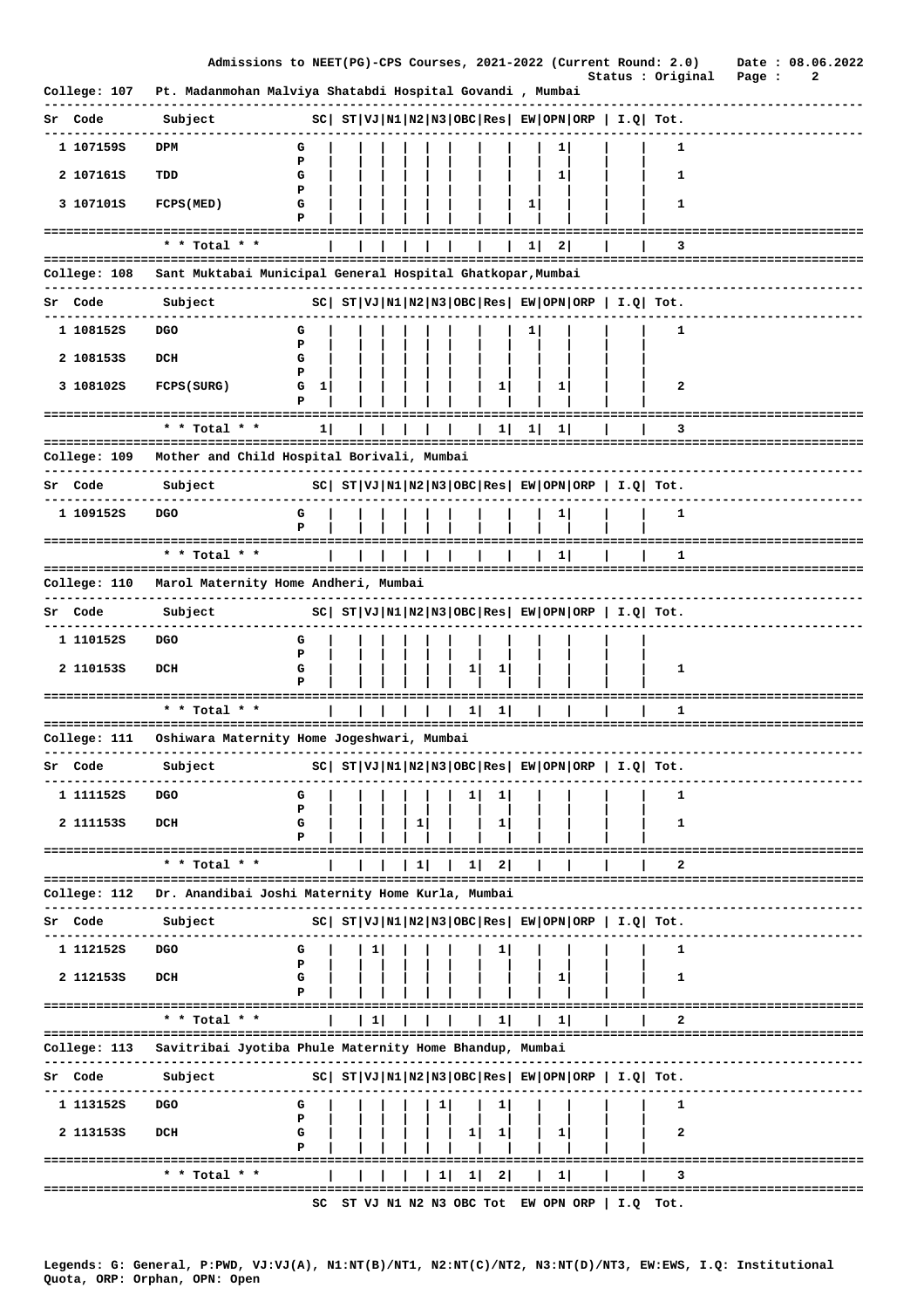|                     | Admissions to NEET(PG)-CPS Courses, 2021-2022 (Current Round: 2.0)  |             |  |            |    |          |   |   |      |                                                       | Status : Original                                              | Page : | Date: 08.06.2022<br>3 |  |
|---------------------|---------------------------------------------------------------------|-------------|--|------------|----|----------|---|---|------|-------------------------------------------------------|----------------------------------------------------------------|--------|-----------------------|--|
| College: 114        | Matoshree Ramabai Ambedkar Maternity Home Chembur Naka, Mumbai      |             |  |            |    |          |   |   |      |                                                       |                                                                |        |                       |  |
| Sr Code             | Subject                                                             |             |  |            |    |          |   |   |      | $ SC $ $ST VJ N1 N2 N3 OBC Res EW OPN ORP  I.Q  Tot.$ |                                                                |        |                       |  |
| 1 1141528           | <b>DGO</b>                                                          | G<br>Р      |  |            |    | 1        |   |   |      |                                                       | 1                                                              |        |                       |  |
|                     | * * Total * *                                                       |             |  |            |    |          |   |   |      |                                                       |                                                                |        |                       |  |
|                     |                                                                     |             |  |            | 1. | $1\vert$ |   |   |      |                                                       | 1                                                              |        |                       |  |
| College: 115        | Haji Mohammad Haji Saboo Siddiqui M. H. Hospital Prabhadevi, Mumbai |             |  |            |    |          |   |   |      |                                                       |                                                                |        |                       |  |
| Sr Code             | Subject                                                             |             |  |            |    |          |   |   |      |                                                       | $ SC $ $ST VJ N1 N2 N3 OBC Res EW OPN ORP   I.Q  Tot.$         |        |                       |  |
| 1 115152S           | <b>DGO</b>                                                          | G<br>P      |  |            |    |          |   |   |      |                                                       |                                                                |        |                       |  |
|                     | * * Total * *                                                       |             |  |            |    |          |   |   |      |                                                       |                                                                |        |                       |  |
|                     |                                                                     |             |  | ========== |    |          |   |   |      |                                                       | ------------------------------------                           |        |                       |  |
| College: 116        | Mahim Maternity Home Mahim, Mumbai                                  |             |  |            |    |          |   |   |      |                                                       |                                                                |        |                       |  |
| Sr Code             | Subject                                                             |             |  |            |    |          |   |   |      |                                                       | $ SC $ $ST VJ N1 N2 N3 OBC Res EW OPN ORP  I.Q  Tot.$          |        |                       |  |
| 1 1161525           | <b>DGO</b>                                                          | G<br>P      |  |            |    |          |   |   |      |                                                       |                                                                |        |                       |  |
|                     | * * Total * *                                                       |             |  |            |    |          |   |   |      |                                                       |                                                                |        |                       |  |
| College: 117        | K.S. Phule Hospital Borivali, Mumbai                                |             |  |            |    |          |   |   |      |                                                       | -------------------------------------                          |        |                       |  |
| Sr Code             | Subject                                                             |             |  |            |    |          |   |   |      |                                                       | $ SC $ $ST VJ N1 N2 N3 OBC Res EW OPN ORP  I.Q  Tot.$          |        |                       |  |
| 1 117152S           | <b>DGO</b>                                                          | G           |  |            |    |          |   |   |      |                                                       |                                                                |        |                       |  |
|                     | $*$ * Total * *                                                     |             |  |            |    |          |   |   |      |                                                       |                                                                |        |                       |  |
|                     |                                                                     |             |  |            |    |          |   |   |      |                                                       |                                                                |        |                       |  |
| College: 118        | S.V.D. Savarkar Hospital Mulund East, Mumbai                        |             |  |            |    |          |   |   |      |                                                       |                                                                |        |                       |  |
| Sr Code             | Subject                                                             |             |  |            |    |          |   |   |      |                                                       | $ SC $ $ST VJ N1 N2 N3 OBC Res EW OPN ORP  I.Q  Tot.$          |        |                       |  |
| 1 118152S           | <b>DGO</b>                                                          | G<br>P      |  |            |    |          |   |   |      |                                                       |                                                                |        |                       |  |
| 2 1181635           | <b>DTMH</b>                                                         | G<br>Р      |  |            |    |          |   | 1 |      |                                                       | 1                                                              |        |                       |  |
| =================== |                                                                     |             |  |            |    |          |   |   |      | ============                                          |                                                                |        |                       |  |
|                     | * * Total * *                                                       |             |  |            |    |          |   |   |      |                                                       | 1                                                              |        |                       |  |
|                     | College: 119 Government Medical College Jalgaon                     |             |  |            |    |          |   |   |      |                                                       |                                                                |        |                       |  |
| Sr Code             | Subject                                                             |             |  |            |    |          |   |   |      |                                                       | $ SC $ $ST VJ N1 N2 N3 OBC Res $ $EW OPN ORP$   $I.Q$   $Tot.$ |        |                       |  |
| 1 119151S           | DOMS                                                                | G           |  |            |    |          |   |   |      |                                                       |                                                                |        |                       |  |
| 2 1191528           | <b>DGO</b>                                                          | Р<br>G      |  |            |    |          |   |   |      |                                                       | 1                                                              |        |                       |  |
| 3 1191538           | DCH                                                                 | Р<br>G      |  | 1          |    | 1        |   |   | 1-OP |                                                       | 1                                                              |        |                       |  |
| 4 119154S           | DPB                                                                 | Р<br>G      |  |            |    |          | 1 |   |      |                                                       | 1                                                              |        |                       |  |
| 5 119155S           | DDV                                                                 | Р<br>G      |  |            |    |          |   | 1 |      |                                                       | 1                                                              |        |                       |  |
| 6 119156S           | DA                                                                  | Р<br>G      |  |            |    |          |   |   |      |                                                       |                                                                |        |                       |  |
| 7 119158S           | <b>DORTHO</b>                                                       | Р<br>G<br>Р |  |            |    |          |   | 1 |      |                                                       | 1                                                              |        |                       |  |
| 8 119160S           | <b>DMRE</b>                                                         | G           |  |            |    |          |   |   |      |                                                       |                                                                |        |                       |  |
| 9 119101S           | FCPS (MED)                                                          | Р<br>G<br>Р |  |            | 1  | ı        |   | 1 |      |                                                       | 2                                                              |        |                       |  |
| 10 119102S          | FCPS (SURG)                                                         | G<br>Р      |  |            |    |          |   |   |      |                                                       |                                                                |        |                       |  |
| 11 1191035          | FCPS (OBGY)                                                         | G<br>Р      |  |            |    |          |   |   |      |                                                       |                                                                |        |                       |  |
| 12 119104S          | FCPS (OPTHL)                                                        | G<br>Р      |  |            |    |          |   |   |      |                                                       |                                                                |        |                       |  |
| 13 119105S          | $FCPS$ (CH)                                                         | G<br>P      |  |            |    |          |   |   |      |                                                       |                                                                |        |                       |  |
|                     | -------------------------------------<br>* * Total * *              |             |  | 1          | 1  | 2        | 1 | 3 | 1    |                                                       | 7                                                              |        |                       |  |
|                     |                                                                     |             |  |            |    |          |   |   |      |                                                       |                                                                |        |                       |  |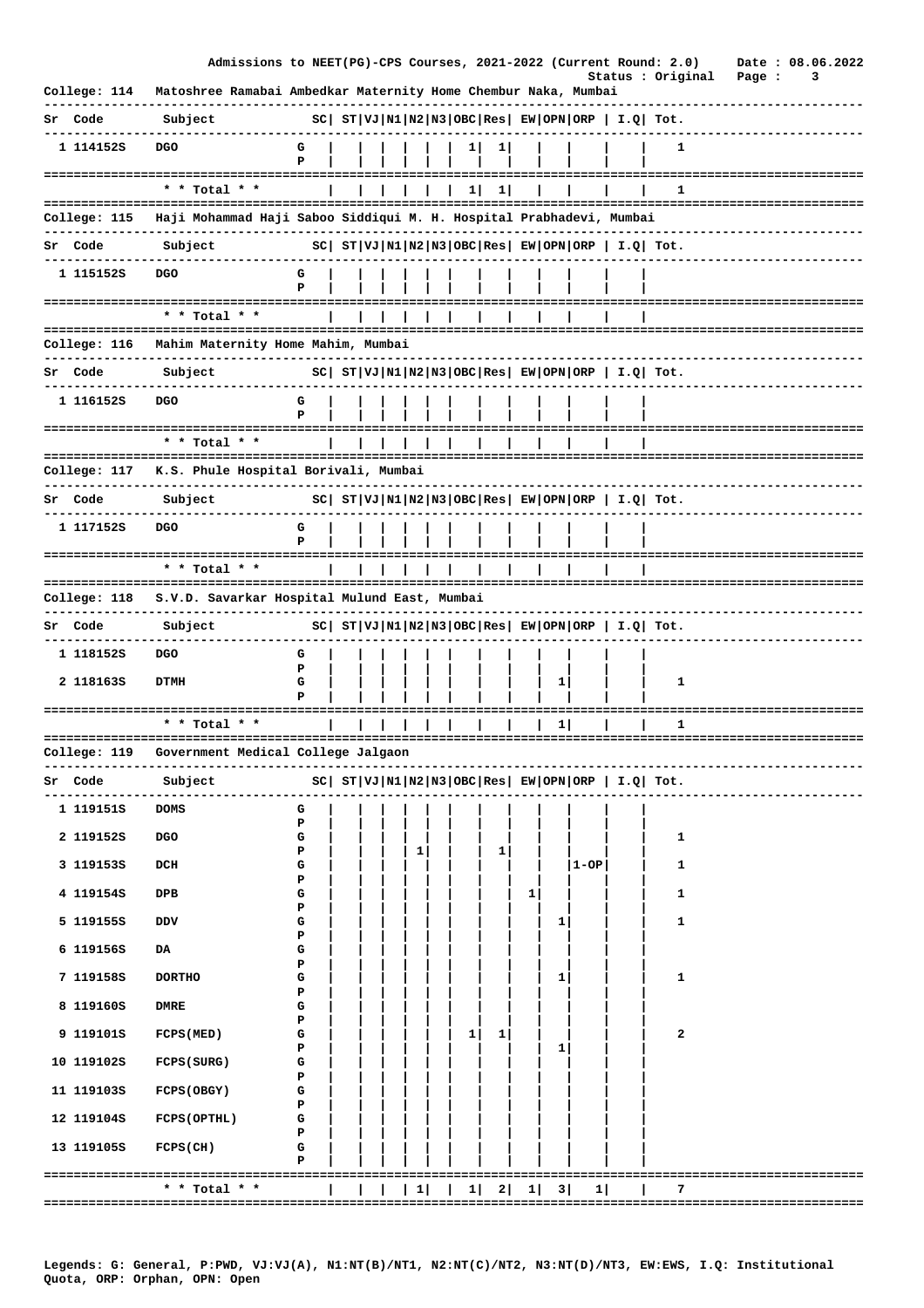|                              | Admissions to NEET(PG)-CPS Courses, 2021-2022 (Current Round: 2.0)                        |                                                     |    |                 |   |   |    |   |              |                                               |             |                                                             | Date: 08.06.2022 |
|------------------------------|-------------------------------------------------------------------------------------------|-----------------------------------------------------|----|-----------------|---|---|----|---|--------------|-----------------------------------------------|-------------|-------------------------------------------------------------|------------------|
| College: 120                 | Hindu Hruday Samrat Balasaheb Thackeray Trauma Care Mun. Hospital Jogeshwari East, Mumbai |                                                     |    |                 |   |   |    |   |              |                                               |             | Status : Original                                           | Page :<br>4      |
| Sr Code                      | Subject                                                                                   |                                                     |    |                 |   |   |    |   |              |                                               |             | $ SC $ $ST VJ N1 N2 N3 OBC Res $ $EW OPN ORP$   $I.Q$ Tot.  |                  |
| 1 1201525                    | <b>DGO</b>                                                                                | G $1$                                               |    |                 |   |   | 11 |   |              |                                               |             | 1                                                           |                  |
| 2 1201025                    | FCPS (SURG)                                                                               | P<br>G<br>P                                         |    |                 |   |   |    | 1 |              |                                               |             | 1                                                           |                  |
|                              | * * Total * *                                                                             | 1                                                   |    |                 |   |   | 1  | 1 |              |                                               |             | 2                                                           |                  |
|                              |                                                                                           |                                                     |    |                 |   |   |    |   |              |                                               |             |                                                             |                  |
|                              | College: 121 Kamla Nehru Municipal Hospital Pune                                          |                                                     |    |                 |   |   |    |   |              |                                               |             |                                                             |                  |
| Sr Code                      | Subject                                                                                   | $ SC $ $ST VJ N1 N2 N3 OBC Res EW OPN ORP I.Q Tot.$ |    |                 |   |   |    |   |              |                                               |             |                                                             |                  |
| 1 1211525                    | DGO                                                                                       | G<br>Р                                              |    |                 |   |   |    |   |              |                                               |             |                                                             |                  |
| 2 1211535                    | DCH                                                                                       | G<br>Р                                              | 1  |                 |   |   | 1  |   |              |                                               |             | 1                                                           |                  |
| 3 121158S                    | <b>DORTHO</b>                                                                             | G<br>Р                                              |    |                 |   |   |    |   | 1            |                                               |             | 1                                                           |                  |
|                              |                                                                                           |                                                     |    |                 |   |   |    |   |              |                                               |             | ========================                                    |                  |
|                              | $*$ * Total * *                                                                           |                                                     | 11 |                 |   |   | 1  |   | 1            |                                               |             | 2                                                           |                  |
| College: 122<br>. <u>.</u> . | Yashwantrao Chavan Memorial Pimpri Chinchwad Hospital Pune<br>---------------             |                                                     |    |                 |   |   |    |   |              |                                               |             |                                                             |                  |
| Sr Code                      | Subject                                                                                   |                                                     |    |                 |   |   |    |   |              |                                               |             | $ SC $ $ST VJ N1 N2 N3 OBC Res EW OPN ORP  I.Q  Tot.$       |                  |
| 1 122151s                    | <b>DOMS</b>                                                                               | G                                                   |    |                 |   |   |    |   |              |                                               |             |                                                             |                  |
| 2 1221555                    | DDV                                                                                       | Р<br>G                                              |    |                 |   |   |    |   |              |                                               |             |                                                             |                  |
| 3 122160S                    | DMRE                                                                                      | Р<br>G<br>P                                         |    | 1               |   |   | 1  |   |              |                                               |             | 1                                                           |                  |
| 4 122161S                    | TDD                                                                                       | G<br>Р                                              |    |                 |   |   |    |   |              |                                               |             |                                                             |                  |
| ========================     | * * Total * *                                                                             |                                                     |    | $\vert 1 \vert$ |   |   | 11 |   |              |                                               |             | 1                                                           |                  |
|                              |                                                                                           |                                                     |    |                 |   |   |    |   |              |                                               |             |                                                             |                  |
|                              | College: 123 Government Medical College Chandrapur                                        |                                                     |    |                 |   |   |    |   |              |                                               |             |                                                             |                  |
| Sr Code                      | Subject                                                                                   |                                                     |    |                 |   |   |    |   |              |                                               |             | $ SC $ $ST VJ N1 N2 N3 OBC Res $ $EW OPN ORP $ $I.Q$ $Tot.$ |                  |
| 1 1231525                    | DGO                                                                                       | G<br>Р                                              |    |                 |   |   |    |   |              |                                               |             |                                                             |                  |
| 2 1231535                    | DCH                                                                                       | G<br>Р                                              |    |                 |   |   |    |   |              |                                               |             |                                                             |                  |
| 3 123158S                    | <b>DORTHO</b>                                                                             |                                                     |    |                 |   |   |    |   |              |                                               |             |                                                             |                  |
|                              | ---------------------------<br>* * Total * *                                              |                                                     |    |                 | ı |   |    |   |              |                                               |             |                                                             |                  |
| College: 124                 | ===================================<br>Government Medical College Gondia                  |                                                     |    |                 |   |   |    |   |              |                                               |             |                                                             |                  |
| Code<br>Sr                   | Subject                                                                                   |                                                     |    |                 |   |   |    |   |              |                                               |             | $ SC $ $ST VJ N1 N2 N3 OBC Res EW OPN ORP I.Q Tot.$         |                  |
| 1 124151S                    | <b>DOMS</b>                                                                               | G<br>Р                                              |    |                 |   | ı | ı  |   |              |                                               |             | 1                                                           |                  |
| 2 124152S                    | <b>DGO</b>                                                                                | G<br>1                                              |    |                 |   |   | 1  |   |              |                                               |             | 1                                                           |                  |
| 3 1241535                    | DCH                                                                                       | Р<br>G<br>Р                                         |    |                 |   |   |    |   |              |                                               |             |                                                             |                  |
| 4 124156S                    | DA                                                                                        | G                                                   |    |                 | 1 |   | ı  |   |              |                                               |             | 2                                                           |                  |
| 5 124158S                    | <b>DORTHO</b>                                                                             | Р<br>G<br>P                                         |    |                 |   |   |    |   | 1            |                                               |             |                                                             |                  |
|                              |                                                                                           |                                                     |    |                 |   |   |    |   |              |                                               |             |                                                             |                  |
|                              | * * Total * *<br>.=============================                                           | 1                                                   |    |                 | 1 | 1 | 3  |   | $\mathbf{1}$ |                                               |             | 4                                                           |                  |
|                              |                                                                                           | sc.                                                 |    |                 |   |   |    |   |              | $ST$ VJ N1 N2 N3 OBC Tot $FW$ OPN ORP $\vert$ | <b>T.O.</b> | ™n+                                                         |                  |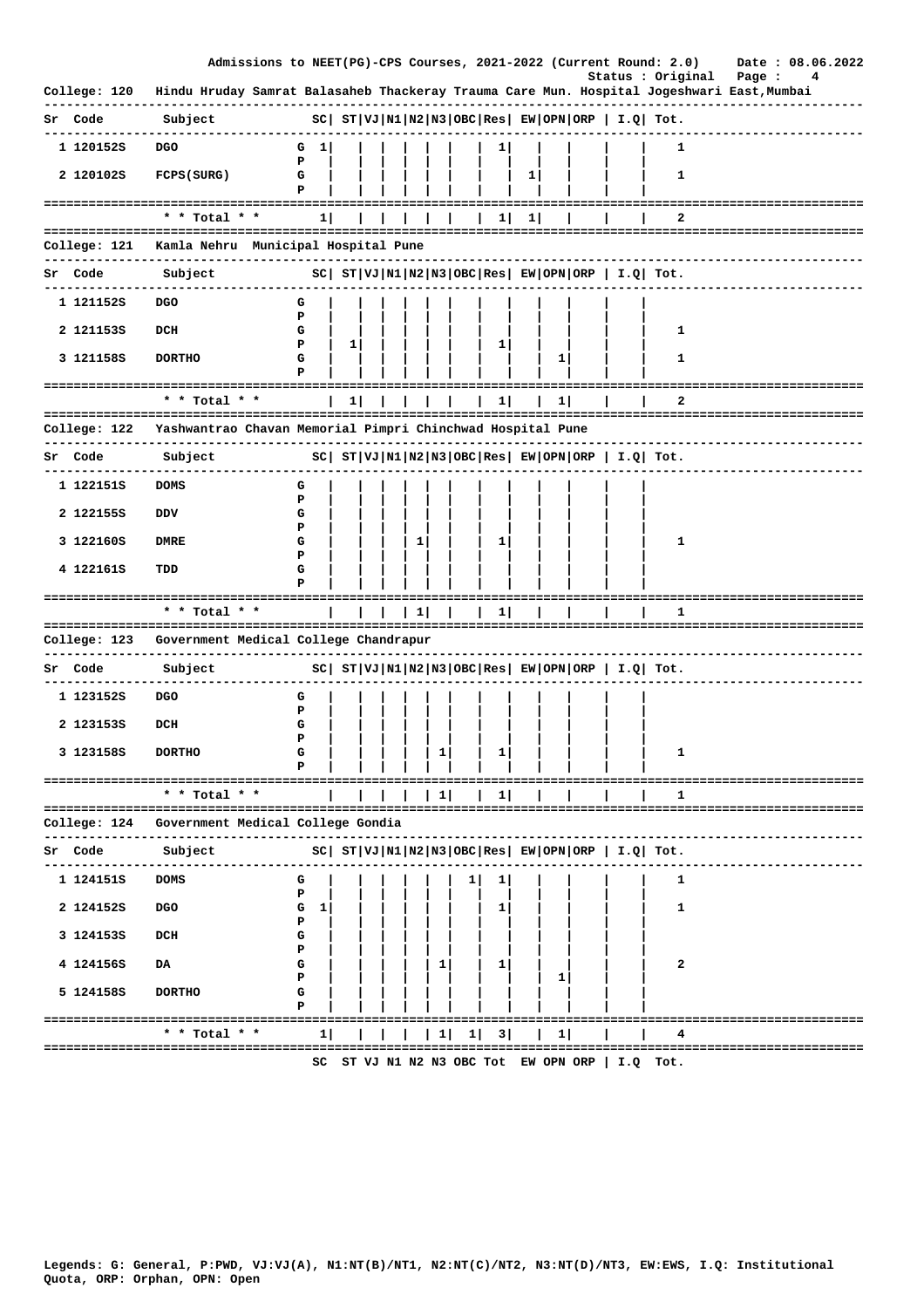| College: 125 | Shri Vasantrao Naik Govt. Medical College Yavatmal                       |                       |   |   |   |                |              |              |              |      |                                                                |                                 |
|--------------|--------------------------------------------------------------------------|-----------------------|---|---|---|----------------|--------------|--------------|--------------|------|----------------------------------------------------------------|---------------------------------|
| Code<br>Sr   | Subject                                                                  |                       |   |   |   |                |              |              |              |      | $ SC $ $ST VJ N1 N2 N3 OBC Res $ $EW OPN ORP$   $I.Q$ Tot.     |                                 |
| 1 125155S    | DDV                                                                      | G 1                   |   |   |   |                | 1            |              |              |      | 1                                                              |                                 |
| 2 125158S    | <b>DORTHO</b>                                                            | P<br>G<br>P           |   | 1 |   |                | 1            |              |              |      | 1                                                              |                                 |
| 3 1251598    | DPM                                                                      | G<br>Р                |   |   |   |                |              |              |              |      |                                                                |                                 |
| 4 125160S    | DMRE                                                                     | G                     |   |   |   |                |              |              |              |      | 1                                                              |                                 |
| 5 125106S    | <b>FCPS (DERMT)</b>                                                      | P<br>G<br>P           |   |   |   |                |              |              | 1            |      |                                                                |                                 |
|              | * * Total * *                                                            | 1.                    |   | 1 |   |                | 21           |              | $\mathbf{1}$ |      | 3                                                              |                                 |
| College: 126 | Maasaheb Meenatai Thackrey Hospital NMMC Nerul                           |                       |   |   |   |                |              |              |              |      |                                                                |                                 |
|              |                                                                          |                       |   |   |   |                |              |              |              |      |                                                                |                                 |
| Code<br>Sr   | Subject                                                                  |                       |   |   |   |                |              |              |              |      | $ SC $ $ST VJ N1 N2 N3 OBC Res EW OPN ORP  I.Q  Tot.$          |                                 |
| 1 126152S    | <b>DGO</b>                                                               | G<br>P                |   |   |   |                |              |              | ı            |      | 1                                                              |                                 |
| 2 1261538    | DCH                                                                      | G<br>Р                |   |   |   |                |              | $\mathbf{1}$ | 1            |      | 2                                                              |                                 |
|              | ---------------------------------<br>* * Total * *                       |                       |   |   |   |                |              | $\mathbf{1}$ | 2            |      | 3                                                              |                                 |
| College: 127 | ----------------------------------<br>Rajmata Jijau Hospital NMMC Airoli |                       |   |   |   |                |              |              |              |      |                                                                |                                 |
| Sr Code      | Subject                                                                  |                       |   |   |   |                |              |              |              |      | $ SC $ $ST VJ N1 N2 N3 OBC Res $ $EW OPN ORP$   $I.Q$ Tot.     |                                 |
| 1 127152S    | DGO                                                                      | G                     |   |   |   |                |              |              | 1            |      | 1                                                              |                                 |
| 2 1271535    | DCH                                                                      | Р<br>G<br>P           |   |   |   | ı              | 1            |              |              |      | 1                                                              |                                 |
|              | * * Total * *                                                            |                       |   |   |   | 1              | $\mathbf{1}$ |              | 1            |      | 2                                                              | ------------------------------- |
|              |                                                                          |                       |   |   |   |                |              |              |              |      | ===============                                                |                                 |
| College: 128 | NMMC General Hospital Vashi                                              |                       |   |   |   |                |              |              |              |      |                                                                |                                 |
| Sr Code      | Subject                                                                  |                       |   |   |   |                |              |              |              |      | $ SC $ $ST VJ N1 N2 N3 OBC Res $ $EW OPN ORP$   $I.Q$   $Tot.$ |                                 |
| 1 128151S    | <b>DOMS</b>                                                              | G<br>P                |   |   |   |                | 1            |              |              |      | 1                                                              |                                 |
| 2 128152S    | <b>DGO</b>                                                               | G<br>Р                |   |   |   |                |              |              |              | 1-ов | 1                                                              |                                 |
| 3 1281535    | DCH                                                                      | G<br>P                | 1 |   |   |                | 1            |              |              |      | 1                                                              |                                 |
| 4 128154S    | DPB                                                                      | G                     |   |   |   |                |              |              | 1            |      | 1                                                              |                                 |
| 5 128155S    | <b>DDV</b>                                                               | P<br>G                |   |   |   |                |              |              |              |      | 1                                                              |                                 |
| 6 128156S    | DA                                                                       | $\mathbf P$<br>G<br>1 |   |   |   |                | 1            |              | 1            |      | 1                                                              |                                 |
| 7 128157S    | <b>DORL</b>                                                              | P<br>G                |   |   | 1 |                | 1            |              | 1            |      | 2                                                              |                                 |
| 8 128158S    | <b>DORTHO</b>                                                            | P<br>G                |   |   |   |                |              |              |              |      |                                                                |                                 |
| 9 128162S    | <b>DTM</b>                                                               | P<br>G<br>P           |   |   |   | $\mathbf{1}$   | 1            |              |              |      | 1                                                              |                                 |
| 10 128101S   | FCPS (MED)                                                               | G                     |   |   |   | 1              | 1            |              | 1            |      | 2                                                              |                                 |
| 11 128102S   | FCPS (SURG)                                                              | Р<br>G<br>Р           |   |   |   | ı              | ı            |              | 1            |      | 2                                                              |                                 |
|              | ===============<br>* * Total * *                                         | 1                     | 1 |   | 1 | 4 <sup>1</sup> | 7            |              | 5            | 1    | 13                                                             |                                 |
|              |                                                                          |                       |   |   |   |                |              |              |              |      |                                                                |                                 |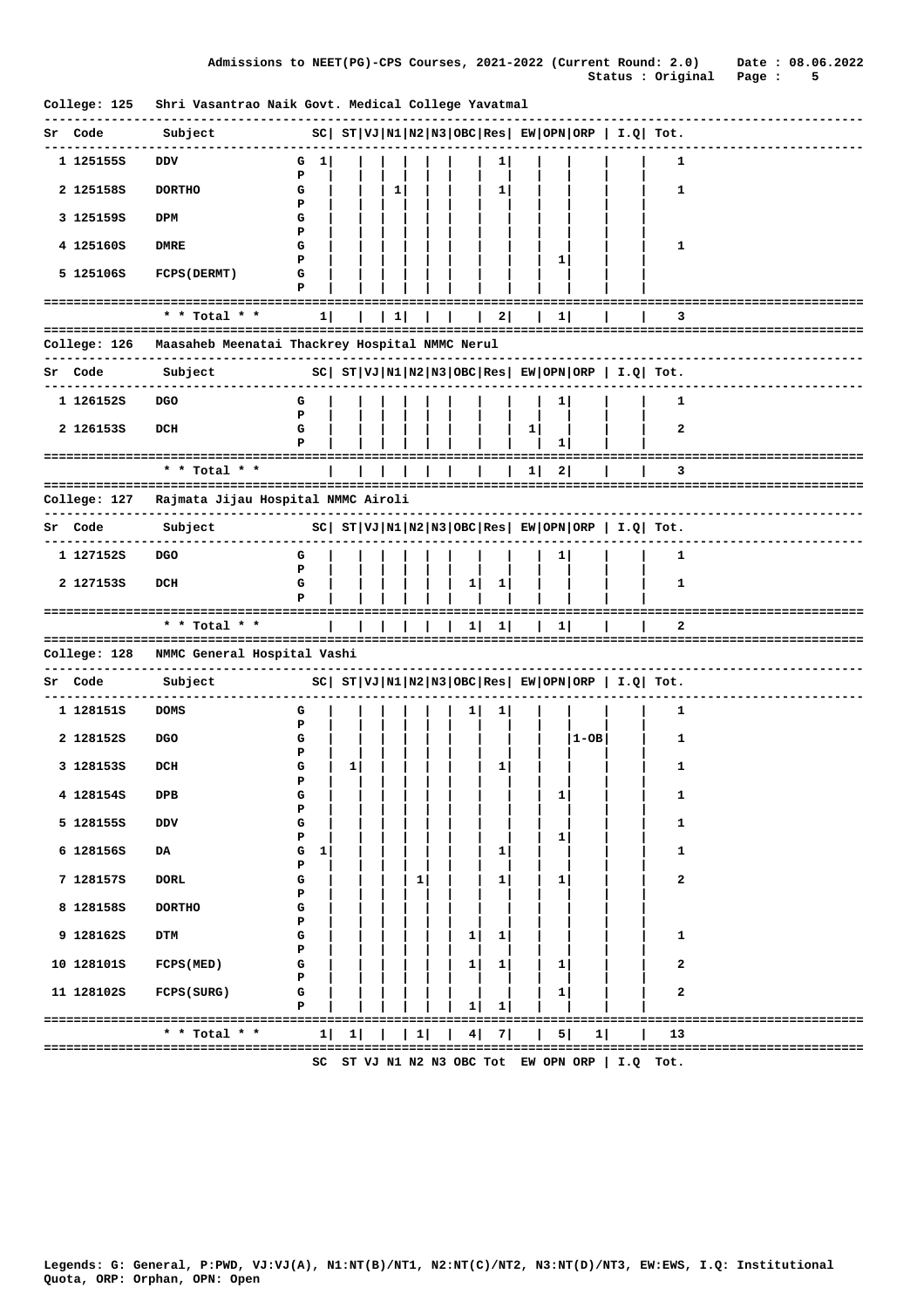|         |                                                                      |             |                                                                |        |  |  |  |  |  |  | Admissions to NEET(PG)-CPS Courses, 2021-2022 (Current Round: 2.0) |  | Date: 08.06.2022 |
|---------|----------------------------------------------------------------------|-------------|----------------------------------------------------------------|--------|--|--|--|--|--|--|--------------------------------------------------------------------|--|------------------|
|         | College: 129                                                         |             | Shri Bhausaheb Hire Govt. Medical College Dhule                |        |  |  |  |  |  |  | Status : Original Page :                                           |  | 6                |
| Sr Code |                                                                      | Subject     |                                                                |        |  |  |  |  |  |  | $ SC $ $ST VJ N1 N2 N3 OBC Res $ $EW OPN ORP$   $I.Q$ Tot.         |  |                  |
|         | 1 1291555                                                            | <b>DDV</b>  |                                                                | G<br>P |  |  |  |  |  |  |                                                                    |  |                  |
|         | 2 129160S                                                            | <b>DMRE</b> |                                                                | G<br>P |  |  |  |  |  |  |                                                                    |  |                  |
|         |                                                                      |             | * * Total * *                                                  |        |  |  |  |  |  |  |                                                                    |  |                  |
|         | College: 267                                                         |             | Shri Shankarrao Chavan Government Medical College Nanded       |        |  |  |  |  |  |  |                                                                    |  |                  |
|         | Sr Code Subject $SC  ST VJ N1 N2 N3 OBC Res  EW OPN ORP   I.Q  Tot.$ |             |                                                                |        |  |  |  |  |  |  |                                                                    |  |                  |
|         | 1 2671605                                                            | <b>DMRE</b> |                                                                | G<br>Þ |  |  |  |  |  |  |                                                                    |  |                  |
|         |                                                                      |             | * * Total * *                                                  |        |  |  |  |  |  |  |                                                                    |  |                  |
|         | College: 268                                                         |             | Hyderbagh UCHC (Urban Community Health Center) Hospital Nanded |        |  |  |  |  |  |  |                                                                    |  |                  |
| Sr Code |                                                                      | Subject     |                                                                |        |  |  |  |  |  |  | $SC ST VJ N1 N2 N3 OBC Res EW OPN ORP I.Q Tot.$                    |  |                  |
|         | 1 2681525                                                            | <b>DGO</b>  | ==============                                                 | G<br>P |  |  |  |  |  |  |                                                                    |  |                  |
|         |                                                                      |             | * * Total * *                                                  |        |  |  |  |  |  |  |                                                                    |  |                  |
|         |                                                                      |             |                                                                |        |  |  |  |  |  |  | SC ST VJ N1 N2 N3 OBC Tot EW OPN ORP $\vert$ I.O Tot.              |  |                  |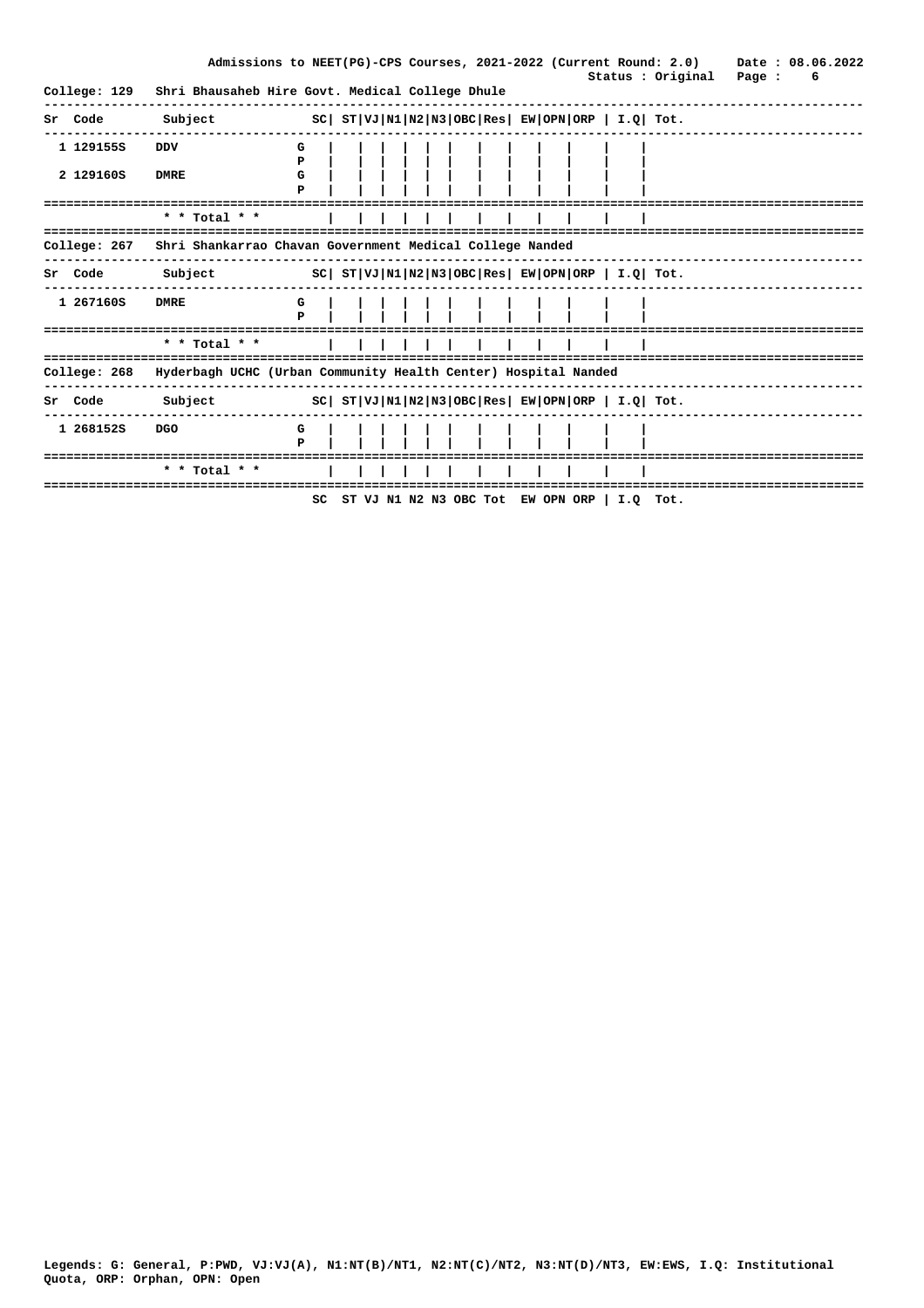|                     | College: 130 Dr. Balabhai Nanavati Hospital Vile Parle, Mumbai    |             |  |  |  |  |   |   |                                                                |                                       |
|---------------------|-------------------------------------------------------------------|-------------|--|--|--|--|---|---|----------------------------------------------------------------|---------------------------------------|
| Sr Code             | Subject                                                           |             |  |  |  |  |   |   | $ SC $ $ST VJ N1 N2 N3 OBC Res EW OPN ORP I.Q Tot.$            |                                       |
| 1 130153M           | DCH                                                               | G<br>Р      |  |  |  |  | 1 |   | 1                                                              |                                       |
| 2 130155M           | vסם                                                               | G<br>Р      |  |  |  |  |   |   |                                                                |                                       |
| 3 130152M           | <b>DGO</b>                                                        | G<br>Р      |  |  |  |  |   |   |                                                                |                                       |
| 4 130160M           | DMRE                                                              | G           |  |  |  |  |   |   |                                                                |                                       |
| 5 130161M           | TDD                                                               | Р<br>G      |  |  |  |  | 1 |   | 1                                                              |                                       |
| 6 130153I           | DCH                                                               | Р<br>G      |  |  |  |  |   |   |                                                                |                                       |
| 7 130155I           | vסם                                                               | Р<br>G      |  |  |  |  |   | 1 | $\mathbf{1}$                                                   |                                       |
| 8 130152I           | <b>DGO</b>                                                        | Р<br>G      |  |  |  |  |   |   |                                                                |                                       |
| 9 130160I           | <b>DMRE</b>                                                       | Р<br>G      |  |  |  |  |   |   |                                                                |                                       |
| 10 130161I          | TDD                                                               | P<br>G<br>P |  |  |  |  |   |   |                                                                |                                       |
|                     |                                                                   |             |  |  |  |  |   |   |                                                                |                                       |
|                     | * * Total * *                                                     |             |  |  |  |  | 2 | 1 | з                                                              |                                       |
| College: 131        | Bhatia General Hospital Tardeo, Mumbai                            |             |  |  |  |  |   |   |                                                                |                                       |
| Sr Code             | Subject                                                           |             |  |  |  |  |   |   | $ SC $ $ST VJ N1 N2 N3 OBC Res $ $EW OPN ORP $ $I.Q$ $Tot.$    |                                       |
| 1 131156M           | DA                                                                | G<br>P      |  |  |  |  | 1 |   | 1                                                              |                                       |
| 2 131153M           | DCH                                                               | G<br>P      |  |  |  |  | 1 |   | 1                                                              |                                       |
| 3 131160M           | DMRE                                                              | G<br>Р      |  |  |  |  |   |   |                                                                |                                       |
| 4 131158M           | <b>DORTHO</b>                                                     | G<br>Р      |  |  |  |  | 1 |   | 1                                                              |                                       |
| 5 131156I           | DA                                                                | G           |  |  |  |  |   |   |                                                                |                                       |
| 6 131153I           | DCH                                                               | Р<br>G      |  |  |  |  |   | 1 | 1                                                              |                                       |
| 7 131160I           | DMRE                                                              | P<br>G      |  |  |  |  |   | 1 | 1                                                              |                                       |
| 8 131158I           | <b>DORTHO</b>                                                     | Р<br>G      |  |  |  |  |   |   |                                                                |                                       |
| =================== | ====================                                              | P           |  |  |  |  |   |   |                                                                | ==============================        |
|                     | * * Total * *                                                     |             |  |  |  |  | 3 | 2 | 5                                                              |                                       |
|                     | College: 132  Bai Jerbai Wadia Hospital for Children Parel,Mumbai |             |  |  |  |  |   |   |                                                                |                                       |
| Sr Code             | Subject                                                           |             |  |  |  |  |   |   | $ SC $ $ST VJ N1 N2 N3 OBC Res $ $EW OPN ORP$   $I.Q$   $Tot.$ |                                       |
| 1 132153M           | DCH                                                               | G<br>Р      |  |  |  |  | 2 |   | 2                                                              |                                       |
| 2 132105M           | FCPS (CH)                                                         | G<br>P      |  |  |  |  | 2 |   | 2                                                              |                                       |
|                     | =====================================                             |             |  |  |  |  |   |   |                                                                | ===================================== |
|                     | $*$ * Total * *                                                   |             |  |  |  |  | 4 |   | 4                                                              |                                       |
|                     | College: 133   Holy Family Hospital Bandra,Mumbai                 |             |  |  |  |  |   |   |                                                                | ------------------------------        |
| Sr Code             | Subject                                                           |             |  |  |  |  |   |   | $ SC $ $ST VJ N1 N2 N3 OBC Res $ $EW OPN ORP$   $I.Q$   $Tot.$ |                                       |
| 1 133156M           | .<br>DA                                                           | G           |  |  |  |  |   |   |                                                                |                                       |
| 2 133153M           | DCH                                                               | P<br>G      |  |  |  |  |   |   |                                                                |                                       |
| 3 133158M           | <b>DORTHO</b>                                                     | Р<br>G      |  |  |  |  | 1 |   | 1                                                              |                                       |
| 4 133156I           | DA                                                                | Р<br>G      |  |  |  |  |   |   |                                                                |                                       |
| 5 133153I           | DCH                                                               | Р<br>G      |  |  |  |  |   |   |                                                                |                                       |
| 6 133158I           | <b>DORTHO</b>                                                     | Р<br>G      |  |  |  |  |   |   |                                                                |                                       |
| ========            | ==============================                                    | Р           |  |  |  |  |   |   |                                                                | ========================              |
|                     | * * Total * *<br>=====================                            |             |  |  |  |  | 1 |   | 1                                                              | ================================      |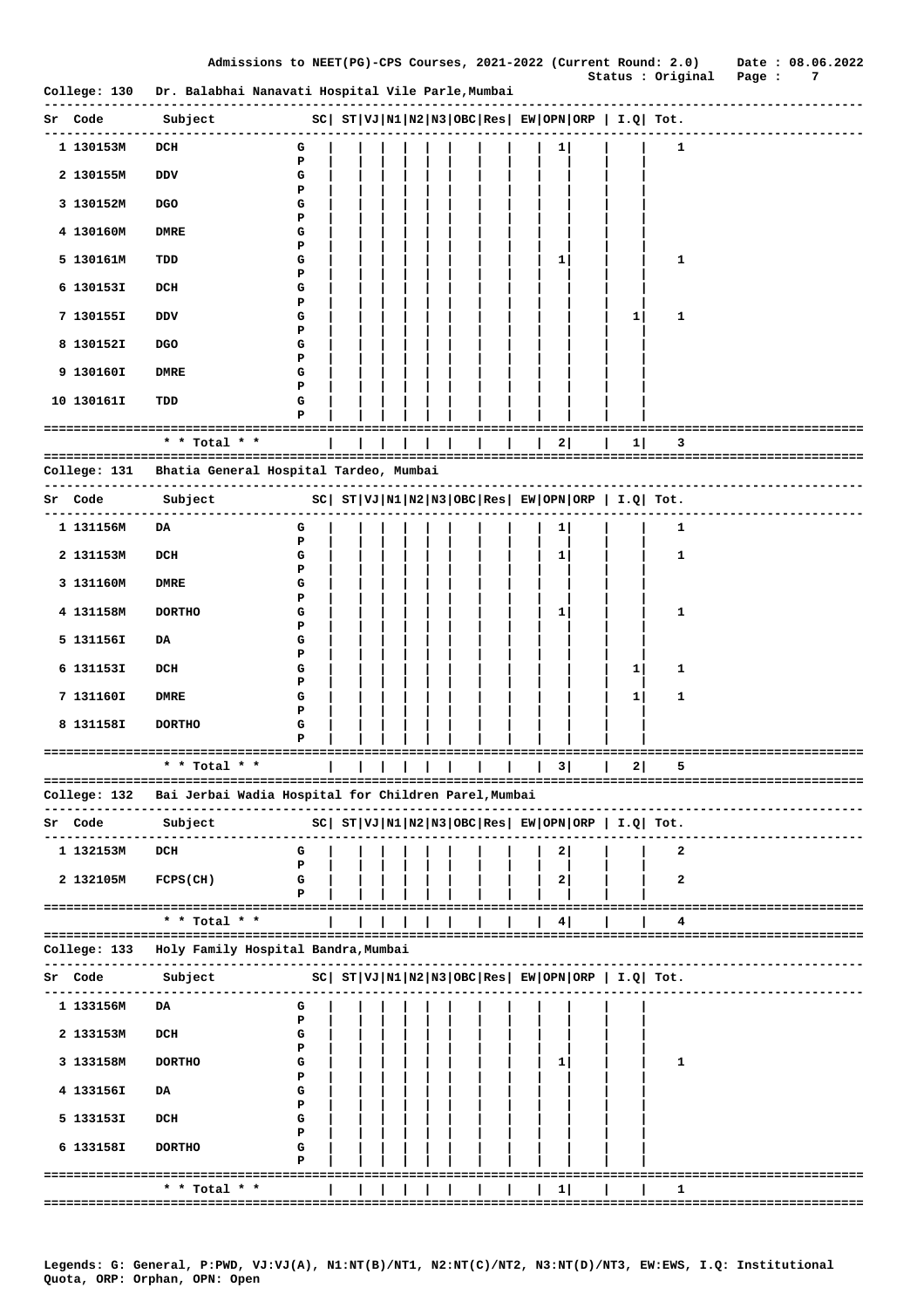|                                 | Admissions to NEET(PG)-CPS Courses, 2021-2022 (Current Round: 2.0)                                                                                                                                                                                                                                             |             |  |  |  |  |           |                                                              | Status : Original                                     | Page :                    | Date: 08.06.2022 | 8 |  |
|---------------------------------|----------------------------------------------------------------------------------------------------------------------------------------------------------------------------------------------------------------------------------------------------------------------------------------------------------------|-------------|--|--|--|--|-----------|--------------------------------------------------------------|-------------------------------------------------------|---------------------------|------------------|---|--|
|                                 | College: 134 KJ Somaiya Medical College & Research Center Sion, Mumbai                                                                                                                                                                                                                                         |             |  |  |  |  |           |                                                              |                                                       |                           |                  |   |  |
| Sr Code                         | Subject                                                                                                                                                                                                                                                                                                        |             |  |  |  |  |           |                                                              | $ SC $ $ST VJ N1 N2 N3 OBC Res EW OPN ORP I.Q Tot.$   | --------------------      |                  |   |  |
| 1 134157M                       | <b>DORL</b>                                                                                                                                                                                                                                                                                                    | G<br>Р      |  |  |  |  |           |                                                              |                                                       |                           |                  |   |  |
| 2 134154M                       | DPB                                                                                                                                                                                                                                                                                                            | G<br>Р      |  |  |  |  |           |                                                              |                                                       |                           |                  |   |  |
| 3 134161M                       | TDD                                                                                                                                                                                                                                                                                                            | G<br>Р      |  |  |  |  | 1         |                                                              | 1                                                     |                           |                  |   |  |
| 4 134157I                       | <b>DORL</b>                                                                                                                                                                                                                                                                                                    | G<br>Р      |  |  |  |  |           |                                                              |                                                       |                           |                  |   |  |
| 5 134154I                       | DPB                                                                                                                                                                                                                                                                                                            | G<br>Р      |  |  |  |  |           | $\mathbf{1}$                                                 | 1                                                     |                           |                  |   |  |
| 6 134161I                       | TDD                                                                                                                                                                                                                                                                                                            | G<br>P      |  |  |  |  |           | $\mathbf{1}$                                                 | 1                                                     |                           |                  |   |  |
|                                 | * * Total * *                                                                                                                                                                                                                                                                                                  |             |  |  |  |  | $1 \vert$ | 2                                                            | 3                                                     |                           |                  |   |  |
|                                 | College: 135 K. B. Haji Bachooali Opthalmic & ENT Hospital Parel, Mumbai                                                                                                                                                                                                                                       |             |  |  |  |  |           |                                                              |                                                       |                           |                  |   |  |
| . <u>.</u> .<br>Sr Code Subject | ----------------<br>$SC \left  \begin{array}{c c c c c} \hline \text{ST} & \text{VI} & \text{NI} & \text{NI} \\ \hline \text{ST} & \text{VJ} & \text{NI} & \text{NI} & \text{OBC} & \text{Res} & \text{EW} & \text{OPN} & \text{ORP} & \text{I} & \text{I} & \text{Q} & \text{Tot} \end{array} \right. \text{$ |             |  |  |  |  |           |                                                              |                                                       |                           |                  |   |  |
| ----------<br>1 135151M         | ---------------<br><b>DOMS</b>                                                                                                                                                                                                                                                                                 |             |  |  |  |  |           |                                                              |                                                       |                           |                  |   |  |
|                                 |                                                                                                                                                                                                                                                                                                                | G<br>P      |  |  |  |  |           |                                                              |                                                       |                           |                  |   |  |
| 2 135151I                       | <b>DOMS</b>                                                                                                                                                                                                                                                                                                    | G<br>P      |  |  |  |  |           |                                                              |                                                       |                           |                  |   |  |
| ===================             | * * Total * *                                                                                                                                                                                                                                                                                                  |             |  |  |  |  |           |                                                              |                                                       |                           |                  |   |  |
|                                 | College: 136 Masina Hospital Byculla,Mumbai                                                                                                                                                                                                                                                                    |             |  |  |  |  |           |                                                              |                                                       |                           |                  |   |  |
| Sr Code                         | Subject                                                                                                                                                                                                                                                                                                        |             |  |  |  |  |           |                                                              | $ SC $ $ST VJ N1 N2 N3 OBC Res EW OPN ORP  I.Q  Tot.$ |                           |                  |   |  |
| 1 136152M                       | DGO                                                                                                                                                                                                                                                                                                            | G<br>P      |  |  |  |  | 1         |                                                              | 1                                                     |                           |                  |   |  |
| 2 136153M                       | DCH                                                                                                                                                                                                                                                                                                            | G           |  |  |  |  |           |                                                              |                                                       |                           |                  |   |  |
| 3 136156M                       | DA                                                                                                                                                                                                                                                                                                             | P<br>G      |  |  |  |  |           |                                                              |                                                       |                           |                  |   |  |
| 4 136158M                       | <b>DORTHO</b>                                                                                                                                                                                                                                                                                                  | P<br>G      |  |  |  |  | 1         |                                                              | 1                                                     |                           |                  |   |  |
| 5 136152I                       | <b>DGO</b>                                                                                                                                                                                                                                                                                                     | P<br>G      |  |  |  |  |           | $\mathbf{1}$                                                 | 1                                                     |                           |                  |   |  |
| 6 136153I                       | DCH                                                                                                                                                                                                                                                                                                            | P<br>G      |  |  |  |  |           | 1                                                            | 1                                                     |                           |                  |   |  |
| 7 136156I                       | DA                                                                                                                                                                                                                                                                                                             | P<br>G<br>Р |  |  |  |  |           |                                                              |                                                       |                           |                  |   |  |
|                                 |                                                                                                                                                                                                                                                                                                                |             |  |  |  |  |           |                                                              |                                                       |                           |                  |   |  |
|                                 | * * Total * *                                                                                                                                                                                                                                                                                                  |             |  |  |  |  |           | 21                                                           |                                                       |                           |                  |   |  |
| College: 137                    | Bakul Parekh Childrens Hospital & Multispeciality Center Ghatkopar, Mumbai                                                                                                                                                                                                                                     |             |  |  |  |  |           |                                                              |                                                       |                           |                  |   |  |
| Sr Code                         | Subject                                                                                                                                                                                                                                                                                                        |             |  |  |  |  |           | $ SC $ $ST VJ N1 N2 N3 OBC Res EW OPN ORP  I.Q  Tot.$        |                                                       |                           |                  |   |  |
| 1 137153M                       | DCH                                                                                                                                                                                                                                                                                                            | G<br>Р      |  |  |  |  |           |                                                              |                                                       |                           |                  |   |  |
| 2 137153I                       | DCH                                                                                                                                                                                                                                                                                                            | G<br>P      |  |  |  |  |           |                                                              |                                                       |                           |                  |   |  |
|                                 | =====================================<br>* * Total * *                                                                                                                                                                                                                                                         |             |  |  |  |  |           |                                                              | :================================                     |                           |                  |   |  |
| College: 138                    | Kenia Eye Hospital Santacruz, Mumbai                                                                                                                                                                                                                                                                           |             |  |  |  |  |           |                                                              | ---------------------------------                     |                           |                  |   |  |
| Sr Code                         | --------<br>Subject                                                                                                                                                                                                                                                                                            |             |  |  |  |  |           | $ SC $ $ST VJ N1 N2 N3 OBC Res $ $EW OPN ORP $ $I.Q $ $Tot.$ |                                                       |                           |                  |   |  |
| --------<br>1 138151M           | <b>DOMS</b>                                                                                                                                                                                                                                                                                                    | G           |  |  |  |  |           |                                                              |                                                       |                           |                  |   |  |
| 2 138151I                       | <b>DOMS</b>                                                                                                                                                                                                                                                                                                    | P<br>G      |  |  |  |  |           | 1                                                            | 1                                                     |                           |                  |   |  |
|                                 | ====================================                                                                                                                                                                                                                                                                           | P           |  |  |  |  |           | ==================                                           |                                                       | ========================= |                  |   |  |
|                                 | * * Total * *                                                                                                                                                                                                                                                                                                  |             |  |  |  |  |           | 1                                                            | 1                                                     |                           |                  |   |  |
|                                 |                                                                                                                                                                                                                                                                                                                | SC          |  |  |  |  |           | ST VJ N1 N2 N3 OBC Tot EW OPN ORP $ $ I.Q Tot.               |                                                       |                           |                  |   |  |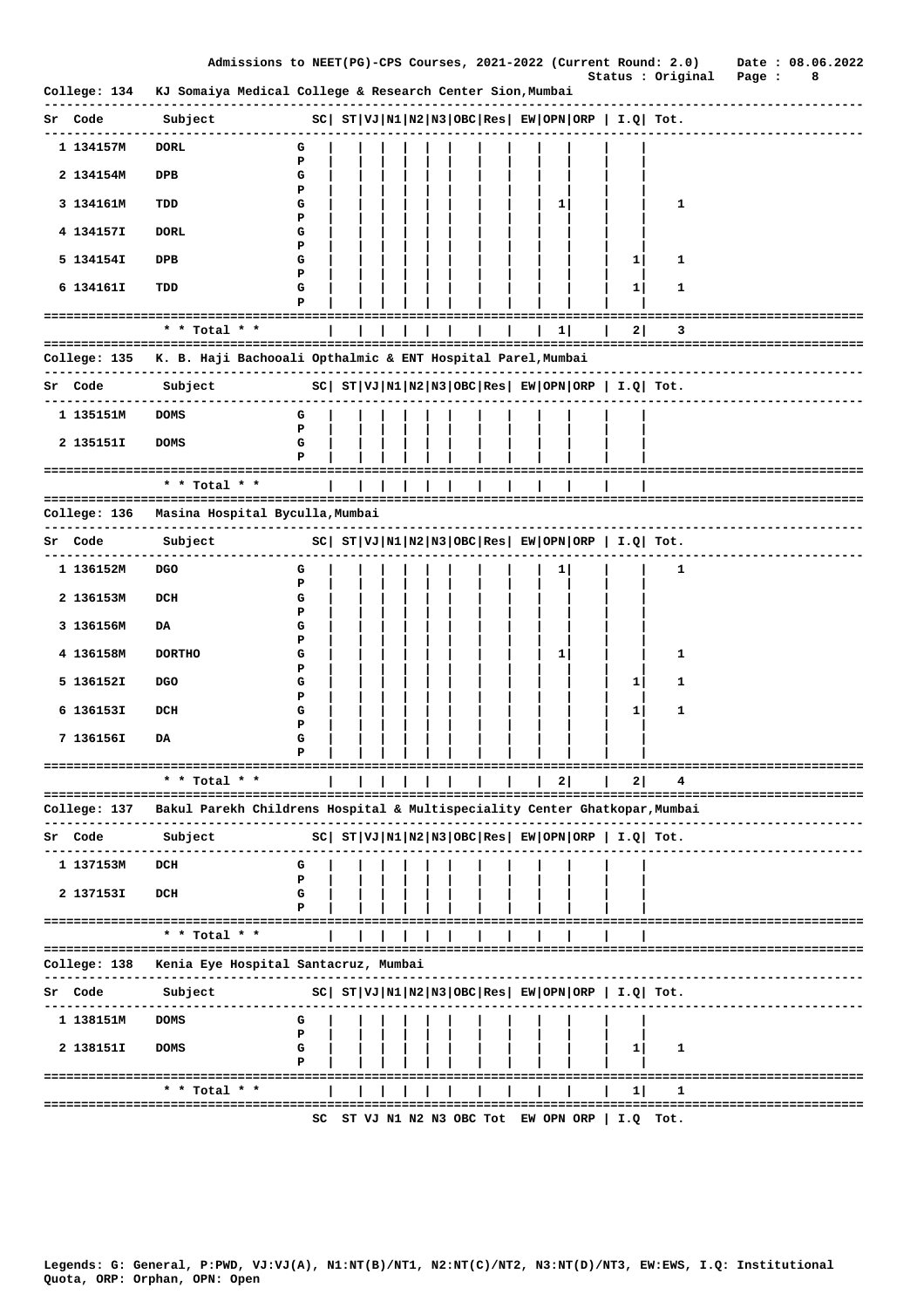|                             |                                                                           | Admissions to NEET(PG)-CPS Courses, 2021-2022 (Current Round: 2.0) |  |  |  |                     |  |              |                    |                                                     | Date: 08.06.2022<br>Status : Original<br>Page :<br>9 |
|-----------------------------|---------------------------------------------------------------------------|--------------------------------------------------------------------|--|--|--|---------------------|--|--------------|--------------------|-----------------------------------------------------|------------------------------------------------------|
|                             | College: 139 P.D. Hinduja Hospital & Medical Research Center Khar, Mumbai |                                                                    |  |  |  |                     |  |              |                    |                                                     |                                                      |
| Sr Code                     | Subject                                                                   | $ SC $ $ST VJ N1 N2 N3 OBC Res EW OPN ORP I.Q Tot.$                |  |  |  |                     |  |              |                    |                                                     |                                                      |
| 1 139152M                   | DGO                                                                       | G                                                                  |  |  |  |                     |  | $\mathbf{1}$ |                    | 1                                                   |                                                      |
| 2 139160M                   | <b>DMRE</b>                                                               | Р<br>G                                                             |  |  |  |                     |  |              |                    |                                                     |                                                      |
| 3 139156M                   | DA                                                                        | Р<br>G                                                             |  |  |  |                     |  |              |                    |                                                     |                                                      |
| 4 139152I                   | DGO                                                                       | Р<br>G                                                             |  |  |  |                     |  |              |                    |                                                     |                                                      |
| 5 139156I                   | DA                                                                        | P<br>G<br>Р                                                        |  |  |  |                     |  |              |                    |                                                     |                                                      |
| =========================== |                                                                           |                                                                    |  |  |  |                     |  |              |                    |                                                     |                                                      |
|                             | * * Total * *                                                             |                                                                    |  |  |  |                     |  | 1            |                    | 1                                                   |                                                      |
| College: 140                | Prince Ali Khan Hospital Mazagon, Mumbai                                  |                                                                    |  |  |  |                     |  |              |                    |                                                     |                                                      |
| Sr Code                     | Subject                                                                   | $ SC $ $ST VJ N1 N2 N3 OBC Res EW OPN ORP I.Q Tot.$                |  |  |  |                     |  |              |                    |                                                     |                                                      |
| ----------<br>1 140160M     | <b>DMRE</b>                                                               | G                                                                  |  |  |  |                     |  |              |                    |                                                     |                                                      |
| 2 140161M                   | TDD                                                                       | Р<br>G                                                             |  |  |  |                     |  |              |                    |                                                     |                                                      |
| 3 140156M                   | DA                                                                        | P<br>G                                                             |  |  |  |                     |  |              |                    |                                                     |                                                      |
| 4 140158M                   | <b>DORTHO</b>                                                             | Р<br>G                                                             |  |  |  |                     |  | 1            |                    | 1                                                   |                                                      |
| 5 140154M                   | DPB                                                                       | Р<br>G                                                             |  |  |  |                     |  |              |                    |                                                     |                                                      |
| 6 140163M                   | <b>DTMH</b>                                                               | Р<br>G                                                             |  |  |  |                     |  | 1            |                    | 1                                                   |                                                      |
| 7 140101M                   | <b>FCPS (MED)</b>                                                         | P<br>G                                                             |  |  |  |                     |  |              |                    |                                                     |                                                      |
| 8 140108M                   | FCPS (ORTHO)                                                              | P<br>G                                                             |  |  |  |                     |  | 1            |                    | 1                                                   |                                                      |
| 9 140160I                   | <b>DMRE</b>                                                               | P<br>G                                                             |  |  |  |                     |  |              |                    |                                                     |                                                      |
| 10 140161I                  | TDD                                                                       | Р<br>G                                                             |  |  |  |                     |  |              |                    |                                                     |                                                      |
| 11 140156I                  | DA                                                                        | P<br>G                                                             |  |  |  |                     |  |              |                    |                                                     |                                                      |
| 12 140158I                  | <b>DORTHO</b>                                                             | P<br>G                                                             |  |  |  |                     |  |              | 1                  | 1                                                   |                                                      |
| 13 140154I                  | DPB                                                                       | P<br>G<br>P                                                        |  |  |  |                     |  |              |                    |                                                     |                                                      |
| 14 140163I                  | <b>DTMH</b>                                                               | G<br>Р                                                             |  |  |  |                     |  |              | $\mathbf{1}$       | 1                                                   |                                                      |
| 15 140101I                  | <b>FCPS (MED)</b>                                                         | G<br>Р                                                             |  |  |  |                     |  |              | 1                  | 1                                                   |                                                      |
| 16 140108I                  | <b>FCPS (ORTHO)</b>                                                       | G<br>Р                                                             |  |  |  |                     |  |              |                    |                                                     |                                                      |
|                             | -----------------------------------                                       |                                                                    |  |  |  |                     |  |              |                    |                                                     | =====================                                |
|                             | $*$ * Total * *                                                           |                                                                    |  |  |  |                     |  | 3            | 3                  | 6                                                   |                                                      |
| College: 141                | Ruby Ailcare Services Pvt. Ltd Mumbai                                     |                                                                    |  |  |  |                     |  |              |                    |                                                     |                                                      |
| Code<br>Sr                  | Subject                                                                   |                                                                    |  |  |  |                     |  |              |                    | $SC  ST VJ N1 N2 N3 OBC Res EW OPN ORP   I.Q  Tot.$ |                                                      |
| 1 141160M                   | <b>DMRE</b>                                                               | G<br>Р                                                             |  |  |  |                     |  |              |                    |                                                     |                                                      |
| 2 1411601                   | <b>DMRE</b>                                                               | G<br>P                                                             |  |  |  |                     |  |              | 1                  | 1                                                   |                                                      |
|                             | ==================================<br>* * Total * *                       |                                                                    |  |  |  |                     |  |              | 11                 | 1                                                   |                                                      |
|                             |                                                                           | er.                                                                |  |  |  | ST WI NO NR ORC Tot |  |              | ח ד! פפח זאפח זאהד | ጥረተ                                                 |                                                      |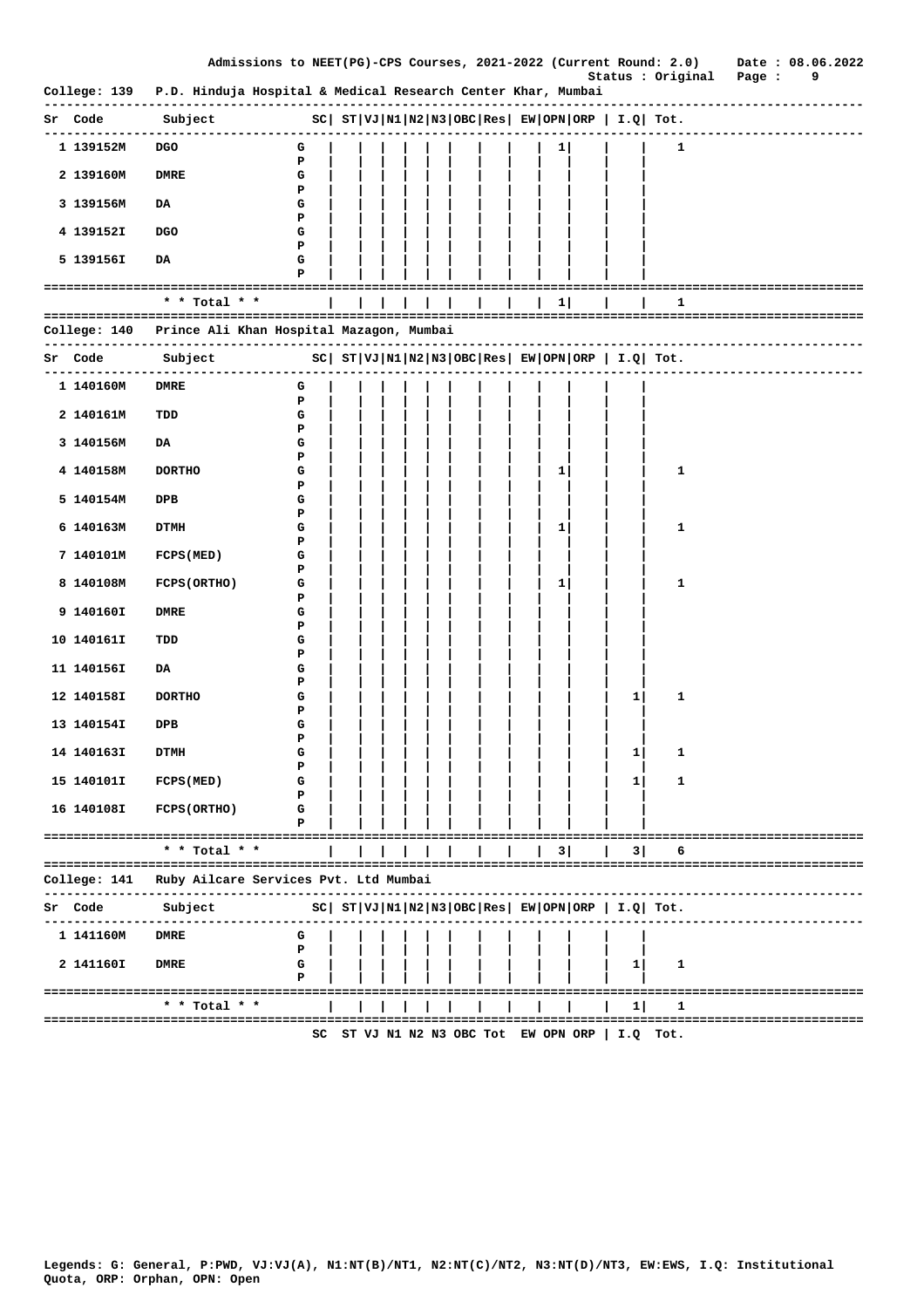| College: 142 | Zen Multispeciality Hospital Pvt. Ltd. Chembur, Mumbai                      |                                                     |  |  |  |  |   |                                                |                                                            |                                    |
|--------------|-----------------------------------------------------------------------------|-----------------------------------------------------|--|--|--|--|---|------------------------------------------------|------------------------------------------------------------|------------------------------------|
| Sr Code      | Subject                                                                     | $ SC $ $ST VJ N1 N2 N3 OBC Res EW OPN ORP I.Q Tot.$ |  |  |  |  |   |                                                |                                                            |                                    |
| 1 142160M    | <b>DMRE</b>                                                                 | G<br>P                                              |  |  |  |  |   |                                                |                                                            |                                    |
| 2 142156M    | DA                                                                          | G<br>Р                                              |  |  |  |  |   |                                                |                                                            |                                    |
| 3 142158M    | <b>DORTHO</b>                                                               | G<br>Р                                              |  |  |  |  |   |                                                |                                                            |                                    |
| 4 142160I    | <b>DMRE</b>                                                                 | G<br>Р                                              |  |  |  |  |   | 1                                              | 1                                                          |                                    |
| 5 142156I    | DA                                                                          | G<br>Р                                              |  |  |  |  |   |                                                |                                                            |                                    |
|              | $*$ * Total * *                                                             |                                                     |  |  |  |  |   | 1                                              | 1                                                          | ================================== |
|              |                                                                             |                                                     |  |  |  |  |   |                                                |                                                            |                                    |
| College: 143 | S.M.M. Eye Welfare Charitable Trust Mulund, Mumbai<br>-----------           |                                                     |  |  |  |  |   |                                                |                                                            |                                    |
| Sr Code      | Subject                                                                     |                                                     |  |  |  |  |   |                                                | $ SC $ $ST VJ N1 N2 N3 OBC Res $ $EW OPN ORP$   $I.Q$ Tot. |                                    |
| 1 143151M    | <b>DOMS</b>                                                                 | G<br>P                                              |  |  |  |  |   |                                                |                                                            |                                    |
| 2 143151I    | <b>DOMS</b>                                                                 | G<br>P                                              |  |  |  |  |   |                                                |                                                            |                                    |
|              | ===========================<br>* * Total * *                                |                                                     |  |  |  |  |   |                                                |                                                            |                                    |
|              | College: 144    Vedanta Institute Of Medical Sciences Saswand, Dist-Palghar |                                                     |  |  |  |  |   |                                                |                                                            |                                    |
| Sr Code      | Subject                                                                     |                                                     |  |  |  |  |   |                                                | $SC  ST VJ N1 N2 N3 OBC Res EW OPN ORP   I.Q  Tot.$        | ------------------------           |
| 1 144152M    | <b>DGO</b>                                                                  | G                                                   |  |  |  |  |   |                                                |                                                            |                                    |
| 2 144153M    | DCH                                                                         | P<br>G                                              |  |  |  |  |   |                                                |                                                            |                                    |
| 3 144155M    | DDV                                                                         | Р<br>G                                              |  |  |  |  |   |                                                |                                                            |                                    |
| 4 144160M    | DMRE                                                                        | Р<br>G                                              |  |  |  |  |   |                                                |                                                            |                                    |
| 5 144158M    | <b>DORTHO</b>                                                               | Р<br>G                                              |  |  |  |  |   |                                                |                                                            |                                    |
|              |                                                                             | Р                                                   |  |  |  |  |   |                                                |                                                            |                                    |
| 6 144151M    | <b>DOMS</b>                                                                 | G<br>Р                                              |  |  |  |  | 1 |                                                | 1                                                          |                                    |
| 7 144101M    | FCPS (MED)                                                                  | G<br>P                                              |  |  |  |  | 1 |                                                | 1                                                          |                                    |
| 8 144102M    | FCPS (SURG)                                                                 | G<br>Р                                              |  |  |  |  |   |                                                |                                                            |                                    |
| 9 144152I    | <b>DGO</b>                                                                  | G<br>Р                                              |  |  |  |  |   |                                                |                                                            |                                    |
| 10 144153I   | DCH                                                                         | G<br>Р                                              |  |  |  |  |   |                                                |                                                            |                                    |
| 11 144155I   | <b>DDV</b>                                                                  | G<br>Р                                              |  |  |  |  |   |                                                |                                                            |                                    |
| 12 144160I   | <b>DMRE</b>                                                                 | G<br>Р                                              |  |  |  |  |   |                                                |                                                            |                                    |
| 13 144158I   | <b>DORTHO</b>                                                               | G<br>Р                                              |  |  |  |  |   | 1                                              | 1                                                          |                                    |
| 14 144151I   | <b>DOMS</b>                                                                 | G<br>Р                                              |  |  |  |  |   | 1                                              | 1                                                          |                                    |
| 15 144101I   | FCPS (MED)                                                                  | G<br>P                                              |  |  |  |  |   | 1                                              | 1                                                          |                                    |
|              | ===================================<br>* * Total * *                        |                                                     |  |  |  |  | 2 | 31                                             | 5                                                          |                                    |
|              |                                                                             |                                                     |  |  |  |  |   |                                                |                                                            |                                    |
| College: 145 | Chinmay Institute of Paediatrics Pune                                       |                                                     |  |  |  |  |   |                                                |                                                            |                                    |
| Sr Code      | Subject                                                                     |                                                     |  |  |  |  |   |                                                | $ SC $ $ST VJ N1 N2 N3 OBC Res $ $EW OPN ORP$   $I.Q$ Tot. |                                    |
| 1 145153M    | DCH                                                                         | G<br>Р                                              |  |  |  |  |   |                                                |                                                            |                                    |
| 2 145153I    | DCH                                                                         | G<br>P                                              |  |  |  |  |   |                                                |                                                            |                                    |
|              | * * Total * *                                                               |                                                     |  |  |  |  |   |                                                |                                                            |                                    |
|              |                                                                             | sc                                                  |  |  |  |  |   |                                                |                                                            |                                    |
|              |                                                                             |                                                     |  |  |  |  |   | ST VJ N1 N2 N3 OBC Tot EW OPN ORP $ $ I.Q Tot. |                                                            |                                    |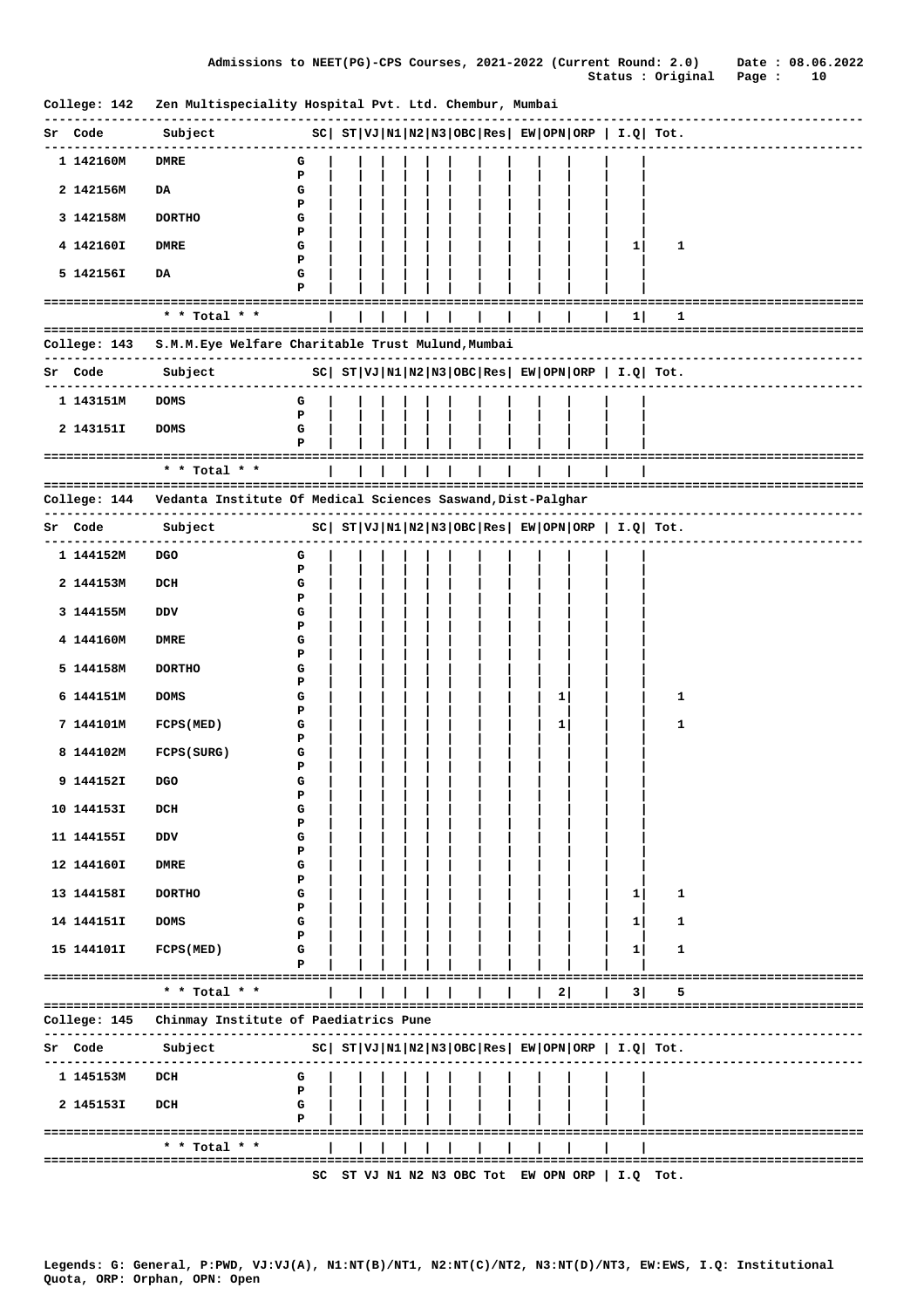|              | Admissions to NEET(PG)-CPS Courses, 2021-2022 (Current Round: 2.0) Date : 08.06.2022                                                                                                                                              |                   |  |  |  |  |   |                                                         |   | Status : Original                     | Page : | 11 |
|--------------|-----------------------------------------------------------------------------------------------------------------------------------------------------------------------------------------------------------------------------------|-------------------|--|--|--|--|---|---------------------------------------------------------|---|---------------------------------------|--------|----|
|              | College: 146 Dwarika Sangamnerkar Medical Foundation (Colony) Pune                                                                                                                                                                |                   |  |  |  |  |   |                                                         |   |                                       |        |    |
| Sr Code      | $\texttt{subject}$ $\texttt{SC} \mid \texttt{ST} \mid \texttt{VJ} \mid \texttt{N1} \mid \texttt{N2} \mid \texttt{N3} \mid \texttt{OBC} \mid \texttt{Res} \mid \texttt{EW} \mid \texttt{ORP} \mid \texttt{I.Q} \mid \texttt{Tot.}$ |                   |  |  |  |  |   |                                                         |   | ------------------------              |        |    |
| 1 146152M    | ---------------<br>DGO                                                                                                                                                                                                            | G                 |  |  |  |  |   |                                                         |   |                                       |        |    |
| 2 146152I    | <b>DGO</b>                                                                                                                                                                                                                        | P<br>G            |  |  |  |  |   | $1 \mid$                                                | 1 |                                       |        |    |
|              |                                                                                                                                                                                                                                   | P                 |  |  |  |  |   |                                                         |   |                                       |        |    |
|              | $*$ * Total * *                                                                                                                                                                                                                   |                   |  |  |  |  |   | 1                                                       | 1 |                                       |        |    |
|              | College: 147 Grant Medical Foundations Ruby Hall Clinic Pune                                                                                                                                                                      |                   |  |  |  |  |   |                                                         |   |                                       |        |    |
| Sr Code      | -----------                                                                                                                                                                                                                       |                   |  |  |  |  |   |                                                         |   | ------------------------------------- |        |    |
| 1 147152M    | <b>DGO</b>                                                                                                                                                                                                                        | G                 |  |  |  |  | 2 |                                                         | 2 | -------------------------             |        |    |
| 2 147153M    | DCH                                                                                                                                                                                                                               | $\mathbf{P}$<br>G |  |  |  |  | 1 |                                                         | 1 |                                       |        |    |
|              |                                                                                                                                                                                                                                   | P                 |  |  |  |  |   |                                                         |   |                                       |        |    |
| 3 147155M    | DDV                                                                                                                                                                                                                               | G<br>P            |  |  |  |  |   |                                                         |   |                                       |        |    |
| 4 147160M    | DMRE                                                                                                                                                                                                                              | G<br>P            |  |  |  |  |   |                                                         |   |                                       |        |    |
| 5 147156M    | DA                                                                                                                                                                                                                                | G<br>P            |  |  |  |  |   |                                                         |   |                                       |        |    |
| 6 147158M    | <b>DORTHO</b>                                                                                                                                                                                                                     | G                 |  |  |  |  | 1 |                                                         | 1 |                                       |        |    |
| 7 147157M    | <b>DORL</b>                                                                                                                                                                                                                       | P<br>G            |  |  |  |  |   |                                                         |   |                                       |        |    |
| 8 147151M    | <b>DOMS</b>                                                                                                                                                                                                                       | P<br>G            |  |  |  |  | 1 |                                                         | 1 |                                       |        |    |
| 9 147101M    | FCPS (MED)                                                                                                                                                                                                                        | P<br>G            |  |  |  |  | 2 |                                                         | 2 |                                       |        |    |
| 10 147152I   | <b>DGO</b>                                                                                                                                                                                                                        | P<br>G            |  |  |  |  |   |                                                         |   |                                       |        |    |
|              |                                                                                                                                                                                                                                   | P                 |  |  |  |  |   |                                                         |   |                                       |        |    |
| 11 147153I   | DCH                                                                                                                                                                                                                               | G<br>P            |  |  |  |  |   |                                                         |   |                                       |        |    |
| 12 147155I   | DDV                                                                                                                                                                                                                               | G<br>Р            |  |  |  |  |   |                                                         |   |                                       |        |    |
| 13 147160I   | DMRE                                                                                                                                                                                                                              | G<br>P            |  |  |  |  |   | 1                                                       | 1 |                                       |        |    |
| 14 147156I   | DA                                                                                                                                                                                                                                | G                 |  |  |  |  |   |                                                         |   |                                       |        |    |
| 15 147158I   | <b>DORTHO</b>                                                                                                                                                                                                                     | P<br>G            |  |  |  |  |   |                                                         |   |                                       |        |    |
| 16 147157I   | <b>DORL</b>                                                                                                                                                                                                                       | P<br>G            |  |  |  |  |   | 1                                                       | 1 |                                       |        |    |
| 17 147101I   | FCPS (MED)                                                                                                                                                                                                                        | P<br>G            |  |  |  |  |   |                                                         |   |                                       |        |    |
|              |                                                                                                                                                                                                                                   |                   |  |  |  |  |   |                                                         |   | -------------------------             |        |    |
|              | * * Total * *                                                                                                                                                                                                                     |                   |  |  |  |  | 7 | $\mathbf{2}$                                            | 9 |                                       |        |    |
| College: 148 | Kamat Medical Foundation & Research Center Pune                                                                                                                                                                                   |                   |  |  |  |  |   |                                                         |   |                                       |        |    |
| Sr Code      | Subject                                                                                                                                                                                                                           |                   |  |  |  |  |   | $ SC $ $ST VJ N1 N2 N3 OBC Res  EW OPN ORP   I.Q  Tot.$ |   |                                       |        |    |
| 1 148152M    | <b>DGO</b>                                                                                                                                                                                                                        | G                 |  |  |  |  | 2 |                                                         | 2 |                                       |        |    |
|              |                                                                                                                                                                                                                                   | P                 |  |  |  |  |   |                                                         |   |                                       |        |    |
| 2 148152I    | <b>DGO</b>                                                                                                                                                                                                                        | G<br>Р            |  |  |  |  |   | 1                                                       | 1 |                                       |        |    |
|              | ================================<br>* * Total * *                                                                                                                                                                                 |                   |  |  |  |  | 2 | 1                                                       | 3 |                                       |        |    |
| College: 149 | ======================================<br>King Edward Memorial (KEM) Hosptial Pune                                                                                                                                                |                   |  |  |  |  |   |                                                         |   | ------------------------------------- |        |    |
| Sr Code      | Subject                                                                                                                                                                                                                           |                   |  |  |  |  |   | $ SC $ $ST VJ N1 N2 N3 OBC Res  EW OPN ORP   I.Q  Tot.$ |   |                                       |        |    |
|              |                                                                                                                                                                                                                                   |                   |  |  |  |  |   |                                                         |   |                                       |        |    |
| 1 149155M    | DDV                                                                                                                                                                                                                               | G<br>P            |  |  |  |  |   |                                                         |   |                                       |        |    |
| 2 149158M    | <b>DORTHO</b>                                                                                                                                                                                                                     | G<br>Р            |  |  |  |  |   |                                                         |   |                                       |        |    |
| 3 149101M    | FCPS (MED)                                                                                                                                                                                                                        | G<br>P            |  |  |  |  | 1 |                                                         | 1 |                                       |        |    |
| 4 149159M    | <b>DPM</b>                                                                                                                                                                                                                        | G                 |  |  |  |  | 1 |                                                         | 1 |                                       |        |    |
| 5 149155I    | DDV                                                                                                                                                                                                                               | P<br>G            |  |  |  |  |   | 2                                                       | 2 |                                       |        |    |
| 6 149101I    | FCPS (MED)                                                                                                                                                                                                                        | P<br>G            |  |  |  |  |   |                                                         |   |                                       |        |    |
|              | ==============<br>===========                                                                                                                                                                                                     | Р                 |  |  |  |  |   |                                                         |   |                                       |        |    |
|              | * * Total *                                                                                                                                                                                                                       |                   |  |  |  |  | 2 | $\mathbf{2}$                                            |   |                                       |        |    |
|              |                                                                                                                                                                                                                                   |                   |  |  |  |  |   |                                                         |   |                                       |        |    |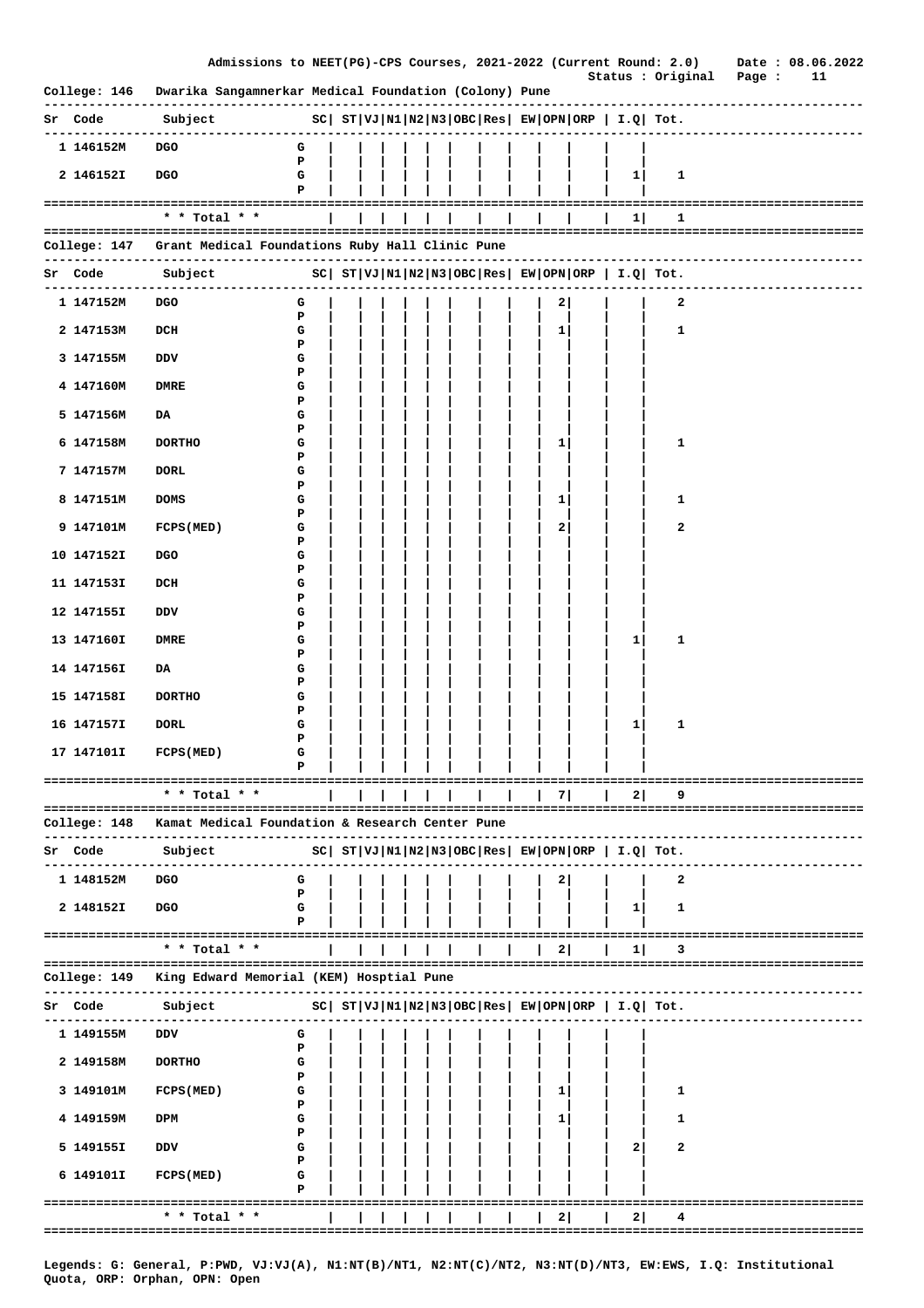|                | Admissions to NEET(PG)-CPS Courses, 2021-2022 (Current Round: 2.0)             |        |  |  |  |  |              |                                                                | Status : Original               | Page : | Date: 08.06.2022<br>12 |
|----------------|--------------------------------------------------------------------------------|--------|--|--|--|--|--------------|----------------------------------------------------------------|---------------------------------|--------|------------------------|
| College: 150   | Shripal Children Hospital Baramati, Dist-Pune                                  |        |  |  |  |  |              |                                                                |                                 |        |                        |
| Sr Code        | Subject                                                                        |        |  |  |  |  |              | $ SC $ $ST VJ N1 N2 N3 OBC Res EW OPN ORP  I.Q  Tot.$          |                                 |        |                        |
| 1 150153M      | DCH                                                                            | G      |  |  |  |  | $1 \vert$    |                                                                | 1                               |        |                        |
| 2 150153I      | DCH                                                                            | P<br>G |  |  |  |  |              |                                                                |                                 |        |                        |
|                |                                                                                | P      |  |  |  |  |              |                                                                |                                 |        |                        |
|                | * * Total * *                                                                  |        |  |  |  |  | $1 \vert$    |                                                                | 1                               |        |                        |
| .              | College: 151    National Institute of Opthalmology Pune<br>-----------         |        |  |  |  |  |              |                                                                | ------------------------------- |        |                        |
| <b>Sr Code</b> | Subject                                                                        |        |  |  |  |  |              | $ SC $ $ST VJ N1 N2 N3 OBC Res $ $EW OPN ORP$   $I.Q$ Tot.     |                                 |        |                        |
| 1 151151M      | <b>DOMS</b>                                                                    | G      |  |  |  |  | 1            |                                                                | 1                               |        |                        |
| 2 151151I      | <b>DOMS</b>                                                                    | P<br>G |  |  |  |  |              |                                                                |                                 |        |                        |
|                |                                                                                | P      |  |  |  |  |              |                                                                |                                 |        |                        |
|                | * * Total * *                                                                  |        |  |  |  |  | $\mathbf{1}$ |                                                                | 1                               |        |                        |
|                | College: 152 - PBMAs HV Desai Eye Hospital Pune                                |        |  |  |  |  |              |                                                                |                                 |        |                        |
| Sr Code        | Subject                                                                        |        |  |  |  |  |              | $ SC $ $ST VJ N1 N2 N3 OBC Res EW OPN ORP I.Q Tot.$            |                                 |        |                        |
| 1 152151M      | <b>DOMS</b>                                                                    | G      |  |  |  |  |              |                                                                |                                 |        |                        |
| 2 152151I      | <b>DOMS</b>                                                                    | P<br>G |  |  |  |  |              |                                                                |                                 |        |                        |
|                | ====================================                                           | P      |  |  |  |  |              |                                                                |                                 |        |                        |
|                | * * Total * *                                                                  |        |  |  |  |  |              |                                                                |                                 |        |                        |
| College: 153   | Sachin Kamble Institute of Orthopaedic Trauma & Spine Surgery Moshi, Dist-Pune |        |  |  |  |  |              |                                                                |                                 |        |                        |
|                |                                                                                |        |  |  |  |  |              |                                                                |                                 |        |                        |
| Sr Code        | Subject                                                                        |        |  |  |  |  |              | $ SC $ $ST VJ N1 N2 N3 OBC Res $ $EW OPN ORP$   $I.Q$   $Tot.$ |                                 |        |                        |
| 1 153160M      | DMRE                                                                           | G<br>P |  |  |  |  | 1            |                                                                | 1                               |        |                        |
| 2 153156M      | DA                                                                             | G<br>Р |  |  |  |  | 1            |                                                                | 1                               |        |                        |
| 3 153158M      | <b>DORTHO</b>                                                                  | G      |  |  |  |  |              |                                                                |                                 |        |                        |
| 4 153160I      | <b>DMRE</b>                                                                    | Р<br>G |  |  |  |  |              | $\mathbf{2}$                                                   | 2                               |        |                        |
| 5 1531561      | DA                                                                             | Р<br>G |  |  |  |  |              | $\mathbf{2}$                                                   | 2                               |        |                        |
| 6 153158I      | <b>DORTHO</b>                                                                  | Р<br>G |  |  |  |  |              | $\mathbf{2}$                                                   | 2                               |        |                        |
|                |                                                                                |        |  |  |  |  |              |                                                                |                                 |        |                        |
|                | * * Total * *                                                                  |        |  |  |  |  | 21           | 6                                                              |                                 |        |                        |
| College: 154   | Sant Dnyaneshwar Medical Education & Research Pune                             |        |  |  |  |  |              |                                                                |                                 |        |                        |
| Code<br>Sr     | Subject                                                                        |        |  |  |  |  |              | $ SC $ $ST VJ N1 N2 N3 OBC Res  EW OPN ORP   I.Q  Tot.$        |                                 |        |                        |
|                |                                                                                |        |  |  |  |  |              |                                                                |                                 |        |                        |
| 1 154153M      | DCH                                                                            | G<br>P |  |  |  |  |              |                                                                | 1                               |        |                        |
| 2 154153I      | DCH                                                                            | G      |  |  |  |  |              |                                                                |                                 |        |                        |
|                | ------------------------------------<br>* * Total * *                          |        |  |  |  |  | $1\vert$     |                                                                | 1                               |        |                        |
|                | ================================                                               |        |  |  |  |  |              |                                                                | =============================== |        |                        |
| College: 155   | Unique Medical Foundation Pimpri-Chinchwad                                     |        |  |  |  |  |              |                                                                |                                 |        |                        |
| Sr Code        | Subject                                                                        |        |  |  |  |  |              | $ SC $ $ST VJ N1 N2 N3 OBC Res $ $EW OPN ORP$   $I.Q$ Tot.     |                                 |        |                        |
| 1 155153M      | DCH                                                                            | G<br>Р |  |  |  |  | 2            |                                                                | 2                               |        |                        |
| 2 155153I      | DCH                                                                            | G      |  |  |  |  |              |                                                                |                                 |        |                        |
|                | =========================                                                      | Р      |  |  |  |  |              |                                                                |                                 |        |                        |
|                | * * Total * *<br>====================                                          |        |  |  |  |  | $\mathbf{2}$ |                                                                | ============                    |        |                        |
|                |                                                                                | SC     |  |  |  |  |              | ST VJ N1 N2 N3 OBC Tot EW OPN ORP $ $ I.Q Tot.                 |                                 |        |                        |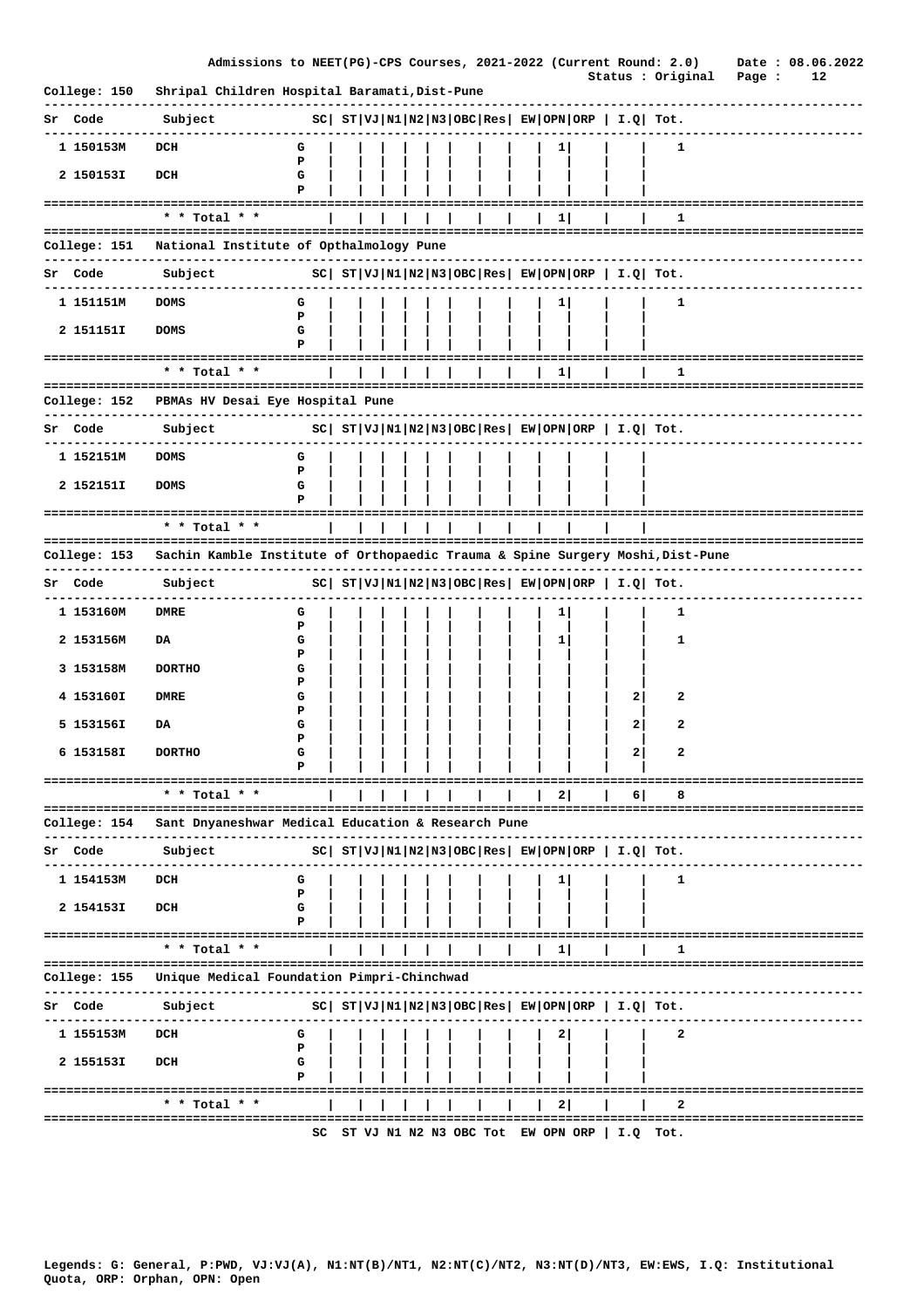|              | Admissions to NEET(PG)-CPS Courses, 2021-2022 (Current Round: 2.0)       |                                                       |  |  |                       |  |              |                                                       |                                                             | Date: 08.06.2022                  |    |
|--------------|--------------------------------------------------------------------------|-------------------------------------------------------|--|--|-----------------------|--|--------------|-------------------------------------------------------|-------------------------------------------------------------|-----------------------------------|----|
| College: 156 | Aditya Birla Memorial Hospital Pune<br>--------------                    |                                                       |  |  |                       |  |              |                                                       |                                                             | Status : Original Page :          | 13 |
| Sr Code      | Subject<br>----------                                                    | $ SC $ $ST VJ N1 N2 N3 OBC Res EW OPN ORP  I.Q  Tot.$ |  |  |                       |  |              |                                                       |                                                             |                                   |    |
| 1 156154M    | <b>DPB</b>                                                               | G                                                     |  |  |                       |  | $1 \vert$    |                                                       | 1                                                           |                                   |    |
| 2 156157M    | <b>DORL</b>                                                              | Р<br>G                                                |  |  |                       |  | 1            |                                                       | 1                                                           |                                   |    |
| 3 156154I    | DPB                                                                      | P<br>G                                                |  |  |                       |  |              | 1                                                     | 1                                                           |                                   |    |
| 4 156157I    | <b>DORL</b>                                                              | P<br>G                                                |  |  |                       |  |              |                                                       |                                                             |                                   |    |
|              | =================================                                        | P                                                     |  |  |                       |  |              |                                                       |                                                             |                                   |    |
|              | * * Total * *                                                            |                                                       |  |  |                       |  | 2            | $1 \mid$                                              | 3                                                           |                                   |    |
|              | College: 157 Jivraj Venichand Shah Charitable Trust Baramati, Dist. Pune |                                                       |  |  |                       |  |              |                                                       |                                                             |                                   |    |
| Sr Code      | Subject                                                                  | $ SC $ $ST VJ N1 N2 N3 OBC Res EW OPN ORP  I.Q  Tot.$ |  |  |                       |  |              |                                                       |                                                             |                                   |    |
| 1 157152M    | <b>DGO</b>                                                               | G                                                     |  |  |                       |  | 11           |                                                       | $\mathbf{1}$                                                |                                   |    |
| 2 157152I    | <b>DGO</b>                                                               | Р<br>G                                                |  |  |                       |  |              |                                                       |                                                             |                                   |    |
|              |                                                                          | P                                                     |  |  |                       |  |              |                                                       |                                                             |                                   |    |
|              | =====================================<br>* * Total * *                   |                                                       |  |  |                       |  | 1            |                                                       | 1                                                           |                                   |    |
|              | College: 158 Deoyani Multi Speciality Hospital Kothrud, Pune             |                                                       |  |  |                       |  |              |                                                       |                                                             |                                   |    |
| Sr Code      | Subject                                                                  |                                                       |  |  |                       |  |              |                                                       | $SC  ST VJ N1 N2 N3 OBC Res  EW OPN ORP   I.Q  Tot.$        | ------------------------------    |    |
| 1 158160M    | DMRE                                                                     | G                                                     |  |  |                       |  | $\mathbf{2}$ |                                                       | 2                                                           |                                   |    |
| 2 158156M    | DA                                                                       | P<br>G                                                |  |  |                       |  | 2            |                                                       | 2                                                           |                                   |    |
| 3 158158M    | <b>DORTHO</b>                                                            | Р<br>G                                                |  |  |                       |  | 1            |                                                       | 1                                                           |                                   |    |
|              |                                                                          | Р                                                     |  |  |                       |  |              |                                                       |                                                             |                                   |    |
| 4 158160I    | DMRE                                                                     | G<br>Р                                                |  |  |                       |  |              | 2                                                     | 2                                                           |                                   |    |
| 5 158156I    | DA                                                                       | G<br>Р                                                |  |  |                       |  |              | 2                                                     | 2                                                           |                                   |    |
| 6 158158I    | <b>DORTHO</b>                                                            | G                                                     |  |  |                       |  |              | 1                                                     | 1                                                           |                                   |    |
|              |                                                                          | Р                                                     |  |  |                       |  |              |                                                       |                                                             |                                   |    |
|              | * * Total * *                                                            |                                                       |  |  |                       |  | 5            | 5                                                     | 10                                                          |                                   |    |
|              | College: 159 Ruby Ailcare Services Pvt. Ltd Pune                         |                                                       |  |  | --------------------- |  |              |                                                       |                                                             |                                   |    |
| Sr Code      | Subject                                                                  |                                                       |  |  |                       |  |              | $ SC $ $ST VJ N1 N2 N3 OBC Res EW OPN ORP  I.Q  Tot.$ |                                                             |                                   |    |
| 1 159160M    | <b>DMRE</b>                                                              | G                                                     |  |  |                       |  |              |                                                       |                                                             |                                   |    |
| 2 159160I    | <b>DMRE</b>                                                              | P<br>G                                                |  |  |                       |  |              | $\mathbf{1}$                                          | 1                                                           |                                   |    |
|              | ------------------------------------                                     |                                                       |  |  |                       |  |              |                                                       |                                                             | ========================          |    |
|              | $*$ * Total * *                                                          |                                                       |  |  |                       |  |              | 1                                                     | ı                                                           |                                   |    |
| College: 160 | Asia Inst.of Hair Transplant Pune                                        |                                                       |  |  |                       |  |              |                                                       |                                                             | =============================     |    |
| Sr Code      | Subject                                                                  |                                                       |  |  |                       |  |              |                                                       | $ SC $ $ST VJ N1 N2 N3 OBC Res $ $EW OPN ORP $ $I.Q$ $Tot.$ |                                   |    |
| 1 160155M    | vסם                                                                      | G                                                     |  |  |                       |  |              |                                                       |                                                             |                                   |    |
| 2 160155I    | DDV                                                                      | Р<br>G                                                |  |  |                       |  |              | 1                                                     | 1                                                           |                                   |    |
|              |                                                                          | Р                                                     |  |  |                       |  |              |                                                       |                                                             |                                   |    |
|              | --------------------------------------<br>* * Total * *                  |                                                       |  |  |                       |  |              | 1                                                     | 1                                                           | ========================          |    |
|              |                                                                          |                                                       |  |  |                       |  |              |                                                       |                                                             | --------------------------------- |    |
|              |                                                                          |                                                       |  |  |                       |  |              | SC ST VJ N1 N2 N3 OBC Tot EW OPN ORP $ $ I.Q Tot.     |                                                             |                                   |    |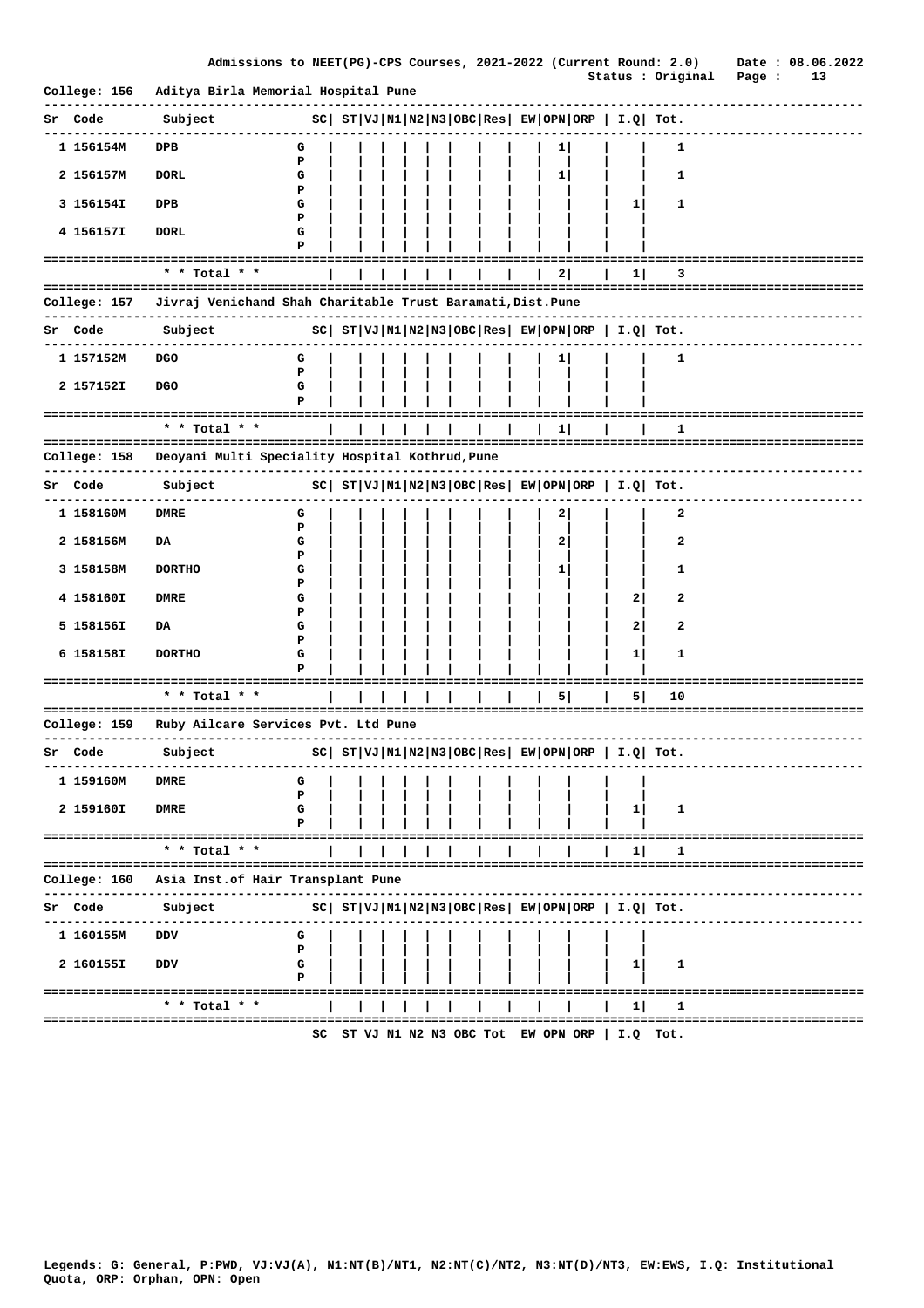| Admissions to NEET(PG)-CPS Courses, 2021-2022 (Current Round: 2.0) |  |  |  |
|--------------------------------------------------------------------|--|--|--|

Date: 08.06.2022 Status : Original Page : 14

| College: 161                   | Noble Hospital Hadapsar, Pune                                           |                                           |  |  |                    |  |   |                |                                                                |                                       |
|--------------------------------|-------------------------------------------------------------------------|-------------------------------------------|--|--|--------------------|--|---|----------------|----------------------------------------------------------------|---------------------------------------|
| Sr Code                        | Subject                                                                 |                                           |  |  |                    |  |   |                | $ SC $ $ST VJ N1 N2 N3 OBC Res $ $EW OPN ORP $ $I.Q$ Tot.      |                                       |
| 1 161152M                      | <b>DGO</b>                                                              | G<br>P                                    |  |  |                    |  | 2 |                | 2                                                              |                                       |
| 2 161153M                      | DCH                                                                     | G<br>Р                                    |  |  |                    |  | 2 |                | 2                                                              |                                       |
| 3 161160M                      | <b>DMRE</b>                                                             | G<br>P                                    |  |  |                    |  |   |                |                                                                |                                       |
| 4 161158M                      | <b>DORTHO</b>                                                           | G<br>P                                    |  |  |                    |  |   |                |                                                                |                                       |
| 5 161152I                      | <b>DGO</b>                                                              | G<br>P                                    |  |  |                    |  |   | 1              | 1                                                              |                                       |
| 6 161153I                      | DCH                                                                     | G<br>Р                                    |  |  |                    |  |   | 1              | 1                                                              |                                       |
| 7 161160I                      | DMRE                                                                    | G<br>P                                    |  |  |                    |  |   |                |                                                                |                                       |
| 8 161158I                      | <b>DORTHO</b>                                                           | G<br>P                                    |  |  |                    |  |   |                |                                                                |                                       |
|                                | =======================<br>* * Total * *                                |                                           |  |  |                    |  | 4 | 2              | 6                                                              |                                       |
| College: 162                   | Dr. Patankar Medical Foundation Pune                                    |                                           |  |  |                    |  |   |                |                                                                |                                       |
| Sr Code                        | Subject                                                                 |                                           |  |  |                    |  |   |                | $ SC $ $ST VJ N1 N2 N3 OBC Res $ $EW OPN ORP$   $I.Q$   $Tot.$ |                                       |
| 1 162152M                      | <b>DGO</b>                                                              | G<br>P                                    |  |  |                    |  | 1 |                | 1                                                              |                                       |
| 2 1621521                      | <b>DGO</b>                                                              | G<br>P                                    |  |  |                    |  |   | 1 <sub>1</sub> | 1                                                              |                                       |
|                                | * * Total * *                                                           |                                           |  |  |                    |  | 1 | 1              | 2                                                              |                                       |
|                                |                                                                         |                                           |  |  | ================== |  |   |                |                                                                |                                       |
|                                |                                                                         |                                           |  |  |                    |  |   |                |                                                                |                                       |
| College: 163<br><b>Sr Code</b> | Skin And Surgery International Kothrud, Pune<br>------------<br>Subject |                                           |  |  |                    |  |   |                |                                                                |                                       |
| 1 163155M                      | DDV                                                                     | G                                         |  |  |                    |  |   |                | $ SC $ $ST VJ N1 N2 N3 OBC Res $ $EW OPN ORP $ $I.Q $ $Tot.$   |                                       |
| 2 163155I                      | DDV                                                                     | P<br>G                                    |  |  |                    |  |   | 1              | 1                                                              |                                       |
| ==========================     |                                                                         | P                                         |  |  |                    |  |   |                |                                                                |                                       |
|                                | * * Total * *                                                           |                                           |  |  |                    |  |   | 1              | 1                                                              |                                       |
| College: 164                   | Jagruti Psychiatric Center Hadapsar, Pune                               |                                           |  |  |                    |  |   |                |                                                                | -----------------------------         |
| Sr Code                        | Subject                                                                 |                                           |  |  |                    |  |   |                | $ SC $ $ST VJ N1 N2 N3 OBC Res EW OPN ORP  I.Q  Tot.$          | ------------------------              |
| 1 164159M DPM                  |                                                                         | <b>G</b>                            <br>P |  |  |                    |  |   |                |                                                                |                                       |
| 2 164159I                      | DPM                                                                     | G<br>P                                    |  |  |                    |  |   |                |                                                                |                                       |
|                                | ======================================<br>* * Total * *                 |                                           |  |  |                    |  |   |                |                                                                |                                       |
| College: 165                   | Vatsalya Mother & Child Care Bhosari, Dist-Pune                         |                                           |  |  |                    |  |   |                |                                                                | -------------------------------       |
| Sr Code                        | Subject                                                                 |                                           |  |  |                    |  |   |                | $ SC $ $ST VJ N1 N2 N3 OBC Res EW OPN ORP  I.Q  Tot.$          |                                       |
| 1 165153M                      | DCH                                                                     | G                                         |  |  |                    |  | 1 |                | 1                                                              |                                       |
| 2 165153I                      | DCH                                                                     | P<br>G                                    |  |  |                    |  |   |                |                                                                |                                       |
|                                | ====================================<br>* * Total * *                   | P                                         |  |  |                    |  | 1 |                | 1                                                              | ------------------------------------- |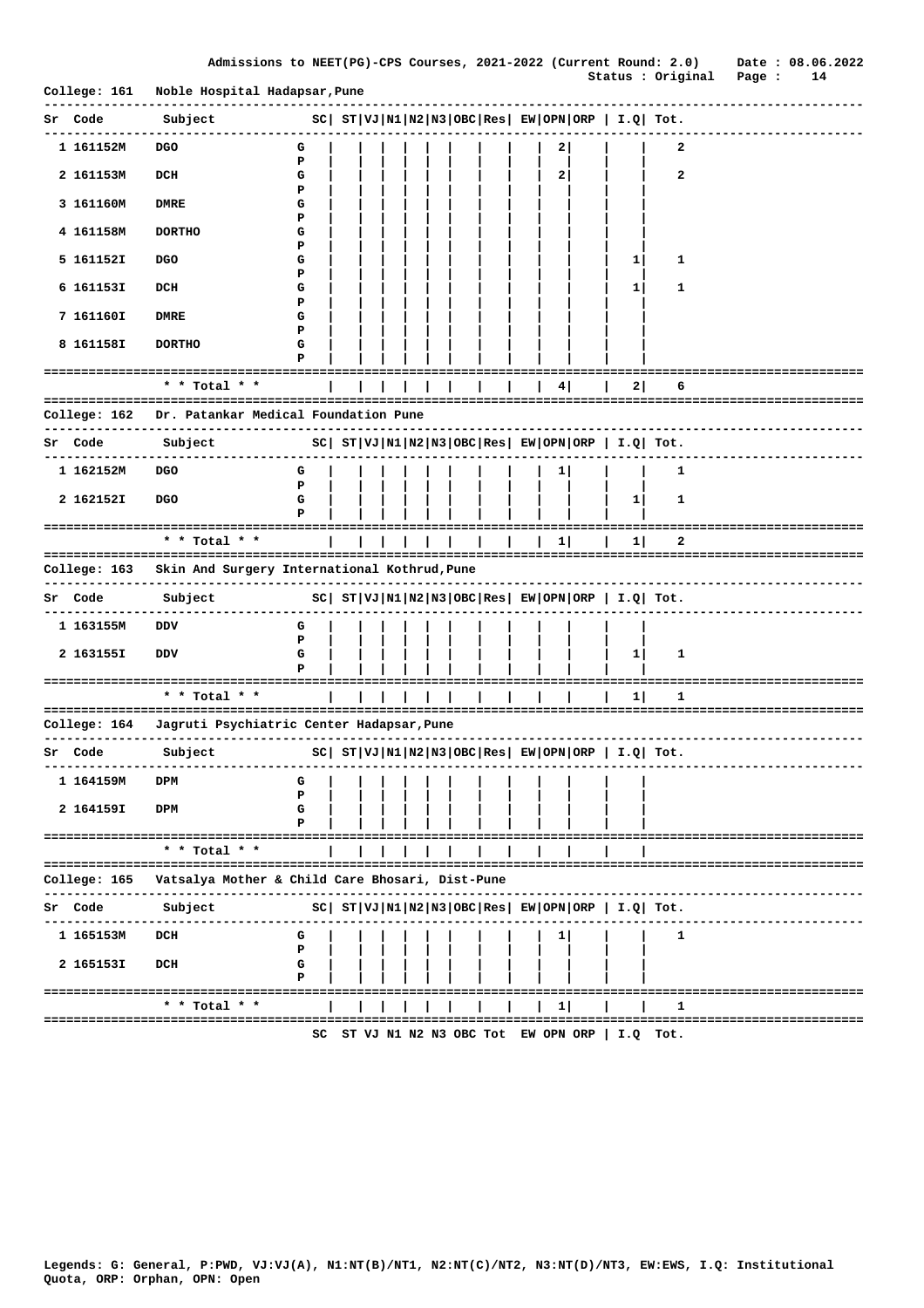| College: 166 | Rising Medicare hospital Khardi, Dist-Pune                           |                                                              |  |  |  |  |              |                                                 |                                                              |  |
|--------------|----------------------------------------------------------------------|--------------------------------------------------------------|--|--|--|--|--------------|-------------------------------------------------|--------------------------------------------------------------|--|
| Code<br>sr   | Subject                                                              |                                                              |  |  |  |  |              |                                                 | $ SC $ $ST VJ N1 N2 N3 OBC Res  EW OPN ORP   I.Q  Tot.$      |  |
| 1 166152M    | <b>DGO</b>                                                           | G<br>Р                                                       |  |  |  |  |              |                                                 |                                                              |  |
| 2 166153M    | DCH                                                                  | G<br>Р                                                       |  |  |  |  | 1            |                                                 | 1                                                            |  |
| 3 166152I    | <b>DGO</b>                                                           | G<br>Р                                                       |  |  |  |  |              |                                                 |                                                              |  |
| 4 166153I    | DCH                                                                  | G<br>P                                                       |  |  |  |  |              |                                                 |                                                              |  |
|              | ====================                                                 |                                                              |  |  |  |  |              |                                                 |                                                              |  |
|              | * * Total * *                                                        |                                                              |  |  |  |  | $\mathbf{1}$ |                                                 | 1                                                            |  |
| College: 167 | Wcare Multispecialty hosp.and Diagnostic pvt. LTD wagholi, Dist-Pune |                                                              |  |  |  |  |              |                                                 |                                                              |  |
| Sr Code      | Subject                                                              |                                                              |  |  |  |  |              |                                                 | $ SC $ $ST VJ N1 N2 N3 OBC Res $ $EW OPN ORP $ $I.Q $ $Tot.$ |  |
| 1 167152M    | <b>DGO</b>                                                           | G<br>Р                                                       |  |  |  |  |              |                                                 | 1                                                            |  |
| 2 167153M    | DCH                                                                  | G<br>Р                                                       |  |  |  |  |              |                                                 |                                                              |  |
| 3 167155M    | DDV                                                                  | G<br>Р                                                       |  |  |  |  |              |                                                 |                                                              |  |
| 4 167160M    | <b>DMRE</b>                                                          | G<br>Р                                                       |  |  |  |  |              |                                                 |                                                              |  |
| 5 167152I    | <b>DGO</b>                                                           | G<br>Р                                                       |  |  |  |  |              | 1                                               | 1                                                            |  |
| 6 167153I    | DCH                                                                  | G<br>Р                                                       |  |  |  |  |              | 1                                               | 1                                                            |  |
| 7 167155I    | DDV                                                                  | G<br>Р                                                       |  |  |  |  |              | 1                                               | 1                                                            |  |
| 8 167160I    | <b>DMRE</b>                                                          | G<br>Р                                                       |  |  |  |  |              |                                                 |                                                              |  |
|              | * * Total * *                                                        |                                                              |  |  |  |  | $1 \vert$    | 3                                               | 4                                                            |  |
|              |                                                                      |                                                              |  |  |  |  |              |                                                 |                                                              |  |
| College: 168 | Grant Medical Foundation Ruby Hall Clinic Wanowarie, Pune            |                                                              |  |  |  |  |              |                                                 |                                                              |  |
| Sr Code      | Subject                                                              |                                                              |  |  |  |  |              |                                                 | $ SC $ $ST VJ N1 N2 N3 OBC Res $ $EW OPN ORP$   $I.Q$ Tot.   |  |
| 1 168152M    | <b>DGO</b>                                                           | G<br>Р                                                       |  |  |  |  | 1            |                                                 | 1                                                            |  |
| 2 168152I    | <b>DGO</b>                                                           | G<br>P                                                       |  |  |  |  |              |                                                 |                                                              |  |
|              |                                                                      |                                                              |  |  |  |  |              |                                                 |                                                              |  |
|              | * * Total * *                                                        |                                                              |  |  |  |  | $\mathbf{1}$ |                                                 | 1                                                            |  |
|              | College: 169 Giriraj Hospital Baramati, Dist. Pune                   |                                                              |  |  |  |  |              |                                                 |                                                              |  |
| Code<br>Sr   | Subject                                                              | $ SC $ $ST VJ N1 N2 N3 OBC Res $ $EW OPN ORP $ $I.Q $ $Tot.$ |  |  |  |  |              |                                                 |                                                              |  |
| 1 169160M    | <b>DMRE</b>                                                          | G<br>Р                                                       |  |  |  |  |              |                                                 |                                                              |  |
| 2 169163M    | <b>DTMH</b>                                                          | G<br>Р                                                       |  |  |  |  | 1            |                                                 | 1                                                            |  |
| 3 169160I    | <b>DMRE</b>                                                          | G<br>Р                                                       |  |  |  |  |              | 1                                               | 1                                                            |  |
| 4 169163I    | <b>DTMH</b>                                                          | G<br>Р                                                       |  |  |  |  |              | 2                                               | 2                                                            |  |
|              |                                                                      |                                                              |  |  |  |  |              |                                                 |                                                              |  |
|              | * * Total * *                                                        |                                                              |  |  |  |  | 1            | 3                                               | 4                                                            |  |
|              |                                                                      |                                                              |  |  |  |  |              | SC ST VJ N1 N2 N3 OBC Tot EW OPN ORP   I.Q Tot. |                                                              |  |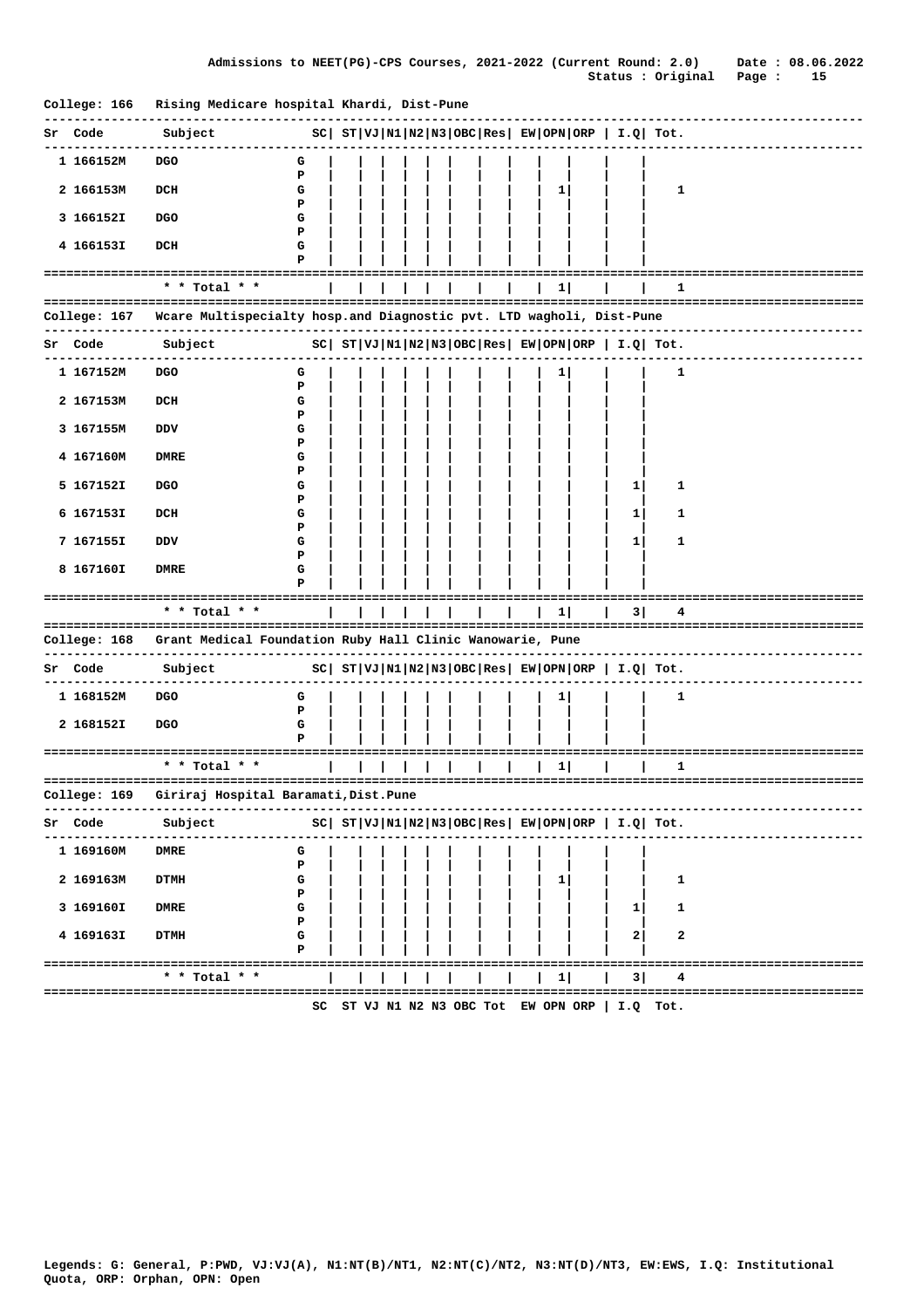| College: 170 | MAEERS Vishwaraj Hospital Loni Kalbhor,Dist-Pune              |        |  |  |  |                                      |    |                                                        |                                                       |                                  |
|--------------|---------------------------------------------------------------|--------|--|--|--|--------------------------------------|----|--------------------------------------------------------|-------------------------------------------------------|----------------------------------|
| Sr Code      | Subject                                                       |        |  |  |  |                                      |    |                                                        | $ SC $ $ST VJ N1 N2 N3 OBC Res EW OPN ORP I.Q Tot.$   |                                  |
| 1 170152M    | <b>DGO</b>                                                    | G      |  |  |  |                                      | 1  |                                                        | 1                                                     |                                  |
| 2 170153M    | DCH                                                           | P<br>G |  |  |  |                                      | 1  |                                                        | $\mathbf{1}$                                          |                                  |
| 3 170160M    | <b>DMRE</b>                                                   | Р<br>G |  |  |  |                                      |    |                                                        |                                                       |                                  |
| 4 170156M    | DA                                                            | Р<br>G |  |  |  |                                      |    |                                                        |                                                       |                                  |
| 5 170158M    | <b>DORTHO</b>                                                 | Р<br>G |  |  |  |                                      |    |                                                        |                                                       |                                  |
| 6 170152I    | <b>DGO</b>                                                    | Р<br>G |  |  |  |                                      |    |                                                        |                                                       |                                  |
|              |                                                               | Р      |  |  |  |                                      |    |                                                        |                                                       |                                  |
| 7 170153I    | DCH                                                           | G<br>Р |  |  |  |                                      |    |                                                        |                                                       |                                  |
| 8 170160I    | DMRE                                                          | G<br>P |  |  |  |                                      |    | 1                                                      | 1                                                     |                                  |
|              |                                                               |        |  |  |  |                                      |    |                                                        |                                                       |                                  |
|              | * * Total * *                                                 |        |  |  |  |                                      | 2  | 11                                                     | з                                                     |                                  |
| College: 171 | Manipal Hospital Pvt.Ltd Khardi, Dist-Pune                    |        |  |  |  |                                      |    |                                                        |                                                       |                                  |
| Code<br>Sr   | Subject                                                       |        |  |  |  |                                      |    |                                                        | $ SC $ $ST VJ N1 N2 N3 OBC Res EW OPN ORP  I.Q  Tot.$ |                                  |
| 1 171153M    | DCH                                                           | G      |  |  |  |                                      |    |                                                        |                                                       |                                  |
| 2 171160M    | DMRE                                                          | Р<br>G |  |  |  |                                      | 2  |                                                        | 2                                                     |                                  |
| 3 171156M    | DA                                                            | Р<br>G |  |  |  |                                      |    |                                                        |                                                       |                                  |
| 4 171163M    | DTMH                                                          | Р<br>G |  |  |  |                                      |    |                                                        |                                                       |                                  |
| 5 171153I    | DCH                                                           | Р<br>G |  |  |  |                                      |    | 1                                                      | 1                                                     |                                  |
| 6 171160I    | <b>DMRE</b>                                                   | Р<br>G |  |  |  |                                      |    | 1                                                      | 1                                                     |                                  |
| 7 171156I    | DA                                                            | Р<br>G |  |  |  |                                      |    | 1                                                      | 1                                                     |                                  |
|              |                                                               | Р      |  |  |  |                                      |    |                                                        |                                                       |                                  |
| 8 171163I    | <b>DTMH</b>                                                   | G      |  |  |  |                                      |    | 1                                                      | 1                                                     |                                  |
|              | ======================================<br>* * Total * *       |        |  |  |  |                                      | 2  | 4                                                      | 6                                                     |                                  |
|              |                                                               |        |  |  |  |                                      |    |                                                        |                                                       |                                  |
|              | College: 172 Kalpataru Foundation Susheel Eye Hospital Nashik |        |  |  |  |                                      |    |                                                        |                                                       |                                  |
| Sr Code      | Subject                                                       |        |  |  |  |                                      |    |                                                        | $ SC $ $ST VJ N1 N2 N3 OBC Res EW OPN ORP I.Q Tot.$   |                                  |
| 1 172151M    | <b>DOMS</b>                                                   | G      |  |  |  |                                      | 1  |                                                        | 1                                                     |                                  |
| 2 172151I    | <b>DOMS</b>                                                   | Р<br>G |  |  |  |                                      |    | 2                                                      | 2                                                     |                                  |
|              | =======================                                       | Р      |  |  |  |                                      |    |                                                        |                                                       |                                  |
|              | * * Total * *                                                 |        |  |  |  |                                      | 1  | 2                                                      |                                                       |                                  |
| College: 173 | Ramkrishna Medical Research Centre Kakatkar Hospital Nashik   |        |  |  |  |                                      |    |                                                        |                                                       |                                  |
| Sr Code      | Subject                                                       |        |  |  |  |                                      |    | $ SC $ $ST VJ N1 N2 N3 OBC Res EW OPN ORP   I.Q  Tot.$ |                                                       |                                  |
| 1 173158M    | <b>DORTHO</b>                                                 | G      |  |  |  |                                      | Τ. |                                                        | 1                                                     |                                  |
| 2 173158I    | <b>DORTHO</b>                                                 | P<br>G |  |  |  |                                      |    | $1 \vert$                                              | 1                                                     |                                  |
|              |                                                               | P      |  |  |  |                                      |    |                                                        |                                                       | -----------------------------    |
|              | $*$ * Total * *                                               |        |  |  |  |                                      | 1  | 1                                                      | 2                                                     |                                  |
| College: 174 | Indorewala ENT Institute & Research Center Nashik             |        |  |  |  |                                      |    |                                                        |                                                       | ================================ |
| Sr Code      | Subject                                                       |        |  |  |  |                                      |    | $ SC $ $ST VJ N1 N2 N3 OBC Res EW OPN ORP  I.Q  Tot.$  |                                                       |                                  |
|              |                                                               |        |  |  |  |                                      |    |                                                        |                                                       |                                  |
| 1 174157M    | <b>DORL</b>                                                   | G<br>P |  |  |  |                                      |    |                                                        |                                                       |                                  |
| 2 174157I    | DORL                                                          | G<br>P |  |  |  |                                      |    | 1.                                                     | 1                                                     |                                  |
|              | * * Total * *                                                 |        |  |  |  |                                      |    | 1                                                      | 1                                                     |                                  |
|              |                                                               |        |  |  |  |                                      |    |                                                        |                                                       |                                  |
|              |                                                               |        |  |  |  | SC ST VJ N1 N2 N3 OBC Tot EW OPN ORP |    |                                                        | $I.Q$ Tot.                                            |                                  |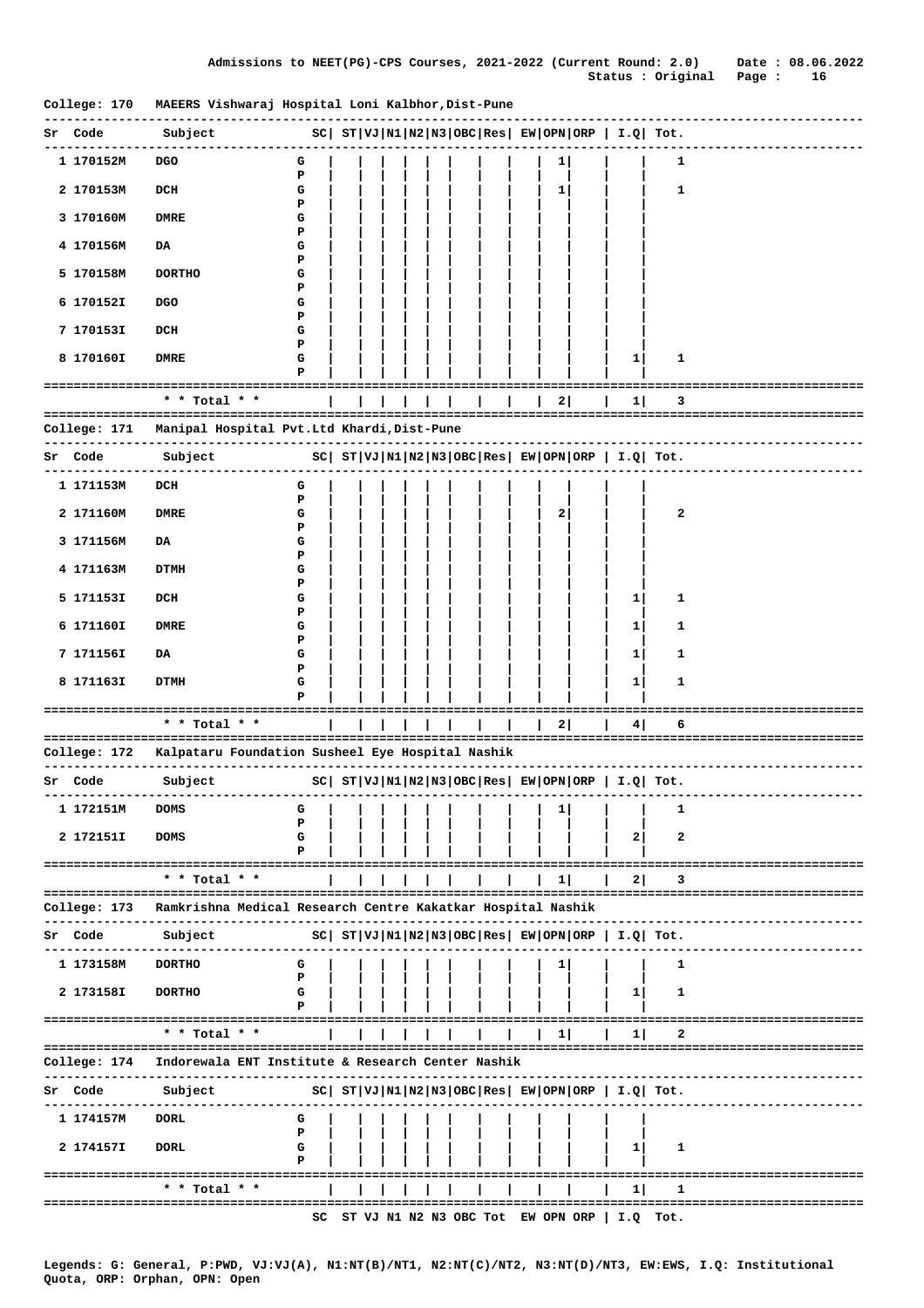|                    | Admissions to NEET(PG)-CPS Courses, 2021-2022 (Current Round: 2.0)            |        |  |  |  |  |              |             |                                                            | Status : Original | Date: 08.06.2022<br>17<br>Page : |
|--------------------|-------------------------------------------------------------------------------|--------|--|--|--|--|--------------|-------------|------------------------------------------------------------|-------------------|----------------------------------|
| College: 175       | Rotary Eye Hospital Malegaon Camp, Nashik                                     |        |  |  |  |  |              |             |                                                            |                   |                                  |
| Sr Code            | Subject                                                                       |        |  |  |  |  |              |             | $ SC $ $ST VJ N1 N2 N3 OBC Res $ $EW OPN ORP$   $I.Q$ Tot. |                   |                                  |
| 1 175151M          | <b>DOMS</b>                                                                   | G      |  |  |  |  | 1            |             |                                                            | 1                 |                                  |
| 2 175151I          | <b>DOMS</b>                                                                   | P<br>G |  |  |  |  |              |             | 1                                                          | 1                 |                                  |
|                    |                                                                               | P      |  |  |  |  |              |             |                                                            |                   |                                  |
|                    | =====================<br>* * Total * *                                        |        |  |  |  |  | 11           |             | 11                                                         | 2                 |                                  |
|                    |                                                                               |        |  |  |  |  |              |             |                                                            |                   |                                  |
| College: 176       | Nelson Memorial Childrens Hospital Pvt. LTD Nashik                            |        |  |  |  |  |              |             |                                                            |                   |                                  |
| Sr Code            | Subject                                                                       |        |  |  |  |  |              |             | $ SC $ $ST VJ N1 N2 N3 OBC Res  EW OPN ORP   I.Q  Tot.$    |                   |                                  |
| 1 176153M          | DCH                                                                           | G      |  |  |  |  |              |             |                                                            |                   |                                  |
| 2 176153I          | DCH                                                                           | P<br>G |  |  |  |  |              |             | $1 \mid$                                                   | 1                 |                                  |
|                    |                                                                               | Р      |  |  |  |  |              |             |                                                            |                   |                                  |
| ================== | ------------------------------------<br>* * Total * *                         |        |  |  |  |  |              |             | 1                                                          | 1                 |                                  |
| College: 177       | Gajanan Hospital Ahmednagar                                                   |        |  |  |  |  |              |             |                                                            |                   |                                  |
| Sr Code            | Subject                                                                       |        |  |  |  |  |              |             | $ SC $ $ST VJ N1 N2 N3 OBC Res EW OPN ORP  I.Q  Tot.$      |                   |                                  |
| 1 177157M          | DORL                                                                          | G      |  |  |  |  | 1            |             |                                                            | 1                 |                                  |
|                    |                                                                               | P      |  |  |  |  |              |             |                                                            |                   |                                  |
| 2 177157I          | <b>DORL</b>                                                                   | G<br>P |  |  |  |  |              |             | $\mathbf{2}$                                               | 2                 |                                  |
|                    | * * Total * *                                                                 |        |  |  |  |  | $\mathbf{1}$ |             | 2                                                          | 3                 |                                  |
|                    |                                                                               |        |  |  |  |  |              |             |                                                            |                   |                                  |
| College: 178       | Dr. Parthsarthi Shukla Med & Res Help Society Akola                           |        |  |  |  |  |              |             |                                                            |                   |                                  |
| Sr Code            | Subject                                                                       |        |  |  |  |  |              |             | $ SC $ $ST VJ N1 N2 N3 OBC Res EW OPN ORP I.Q Tot.$        |                   |                                  |
| 1 178153M          | DCH                                                                           | G<br>P |  |  |  |  |              |             |                                                            | 1                 |                                  |
| 2 178153I          | DCH                                                                           | G      |  |  |  |  |              |             | $\mathbf{2}$                                               | 2                 |                                  |
|                    |                                                                               | Р      |  |  |  |  |              |             |                                                            |                   |                                  |
|                    | * * Total * *                                                                 |        |  |  |  |  | 1            |             | 21                                                         | з                 |                                  |
| College: 179       | Icon Hospital Akola                                                           |        |  |  |  |  |              |             |                                                            |                   |                                  |
| Sr Code            | Subject                                                                       |        |  |  |  |  |              |             | $ SC $ $ST VJ N1 N2 N3 OBC Res EW OPN ORP I.Q Tot.$        |                   |                                  |
|                    |                                                                               |        |  |  |  |  |              |             |                                                            |                   |                                  |
| 1 179156M          | DA                                                                            | G<br>P |  |  |  |  | 1            |             |                                                            | 1                 |                                  |
| 2 179163M          | <b>DTMH</b>                                                                   | G      |  |  |  |  | 11           |             |                                                            | 1                 |                                  |
| 3 179156I          | DA                                                                            | Р<br>G |  |  |  |  |              |             | 1                                                          | 1                 |                                  |
| 4 179163I          | <b>DTMH</b>                                                                   | Р<br>G |  |  |  |  |              |             | 2                                                          | 2                 |                                  |
|                    |                                                                               | P      |  |  |  |  |              |             |                                                            |                   |                                  |
|                    | * * Total * *                                                                 |        |  |  |  |  | 2            | =========== | 3                                                          | 5                 | ================================ |
|                    | College: 180 Dr. Panjabrao Deshmukh Hospital & Research Center(PDMC) Amravati |        |  |  |  |  |              |             |                                                            |                   |                                  |
|                    |                                                                               |        |  |  |  |  |              |             |                                                            |                   | -------------------------        |
| Sr Code            | Subject                                                                       |        |  |  |  |  |              |             | $ SC $ $ST VJ N1 N2 N3 OBC Res EW OPN ORP  I.Q  Tot.$      |                   |                                  |
| 1 180152M          | DGO                                                                           | G<br>P |  |  |  |  |              |             |                                                            |                   |                                  |
| 2 180153M          | DCH                                                                           | G      |  |  |  |  |              |             |                                                            |                   |                                  |
| 3 180152I          | DGO                                                                           | Р<br>G |  |  |  |  |              |             |                                                            |                   |                                  |
|                    |                                                                               | P      |  |  |  |  |              |             |                                                            |                   |                                  |
| 4 180153I          | DCH                                                                           | G<br>P |  |  |  |  |              |             |                                                            |                   |                                  |
|                    | =====================================<br>* * Total * *                        |        |  |  |  |  |              |             |                                                            |                   |                                  |
|                    | =========================                                                     |        |  |  |  |  |              |             |                                                            |                   | ================================ |
|                    |                                                                               |        |  |  |  |  |              |             | SC ST VJ N1 N2 N3 OBC Tot EW OPN ORP   I.Q Tot.            |                   |                                  |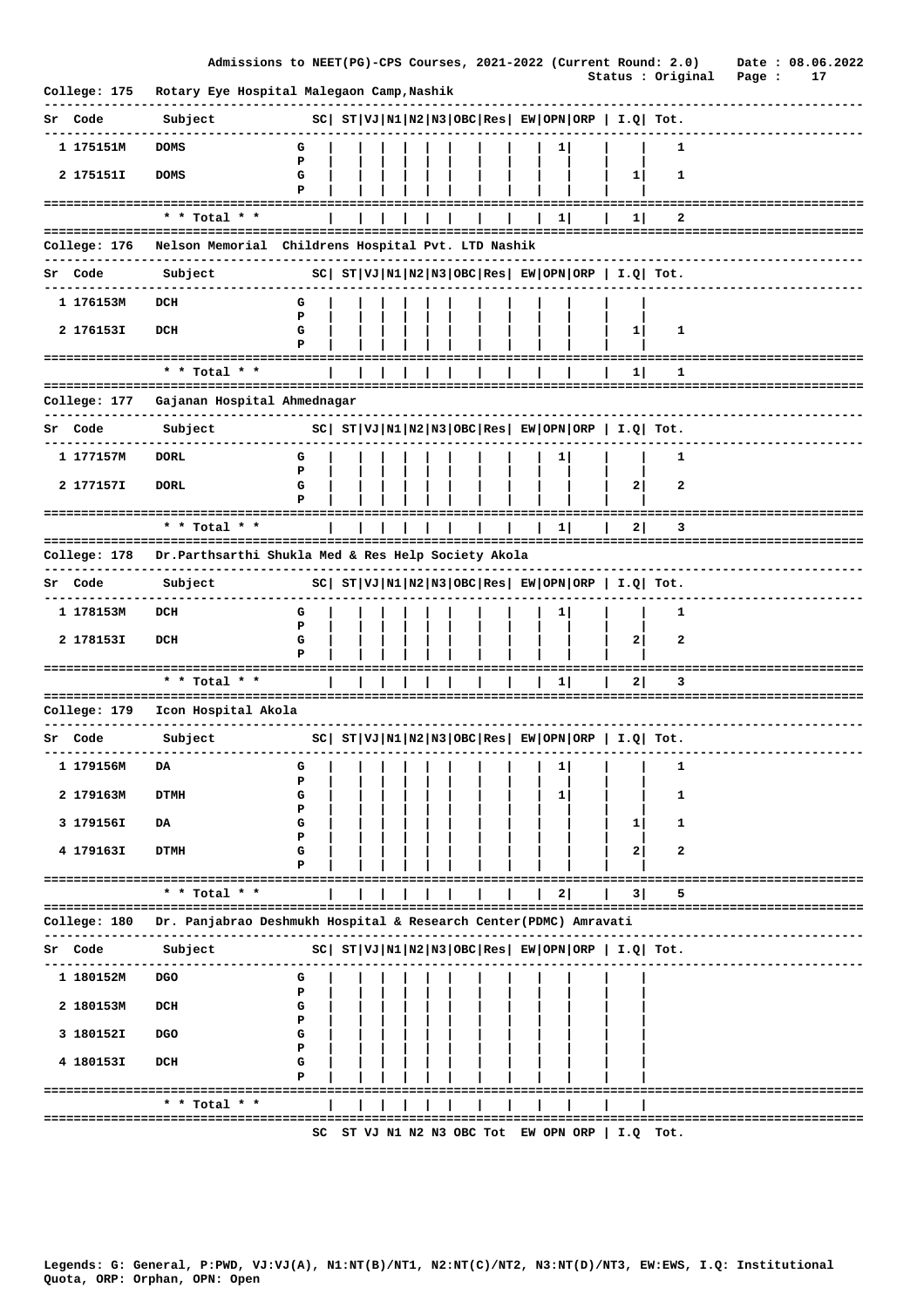|                            | Admissions to NEET(PG)-CPS Courses, 2021-2022 (Current Round: 2.0)                                                                          |             |  |  |  |  |   |              | Status : Original                                           | Date: 08.06.2022<br>Page :<br>18       |
|----------------------------|---------------------------------------------------------------------------------------------------------------------------------------------|-------------|--|--|--|--|---|--------------|-------------------------------------------------------------|----------------------------------------|
| College: 181               | Anand Charitable Trusts Anand Hospital Vaijapur, Aurangabad                                                                                 |             |  |  |  |  |   |              |                                                             |                                        |
| Sr Code                    | Subject                                                                                                                                     |             |  |  |  |  |   |              | $ SC $ $ST VJ N1 N2 N3 OBC Res EW OPN ORP  I.Q  Tot.$       |                                        |
| 1 181152M                  | <b>DGO</b>                                                                                                                                  | G           |  |  |  |  | 1 |              | 1                                                           |                                        |
| 2 181153M                  | DCH                                                                                                                                         | P<br>G      |  |  |  |  | 1 |              | 1                                                           |                                        |
| 3 1811521                  | <b>DGO</b>                                                                                                                                  | P<br>G      |  |  |  |  |   | $\mathbf{2}$ | 2                                                           |                                        |
| 4 181153I                  | DCH                                                                                                                                         | Р<br>G<br>P |  |  |  |  |   |              |                                                             |                                        |
|                            | * * Total * *                                                                                                                               |             |  |  |  |  | 2 | 21           | 4                                                           |                                        |
| College: 182               | Sanjeevani Children's Hospital Aurangabad                                                                                                   |             |  |  |  |  |   |              |                                                             |                                        |
| Sr Code                    | Subject                                                                                                                                     |             |  |  |  |  |   |              | $ SC $ $ST VJ N1 N2 N3 OBC Res EW OPN ORP  I.Q  Tot.$       |                                        |
| 1 182153M                  | DCH                                                                                                                                         | G           |  |  |  |  |   |              |                                                             |                                        |
|                            |                                                                                                                                             | P           |  |  |  |  |   |              |                                                             |                                        |
| 2 182153I                  | DCH                                                                                                                                         | G<br>P      |  |  |  |  |   | $\mathbf{1}$ | 1                                                           |                                        |
| :========================= | * * Total * *                                                                                                                               |             |  |  |  |  |   | 1            | 1                                                           | =============                          |
| College: 183               | Saoji Orthopaedic Hospital Aurangabad                                                                                                       |             |  |  |  |  |   |              |                                                             |                                        |
| Sr Code                    | Subject                                                                                                                                     |             |  |  |  |  |   |              | $ SC $ $ST VJ N1 N2 N3 OBC Res $ $EW OPN ORP $ $I.Q$ $Tot.$ |                                        |
|                            |                                                                                                                                             |             |  |  |  |  |   |              |                                                             |                                        |
| 1 183158M                  | <b>DORTHO</b>                                                                                                                               | G<br>Р      |  |  |  |  | 1 |              | 1                                                           |                                        |
| 2 183158I                  | <b>DORTHO</b>                                                                                                                               | G           |  |  |  |  |   | 2            | 2                                                           |                                        |
|                            | * * Total * *                                                                                                                               |             |  |  |  |  | 1 | 2            | 3                                                           | -------------------------------------- |
| College: 184               | Varad Netralaya Aurangabad                                                                                                                  |             |  |  |  |  |   |              |                                                             |                                        |
|                            |                                                                                                                                             |             |  |  |  |  |   |              |                                                             |                                        |
| Sr Code                    | Subject                                                                                                                                     |             |  |  |  |  |   |              | $ SC $ $ST VJ N1 N2 N3 OBC Res EW OPN ORP  I.Q  Tot.$       |                                        |
| 1 184151M                  | <b>DOMS</b>                                                                                                                                 | G<br>P      |  |  |  |  |   |              |                                                             |                                        |
| 2 184151I                  | <b>DOMS</b>                                                                                                                                 | G<br>Р      |  |  |  |  |   | $\mathbf{2}$ | 2                                                           |                                        |
| ==================         | * * Total * *                                                                                                                               |             |  |  |  |  |   | 21           | 2                                                           | ====================                   |
|                            |                                                                                                                                             |             |  |  |  |  |   |              |                                                             |                                        |
| College: 185               | Dr. Hedgewar Hospital Aurangabad                                                                                                            |             |  |  |  |  |   |              |                                                             |                                        |
| Sr Code                    | Subject                                                                                                                                     |             |  |  |  |  |   |              | $ SC $ $ST VJ N1 N2 N3 OBC Res $ $EW OPN ORP$   $I.Q$ Tot.  | -------------------                    |
| 1 185152M                  | DGO                                                                                                                                         | G<br>P      |  |  |  |  |   |              |                                                             |                                        |
| 2 185153M                  | DCH                                                                                                                                         | G           |  |  |  |  |   |              |                                                             |                                        |
| 3 185161M                  | TDD                                                                                                                                         | Р<br>G      |  |  |  |  |   |              |                                                             |                                        |
| 4 185156M                  | DA                                                                                                                                          | Р<br>G      |  |  |  |  |   |              |                                                             |                                        |
| 5 185158M                  | <b>DORTHO</b>                                                                                                                               | P<br>G      |  |  |  |  | 1 |              | 1                                                           |                                        |
|                            |                                                                                                                                             | Р           |  |  |  |  |   |              |                                                             |                                        |
| 6 185154M                  | DPB                                                                                                                                         | G<br>Р      |  |  |  |  |   |              |                                                             |                                        |
| 7 185162M                  | <b>DTM</b>                                                                                                                                  | G<br>Р      |  |  |  |  |   |              |                                                             |                                        |
| 8 185152I                  | <b>DGO</b>                                                                                                                                  | G<br>Р      |  |  |  |  |   |              |                                                             |                                        |
| 9 185153I                  | DCH                                                                                                                                         | G           |  |  |  |  |   |              |                                                             |                                        |
| 10 185161I                 | TDD                                                                                                                                         | Р<br>G      |  |  |  |  |   |              |                                                             |                                        |
| 11 185156I                 | DA.                                                                                                                                         | Р<br>G      |  |  |  |  |   | 1            | 1                                                           |                                        |
| 12 185158I                 | <b>DORTHO</b>                                                                                                                               | P<br>G      |  |  |  |  |   | 1            | 1                                                           |                                        |
|                            |                                                                                                                                             | Р           |  |  |  |  |   |              |                                                             |                                        |
| 13 185154I                 | DPB                                                                                                                                         | G<br>Р      |  |  |  |  |   |              |                                                             |                                        |
| 14 185162I                 | <b>DTM</b>                                                                                                                                  | G<br>Р      |  |  |  |  |   | 1            | 1                                                           |                                        |
|                            | * * Total * *                                                                                                                               |             |  |  |  |  | 1 | 3            | 4                                                           |                                        |
|                            |                                                                                                                                             |             |  |  |  |  |   |              |                                                             |                                        |
|                            | Legends: G: General, P:PWD, VJ:VJ(A), N1:NT(B)/NT1, N2:NT(C)/NT2, N3:NT(D)/NT3, EW:EWS, I.Q: Institutional<br>Quota, ORP: Orphan, OPN: Open |             |  |  |  |  |   |              |                                                             |                                        |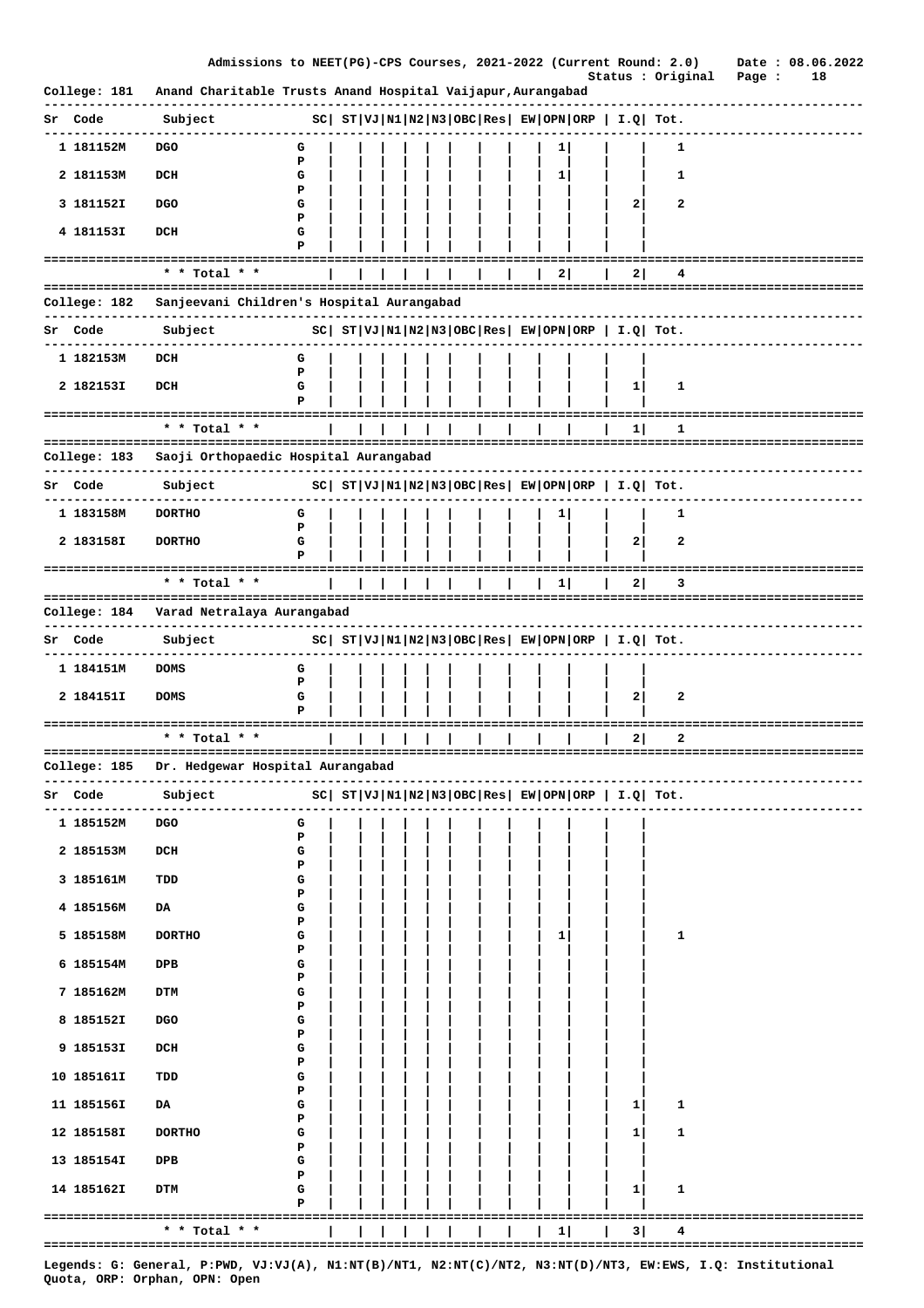|                               |                                                              | Admissions to NEET(PG)-CPS Courses, 2021-2022 (Current Round: 2.0) |  |  |  |   |       |                                                             |                   | Date: 08.06.2022                      |
|-------------------------------|--------------------------------------------------------------|--------------------------------------------------------------------|--|--|--|---|-------|-------------------------------------------------------------|-------------------|---------------------------------------|
| College: 186                  | Gade Hospital Aurangabad                                     |                                                                    |  |  |  |   |       |                                                             | Status : Original | Page :<br>19                          |
| Sr Code                       | Subject                                                      |                                                                    |  |  |  |   |       | $ SC $ $ST VJ N1 N2 N3 OBC Res EW OPN ORP   I.Q  Tot.$      |                   |                                       |
| 1 186158M                     | <b>DORTHO</b>                                                | G                                                                  |  |  |  | ı |       |                                                             | 1                 |                                       |
| 2 186158I                     | <b>DORTHO</b>                                                | P<br>G<br>Р                                                        |  |  |  |   |       | 2                                                           | 2                 |                                       |
|                               | * * Total * *                                                |                                                                    |  |  |  | 1 |       | 2                                                           | з                 |                                       |
| College: 187                  | Seven Hills Diagnostic Center Aurangabad                     |                                                                    |  |  |  |   |       |                                                             |                   |                                       |
| Sr Code                       | Subject                                                      |                                                                    |  |  |  |   |       | $ SC $ $ST VJ N1 N2 N3 OBC Res $ $EW OPN ORP$   $I.Q$ Tot.  |                   |                                       |
| 1 187160M                     | <b>DMRE</b>                                                  | G                                                                  |  |  |  | 1 |       |                                                             | 1                 |                                       |
| 2 187160I                     | <b>DMRE</b>                                                  | P<br>G<br>Р                                                        |  |  |  |   |       | 1                                                           | 1                 |                                       |
|                               | =================================<br>* * Total * *           |                                                                    |  |  |  | 1 |       | 1 I                                                         | 2                 |                                       |
| ============================= |                                                              |                                                                    |  |  |  |   |       |                                                             |                   | .==================================== |
| College: 188                  | Sahyadri Imaging Pvt.Ltd Aurangabad                          |                                                                    |  |  |  |   |       |                                                             |                   |                                       |
| Sr Code                       | Subject                                                      |                                                                    |  |  |  |   |       | $ SC $ $ST VJ N1 N2 N3 OBC Res $ $EW OPN ORP $ $I.Q$ $Tot.$ |                   |                                       |
| 1 188160M                     | DMRE                                                         | G<br>Р                                                             |  |  |  |   |       |                                                             |                   |                                       |
| 2 188160I                     | <b>DMRE</b>                                                  | G<br>Р                                                             |  |  |  |   |       | $\mathbf{1}$                                                | 1                 |                                       |
|                               | * * Total * *                                                |                                                                    |  |  |  |   | ===== | =====<br>$1\vert$                                           | =====<br>1        |                                       |
| College: 189                  | Jilla IVF Clinics Pvt. Ltd Aurangabad                        |                                                                    |  |  |  |   |       |                                                             | ============      |                                       |
| Sr Code                       | Subject                                                      |                                                                    |  |  |  |   |       | $ SC $ $ST VJ N1 N2 N3 OBC Res EW OPN ORP  I.Q  Tot.$       |                   |                                       |
|                               |                                                              |                                                                    |  |  |  |   |       |                                                             |                   |                                       |
| 1 189152M                     | DGO                                                          | G<br>P                                                             |  |  |  |   |       |                                                             |                   |                                       |
| 2 189152I                     | <b>DGO</b>                                                   | G                                                                  |  |  |  |   |       |                                                             |                   |                                       |
|                               |                                                              |                                                                    |  |  |  |   |       |                                                             |                   |                                       |
|                               | * * Total * *                                                |                                                                    |  |  |  |   |       |                                                             |                   |                                       |
| College: 190                  | Alurwar Diagnostic Center in association with GMC Chandrapur |                                                                    |  |  |  |   |       |                                                             |                   |                                       |
| Sr Code                       | Subject                                                      |                                                                    |  |  |  |   |       | $ SC $ $ST VJ N1 N2 N3 OBC Res EW OPN ORP  I.Q  Tot.$       |                   |                                       |
| 1 190160M                     | <b>DMRE</b>                                                  | G                                                                  |  |  |  | 2 |       |                                                             | 2                 |                                       |
| 2 190160I                     | <b>DMRE</b>                                                  | Р<br>G                                                             |  |  |  |   |       | 2                                                           | 2                 |                                       |
|                               | ------------------------------------                         | P                                                                  |  |  |  |   |       |                                                             |                   | =====================                 |
|                               | * * Total * *                                                |                                                                    |  |  |  | 2 |       | 2                                                           |                   |                                       |
| College: 191                  | Chirantan Arogya Seva Sansodhan Sanstha & Hospital Dhule     |                                                                    |  |  |  |   |       |                                                             |                   |                                       |
| Sr Code                       | Subject                                                      |                                                                    |  |  |  |   |       | $ SC $ $ST VJ N1 N2 N3 OBC Res $ $EW OPN ORP$   $I.Q$ Tot.  |                   |                                       |
| 1 191153M                     | DCH                                                          | G<br>P                                                             |  |  |  |   |       |                                                             |                   |                                       |
| 2 191153I                     | DCH                                                          | G                                                                  |  |  |  |   |       |                                                             |                   |                                       |
|                               |                                                              |                                                                    |  |  |  |   |       |                                                             |                   |                                       |
|                               |                                                              | Р                                                                  |  |  |  |   |       |                                                             |                   |                                       |
|                               | * * Total * *<br>:==========================                 |                                                                    |  |  |  |   |       |                                                             |                   |                                       |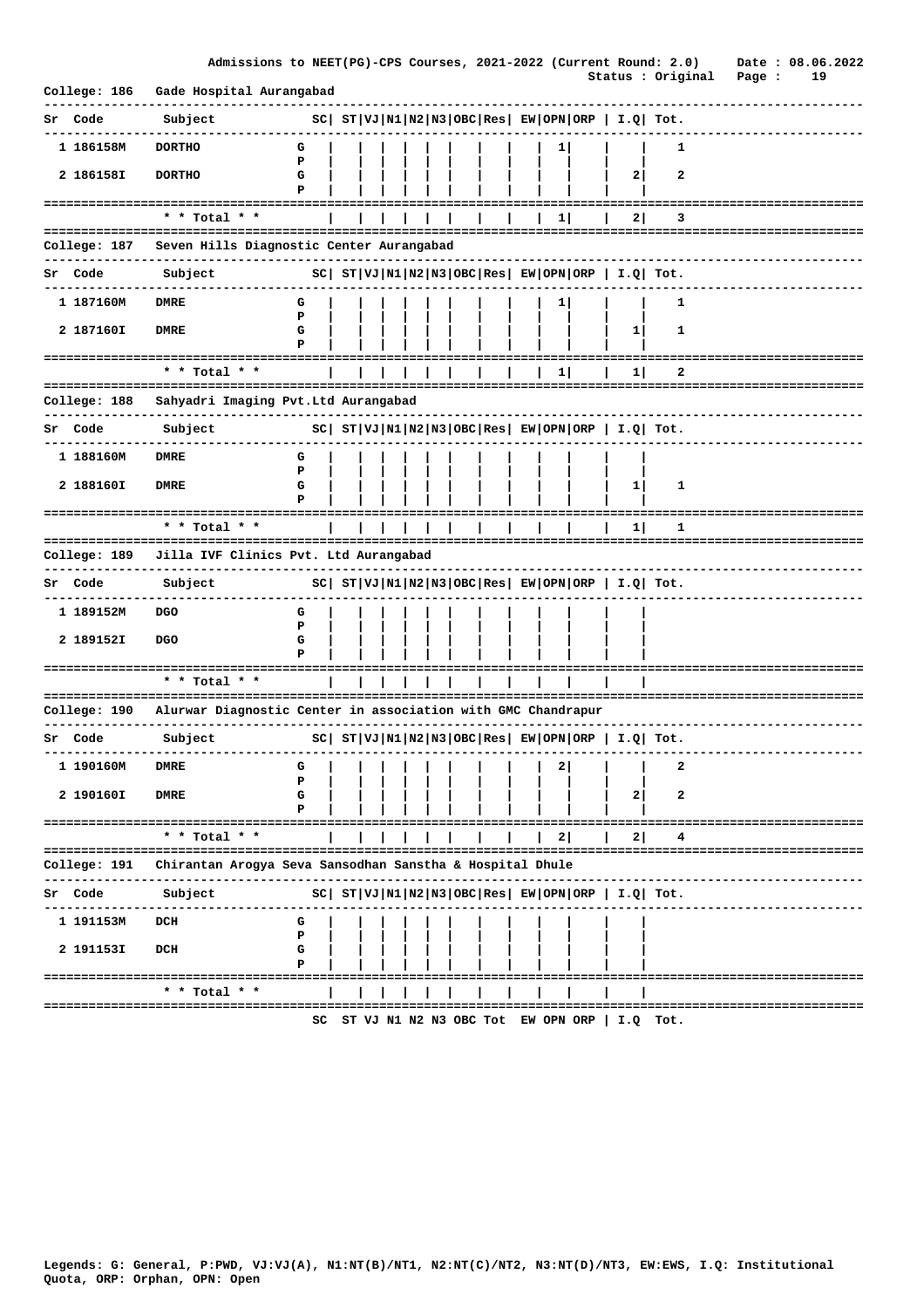|                            |                                                                                                                                                                                                                                                                                                                                                                                                                                  |        |  |         |  |  |              |                                   |                |                                                                       | ------------------------         |
|----------------------------|----------------------------------------------------------------------------------------------------------------------------------------------------------------------------------------------------------------------------------------------------------------------------------------------------------------------------------------------------------------------------------------------------------------------------------|--------|--|---------|--|--|--------------|-----------------------------------|----------------|-----------------------------------------------------------------------|----------------------------------|
| Sr Code                    | $\nonumber \begin{array}{l c c c c c c c} \text{Subject} & \text{sc} & \text{sr} & \text{vr} & \text{v1} & \text{m2} & \text{m3} & \text{OBC} & \text{Res} & \text{EW} & \text{OPN} & \text{ORP} & \text{I.Q} & \text{Tot.t.} \\ \hline \text{1} & \text{1} & \text{1} & \text{1} & \text{1} & \text{1} & \text{1} & \text{1} & \text{1} & \text{1} & \text{1} & \text{1} & \text{1} & \text{1} & \text{1} & \text{1} & \text{1$ |        |  |         |  |  |              |                                   |                |                                                                       |                                  |
| 1 192152M                  | DGO                                                                                                                                                                                                                                                                                                                                                                                                                              | G      |  |         |  |  | $\mathbf{1}$ |                                   |                | 1                                                                     |                                  |
|                            |                                                                                                                                                                                                                                                                                                                                                                                                                                  | Р      |  |         |  |  |              |                                   |                |                                                                       |                                  |
| 2 192153M                  | DCH                                                                                                                                                                                                                                                                                                                                                                                                                              | G<br>Р |  |         |  |  |              |                                   |                |                                                                       |                                  |
| 3 192155M                  | DDV                                                                                                                                                                                                                                                                                                                                                                                                                              | G      |  |         |  |  | 1            |                                   |                | 1                                                                     |                                  |
| 4 192160M                  | <b>DMRE</b>                                                                                                                                                                                                                                                                                                                                                                                                                      | Р<br>G |  |         |  |  | 1            |                                   |                | 1                                                                     |                                  |
|                            |                                                                                                                                                                                                                                                                                                                                                                                                                                  | P      |  |         |  |  |              |                                   |                |                                                                       |                                  |
| 5 192161M                  | TDD                                                                                                                                                                                                                                                                                                                                                                                                                              | G<br>Р |  |         |  |  |              |                                   |                |                                                                       |                                  |
| 6 192156M                  | DA                                                                                                                                                                                                                                                                                                                                                                                                                               | G      |  |         |  |  |              |                                   |                |                                                                       |                                  |
| 7 192152I                  | <b>DGO</b>                                                                                                                                                                                                                                                                                                                                                                                                                       | Р<br>G |  |         |  |  |              |                                   | 2              | 2                                                                     |                                  |
|                            |                                                                                                                                                                                                                                                                                                                                                                                                                                  | Р      |  |         |  |  |              |                                   |                |                                                                       |                                  |
| 8 192153I                  | DCH                                                                                                                                                                                                                                                                                                                                                                                                                              | G<br>Р |  |         |  |  |              |                                   | 1              | 1                                                                     |                                  |
| 9 192155I                  | DDV                                                                                                                                                                                                                                                                                                                                                                                                                              | G      |  |         |  |  |              |                                   | 1              | 1                                                                     |                                  |
| 10 192160I                 | <b>DMRE</b>                                                                                                                                                                                                                                                                                                                                                                                                                      | Р<br>G |  |         |  |  |              |                                   |                |                                                                       |                                  |
|                            |                                                                                                                                                                                                                                                                                                                                                                                                                                  | Р      |  |         |  |  |              |                                   |                |                                                                       |                                  |
| 11 192161I                 | TDD                                                                                                                                                                                                                                                                                                                                                                                                                              | G<br>Р |  |         |  |  |              |                                   | 1              | 1                                                                     |                                  |
| 12 192156I                 | DA                                                                                                                                                                                                                                                                                                                                                                                                                               | G      |  |         |  |  |              |                                   | 1              | 1                                                                     |                                  |
|                            |                                                                                                                                                                                                                                                                                                                                                                                                                                  | Р      |  |         |  |  |              |                                   |                |                                                                       |                                  |
|                            | * * Total * *                                                                                                                                                                                                                                                                                                                                                                                                                    |        |  |         |  |  |              |                                   | 6              | 9                                                                     |                                  |
|                            |                                                                                                                                                                                                                                                                                                                                                                                                                                  |        |  |         |  |  |              |                                   |                |                                                                       |                                  |
| . <b>.</b> .               | College: 193 Shri Sai Diagnostic & Research Center Pvt. Ltd. Jalna<br>----------------                                                                                                                                                                                                                                                                                                                                           |        |  |         |  |  |              |                                   |                |                                                                       | -------------------------------  |
|                            | $ SC $ $ST VJ N1 N2 N3 OBC Res $ $EW OPN ORP $ $I.Q $ $Tot.$<br>Sr Code Subject<br>-------------                                                                                                                                                                                                                                                                                                                                 |        |  |         |  |  |              |                                   |                |                                                                       |                                  |
| -------------<br>1 193160M | <b>DMRE</b>                                                                                                                                                                                                                                                                                                                                                                                                                      | G      |  |         |  |  |              |                                   |                |                                                                       |                                  |
|                            |                                                                                                                                                                                                                                                                                                                                                                                                                                  | P      |  |         |  |  |              |                                   |                |                                                                       |                                  |
| 2 193160I                  | <b>DMRE</b>                                                                                                                                                                                                                                                                                                                                                                                                                      | G<br>Р |  |         |  |  |              |                                   | 1 <sub>1</sub> | 1                                                                     |                                  |
|                            |                                                                                                                                                                                                                                                                                                                                                                                                                                  |        |  |         |  |  |              |                                   |                |                                                                       |                                  |
|                            | * * Total * *                                                                                                                                                                                                                                                                                                                                                                                                                    |        |  | 1 1 1 1 |  |  |              |                                   | 1              | 1                                                                     |                                  |
|                            | College: 194 Masai Medical Foundation Kolhapur                                                                                                                                                                                                                                                                                                                                                                                   |        |  |         |  |  |              |                                   |                |                                                                       |                                  |
| Sr Code                    | Subject                                                                                                                                                                                                                                                                                                                                                                                                                          |        |  |         |  |  |              |                                   |                | SC   ST   VJ   N1   N2   N3   OBC   Res   EW   OPN   ORP   I.Q   Tot. |                                  |
|                            |                                                                                                                                                                                                                                                                                                                                                                                                                                  |        |  |         |  |  |              |                                   |                |                                                                       | -----------------------          |
| 1 194153M                  | DCH                                                                                                                                                                                                                                                                                                                                                                                                                              | G<br>Р |  |         |  |  |              |                                   |                |                                                                       |                                  |
| 2 194153I                  | DCH                                                                                                                                                                                                                                                                                                                                                                                                                              | G      |  |         |  |  |              |                                   | $\mathbf{1}$   | 1                                                                     |                                  |
|                            | -------------                                                                                                                                                                                                                                                                                                                                                                                                                    | P      |  |         |  |  |              |                                   |                |                                                                       |                                  |
|                            | * * Total * *                                                                                                                                                                                                                                                                                                                                                                                                                    |        |  |         |  |  |              |                                   | 1              | 1                                                                     |                                  |
| College: 195               | Institute of Orthopaedic & Trauma Kolhapur                                                                                                                                                                                                                                                                                                                                                                                       |        |  |         |  |  |              |                                   |                |                                                                       |                                  |
|                            |                                                                                                                                                                                                                                                                                                                                                                                                                                  |        |  |         |  |  |              |                                   |                |                                                                       |                                  |
| Sr Code                    | Subject                                                                                                                                                                                                                                                                                                                                                                                                                          |        |  |         |  |  |              |                                   |                | $ SC $ $ST VJ N1 N2 N3 OBC Res EW OPN ORP I.Q Tot.$                   |                                  |
| 1 195158M                  | <b>DORTHO</b>                                                                                                                                                                                                                                                                                                                                                                                                                    | G      |  |         |  |  |              |                                   |                | 1                                                                     |                                  |
|                            |                                                                                                                                                                                                                                                                                                                                                                                                                                  | Р<br>G |  |         |  |  |              |                                   |                |                                                                       |                                  |
| 2 195158I                  | <b>DORTHO</b>                                                                                                                                                                                                                                                                                                                                                                                                                    | P      |  |         |  |  |              |                                   |                |                                                                       |                                  |
|                            | ===================================<br>$*$ * Total * *                                                                                                                                                                                                                                                                                                                                                                           |        |  |         |  |  |              |                                   |                |                                                                       | -------------------------------- |
|                            |                                                                                                                                                                                                                                                                                                                                                                                                                                  |        |  |         |  |  | 11           |                                   |                | ı                                                                     |                                  |
| College: 196               | Patki Research Foundation Kolhapur                                                                                                                                                                                                                                                                                                                                                                                               |        |  |         |  |  |              |                                   |                |                                                                       |                                  |
| Sr Code                    | Subject                                                                                                                                                                                                                                                                                                                                                                                                                          |        |  |         |  |  |              |                                   |                | $ SC $ $ST VJ N1 N2 N3 OBC Res  EW OPN ORP   I.Q  Tot.$               |                                  |
|                            |                                                                                                                                                                                                                                                                                                                                                                                                                                  |        |  |         |  |  |              |                                   |                |                                                                       |                                  |
| 1 196152M                  | <b>DGO</b>                                                                                                                                                                                                                                                                                                                                                                                                                       | G<br>Р |  |         |  |  | ı            |                                   |                | 1                                                                     |                                  |
| 2 196152I                  | <b>DGO</b>                                                                                                                                                                                                                                                                                                                                                                                                                       | G      |  |         |  |  |              |                                   | $1 \vert$      | 1                                                                     |                                  |
|                            | ==================================                                                                                                                                                                                                                                                                                                                                                                                               | P      |  |         |  |  |              |                                   |                |                                                                       | -----------------------------    |
|                            | * * Total * *                                                                                                                                                                                                                                                                                                                                                                                                                    |        |  |         |  |  | 1            |                                   | 11             | 2                                                                     |                                  |
|                            | ================                                                                                                                                                                                                                                                                                                                                                                                                                 | SC     |  |         |  |  |              | ST VJ N1 N2 N3 OBC Tot EW OPN ORP |                | $I.Q$ Tot.                                                            | =============================    |

College: 192 Shree Gurudatta Charitable Foundation Seva Hospital Dhule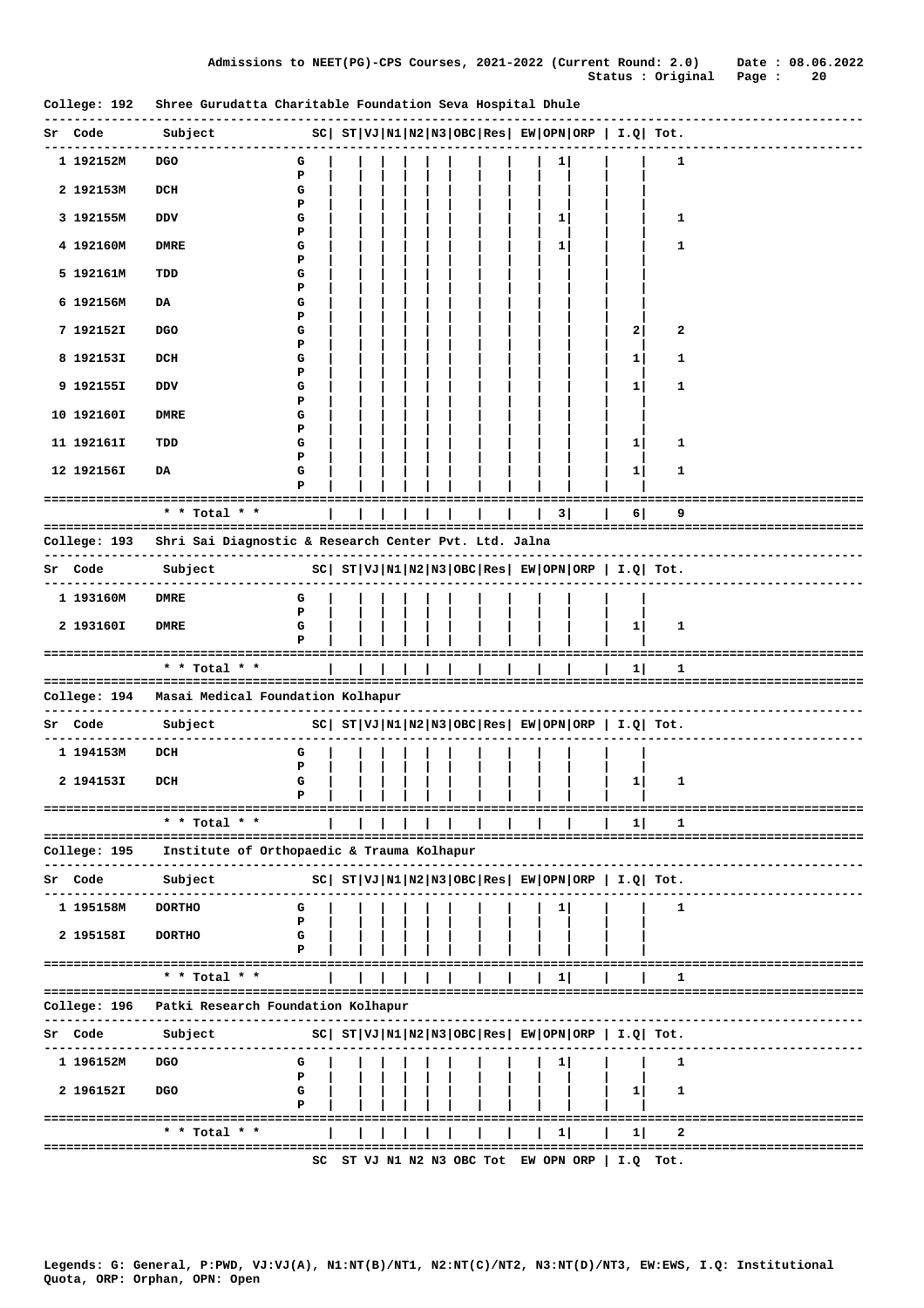|              | Admissions to NEET(PG)-CPS Courses, 2021-2022 (Current Round: 2.0)                 |        |    |  |  |  |                                   |    |                                                     |                                                            |        | Date: 08.06.2022              |
|--------------|------------------------------------------------------------------------------------|--------|----|--|--|--|-----------------------------------|----|-----------------------------------------------------|------------------------------------------------------------|--------|-------------------------------|
| College: 197 | APPLE Hospital & Re. Institute Ltd Kolhapur                                        |        |    |  |  |  |                                   |    |                                                     | Status : Original                                          | Page : | 21                            |
| Sr Code      | Subject                                                                            |        |    |  |  |  |                                   |    |                                                     | $ SC $ $ST VJ N1 N2 N3 OBC Res $ $EW OPN ORP$   $I.Q$ Tot. |        |                               |
| 1 197153M    | DCH                                                                                | G      |    |  |  |  |                                   |    |                                                     |                                                            |        |                               |
| 2 197160M    | <b>DMRE</b>                                                                        | P<br>G |    |  |  |  |                                   |    |                                                     |                                                            |        |                               |
| 3 197156M    | DA                                                                                 | P<br>G |    |  |  |  |                                   |    |                                                     |                                                            |        |                               |
| 4 197153I    | DCH                                                                                | P<br>G |    |  |  |  |                                   |    |                                                     |                                                            |        |                               |
| 5 197160I    | <b>DMRE</b>                                                                        | P<br>G |    |  |  |  |                                   |    |                                                     |                                                            |        |                               |
| 6 197156I    | DA                                                                                 | Р<br>G |    |  |  |  |                                   |    |                                                     |                                                            |        |                               |
|              |                                                                                    | P      |    |  |  |  |                                   |    |                                                     |                                                            |        |                               |
|              | * * Total * *                                                                      |        |    |  |  |  |                                   |    |                                                     |                                                            |        |                               |
| College: 198 | Bhattad Hospital Latur                                                             |        |    |  |  |  |                                   |    |                                                     |                                                            |        |                               |
| Sr Code      | Subject                                                                            |        |    |  |  |  |                                   |    |                                                     | $ SC $ $ST VJ N1 N2 N3 OBC Res EW OPN ORP I.Q Tot.$        |        |                               |
| 1 198153M    | DCH                                                                                | G      |    |  |  |  |                                   |    |                                                     |                                                            |        |                               |
| 2 198153I    | DCH                                                                                | P<br>G |    |  |  |  |                                   |    |                                                     |                                                            |        |                               |
|              | ====================================                                               |        |    |  |  |  |                                   |    |                                                     |                                                            |        |                               |
|              | * * Total * *<br>=====================================                             |        |    |  |  |  |                                   |    |                                                     |                                                            |        | ========================      |
| College: 199 | Sou. A.K.M. Med. Ch. Trust & Resh. Center's Maindarkar Balrog Hospital Mitra Nagar |        |    |  |  |  |                                   |    |                                                     |                                                            |        |                               |
| Sr Code      | Subject                                                                            |        |    |  |  |  |                                   |    |                                                     | $ SC $ $ST VJ N1 N2 N3 OBC Res EW OPN ORP I.Q Tot.$        |        |                               |
| 1 199153M    | DCH                                                                                | G<br>Р |    |  |  |  |                                   |    |                                                     |                                                            |        |                               |
| 2 199153I    | DCH                                                                                | G<br>P |    |  |  |  |                                   |    |                                                     |                                                            |        |                               |
|              |                                                                                    |        |    |  |  |  |                                   |    |                                                     |                                                            |        |                               |
|              | * * Total * *                                                                      |        |    |  |  |  |                                   |    |                                                     |                                                            |        |                               |
|              | College: 200 Vaishnavi Hospital & Endoscopy Centre Latur                           |        |    |  |  |  |                                   |    |                                                     |                                                            |        |                               |
| Sr Code      | Subject                                                                            |        |    |  |  |  |                                   |    |                                                     | $ SC $ $ST VJ N1 N2 N3 OBC Res EW OPN ORP I.Q Tot.$        |        |                               |
| 1 200152M    | <b>DGO</b>                                                                         | G<br>P |    |  |  |  |                                   | ı  |                                                     | 1                                                          |        |                               |
| 2 200152I    | <b>DGO</b>                                                                         | G<br>P |    |  |  |  |                                   |    |                                                     |                                                            |        |                               |
|              | ===================================<br>* * Total * *                               |        |    |  |  |  |                                   | 1  |                                                     | ı                                                          |        | ========================      |
| College: 201 | Vision Radio Diagnostic Center Latur                                               |        |    |  |  |  |                                   |    |                                                     |                                                            |        | ===========================   |
|              |                                                                                    |        |    |  |  |  |                                   |    |                                                     |                                                            |        |                               |
| Code         | Subject                                                                            |        |    |  |  |  |                                   |    | $ SC $ $ST VJ N1 N2 N3 OBC Res EW OPN ORP I.Q Tot.$ |                                                            |        |                               |
| 1 201160M    | <b>DMRE</b>                                                                        | G<br>P |    |  |  |  |                                   |    |                                                     |                                                            |        |                               |
| 2 201160I    | <b>DMRE</b>                                                                        | G<br>Р |    |  |  |  |                                   |    | 11                                                  | 1                                                          |        |                               |
|              | ===================================<br>* * Total * *                               |        |    |  |  |  |                                   |    | 11                                                  |                                                            |        |                               |
| College: 202 | Dr. S.B. Gugale Memorial Hospital & Warad Hospital Latur                           |        |    |  |  |  |                                   |    |                                                     |                                                            |        | ============================= |
| Sr Code      | Subject                                                                            |        |    |  |  |  |                                   |    |                                                     | $ SC $ $ST VJ N1 N2 N3 OBC Res EW OPN ORP  I.Q  Tot.$      |        |                               |
| 1 202152M    | <b>DGO</b>                                                                         | G      |    |  |  |  |                                   |    |                                                     | 1                                                          |        |                               |
| 2 202152I    | <b>DGO</b>                                                                         | Р<br>G |    |  |  |  |                                   |    | 1                                                   | 1                                                          |        |                               |
|              |                                                                                    | Р      |    |  |  |  |                                   |    |                                                     |                                                            |        |                               |
|              | * * Total * *                                                                      |        |    |  |  |  |                                   | 11 | 11                                                  | 2                                                          |        |                               |
|              |                                                                                    |        | sc |  |  |  | ST VJ N1 N2 N3 OBC Tot EW OPN ORP |    | I.Q                                                 | ====<br>Tot.                                               |        |                               |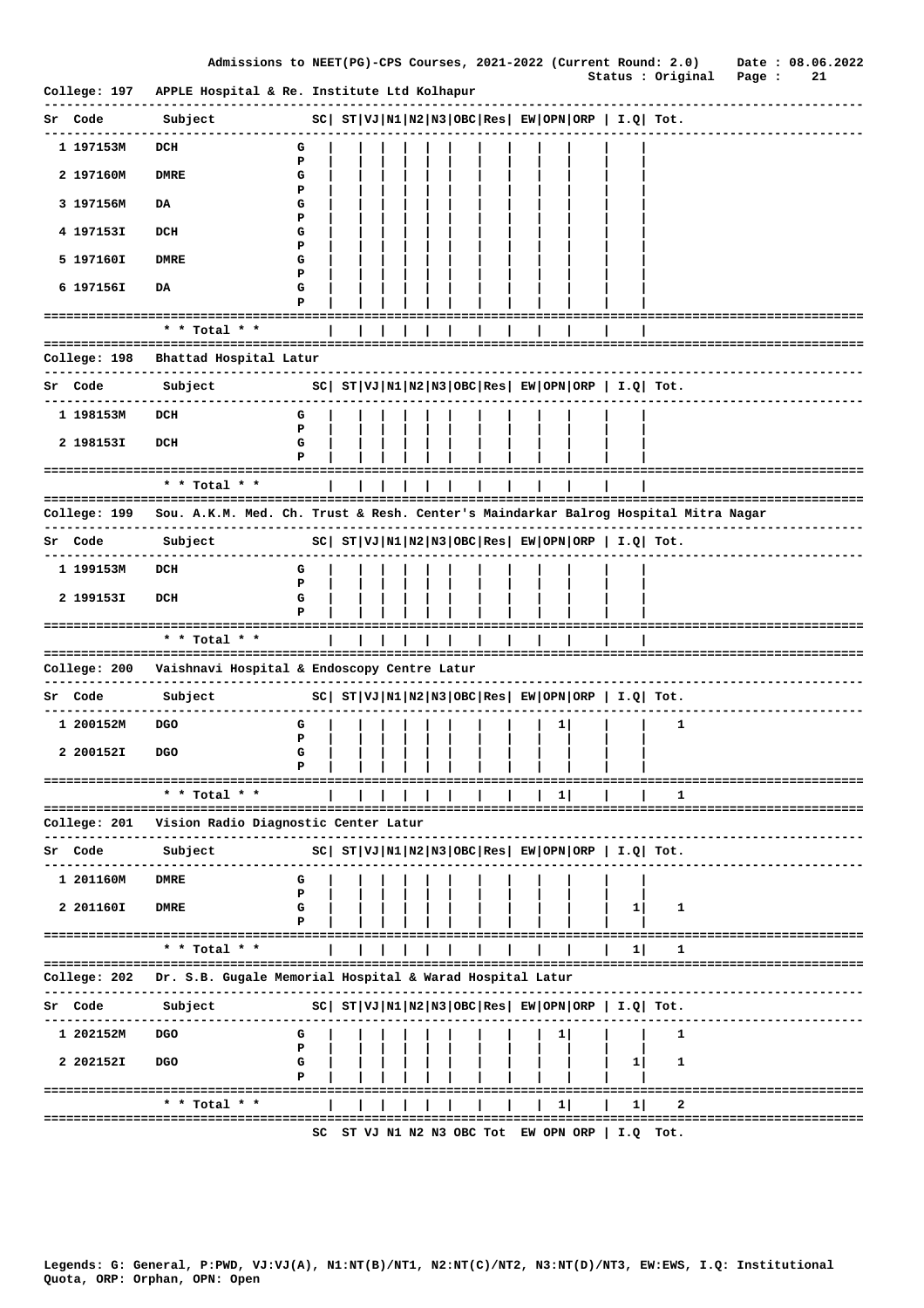|         |              | Admissions to NEET(PG)-CPS Courses, 2021-2022 (Current Round: 2.0) Date: 08.06.2022 |        |  |  |  |  |    |                                   |                                                         | Status : Original                                            |                         | Page : | 22 |                       |
|---------|--------------|-------------------------------------------------------------------------------------|--------|--|--|--|--|----|-----------------------------------|---------------------------------------------------------|--------------------------------------------------------------|-------------------------|--------|----|-----------------------|
|         | College: 203 | Vivekanand Medical Foundation And Research Centre Latur                             |        |  |  |  |  |    |                                   |                                                         |                                                              |                         |        |    |                       |
| Sr Code |              | Subject                                                                             |        |  |  |  |  |    |                                   |                                                         | $ SC $ $ST VJ N1 N2 N3 OBC Res $ $EW OPN ORP $ $I.Q $ $Tot.$ |                         |        |    |                       |
|         | 1 203160M    | <b>DMRE</b>                                                                         | G      |  |  |  |  |    |                                   |                                                         |                                                              |                         |        |    |                       |
|         | 2 203160I    | <b>DMRE</b>                                                                         | Р<br>G |  |  |  |  |    |                                   |                                                         |                                                              |                         |        |    |                       |
|         |              |                                                                                     | P      |  |  |  |  |    |                                   |                                                         |                                                              |                         |        |    |                       |
|         |              | * * Total * *                                                                       |        |  |  |  |  |    |                                   |                                                         |                                                              |                         |        |    |                       |
|         |              | College: 204 Galaxy Hospital and Critical Care Center Latur                         |        |  |  |  |  |    |                                   |                                                         |                                                              | ----------------------- |        |    |                       |
|         |              | Sr Code Subject                                                                     |        |  |  |  |  |    |                                   |                                                         | $ SC $ $ST VJ N1 N2 N3 OBC Res EW OPN ORP I.Q Tot.$          |                         |        |    | --------------------- |
|         | 1 204161M    | TDD                                                                                 | G      |  |  |  |  |    |                                   |                                                         |                                                              |                         |        |    |                       |
|         | 2 204161I    | TDD                                                                                 | Р<br>G |  |  |  |  |    |                                   | 1                                                       | 1                                                            |                         |        |    |                       |
|         |              | ---------------------------                                                         | Р      |  |  |  |  |    |                                   |                                                         |                                                              |                         |        |    |                       |
|         |              | * * Total * *                                                                       |        |  |  |  |  |    |                                   | 1                                                       | 1                                                            |                         |        |    |                       |
|         |              | College: 205 - Lata Mangeshkar Hospital Nagpur                                      |        |  |  |  |  |    |                                   |                                                         |                                                              |                         |        |    |                       |
|         | Sr Code      | Subject                                                                             |        |  |  |  |  |    |                                   |                                                         | $ SC $ $ST VJ N1 N2 N3 OBC Res EW OPN ORP I.Q Tot.$          |                         |        |    |                       |
|         | 1 205152M    | <b>DGO</b>                                                                          | G      |  |  |  |  |    |                                   |                                                         |                                                              |                         |        |    |                       |
|         | 2 205153M    | DCH                                                                                 | Р<br>G |  |  |  |  |    |                                   |                                                         |                                                              |                         |        |    |                       |
|         | 3 205155M    | DDV                                                                                 | P<br>G |  |  |  |  |    |                                   |                                                         |                                                              |                         |        |    |                       |
|         | 4 205160M    | DMRE                                                                                | Р<br>G |  |  |  |  | 1  |                                   |                                                         | 1                                                            |                         |        |    |                       |
|         | 5 205158M    | <b>DORTHO</b>                                                                       | P<br>G |  |  |  |  |    |                                   |                                                         |                                                              |                         |        |    |                       |
|         | 6 205159M    | DPM                                                                                 | P<br>G |  |  |  |  |    |                                   |                                                         |                                                              |                         |        |    |                       |
|         | 7 205152I    | <b>DGO</b>                                                                          | Р<br>G |  |  |  |  |    |                                   | 1                                                       | 1                                                            |                         |        |    |                       |
|         | 8 205153I    | DCH                                                                                 | Р<br>G |  |  |  |  |    |                                   | 1                                                       | 1                                                            |                         |        |    |                       |
|         | 9 205155I    | DDV                                                                                 | Р<br>G |  |  |  |  |    |                                   | 1                                                       | 1                                                            |                         |        |    |                       |
|         |              |                                                                                     | P      |  |  |  |  |    |                                   |                                                         |                                                              |                         |        |    |                       |
|         | 10 205160I   | <b>DMRE</b>                                                                         | G<br>P |  |  |  |  |    |                                   | 1                                                       | 1                                                            |                         |        |    |                       |
|         | 11 205158I   | <b>DORTHO</b>                                                                       | G<br>P |  |  |  |  |    |                                   |                                                         |                                                              |                         |        |    |                       |
|         | 12 205159I   | DPM                                                                                 | G      |  |  |  |  |    |                                   |                                                         |                                                              |                         |        |    |                       |
|         |              | * * Total *                                                                         |        |  |  |  |  | 1  |                                   |                                                         |                                                              |                         |        |    |                       |
|         |              |                                                                                     |        |  |  |  |  |    |                                   | 4                                                       |                                                              |                         |        |    |                       |
|         | College: 206 | Getwell Hospital & Res. Inst. Dhantoli, Nagpur                                      |        |  |  |  |  |    |                                   |                                                         |                                                              |                         |        |    |                       |
| sr      | Code         | Subject                                                                             |        |  |  |  |  |    |                                   | $ SC $ $ST VJ N1 N2 N3 OBC Res EW OPN ORP  I.Q  Tot.$   |                                                              |                         |        |    |                       |
|         | 1 206153M    | DCH                                                                                 | G<br>P |  |  |  |  | ı. |                                   |                                                         | 1                                                            |                         |        |    |                       |
|         | 2 206153I    | DCH                                                                                 | G      |  |  |  |  |    |                                   |                                                         |                                                              |                         |        |    |                       |
|         |              | =================                                                                   |        |  |  |  |  |    |                                   |                                                         |                                                              |                         |        |    |                       |
|         |              | * * Total * *<br>-------------------------                                          |        |  |  |  |  | п. |                                   |                                                         | ı                                                            |                         |        |    |                       |
|         | College: 207 | Matru Sewa Sangh Mahal Maternity Home Nagpur                                        |        |  |  |  |  |    |                                   |                                                         |                                                              |                         |        |    |                       |
| Sr      | Code         | Subject                                                                             |        |  |  |  |  |    |                                   | $ SC $ $ST VJ N1 N2 N3 OBC Res  EW OPN ORP   I.Q  Tot.$ |                                                              |                         |        |    |                       |
|         | 1 207152M    | DGO                                                                                 | G<br>Р |  |  |  |  |    |                                   |                                                         |                                                              |                         |        |    |                       |
|         | 2 2071521    | <b>DGO</b>                                                                          | G      |  |  |  |  |    |                                   |                                                         |                                                              |                         |        |    |                       |
|         |              | ============================                                                        | P      |  |  |  |  |    |                                   |                                                         |                                                              |                         |        |    |                       |
|         |              | * * Total * *                                                                       |        |  |  |  |  |    |                                   |                                                         |                                                              |                         |        |    |                       |
|         |              |                                                                                     | SC     |  |  |  |  |    | ST VJ N1 N2 N3 OBC Tot EW OPN ORP | I.Q                                                     | Tot.                                                         |                         |        |    |                       |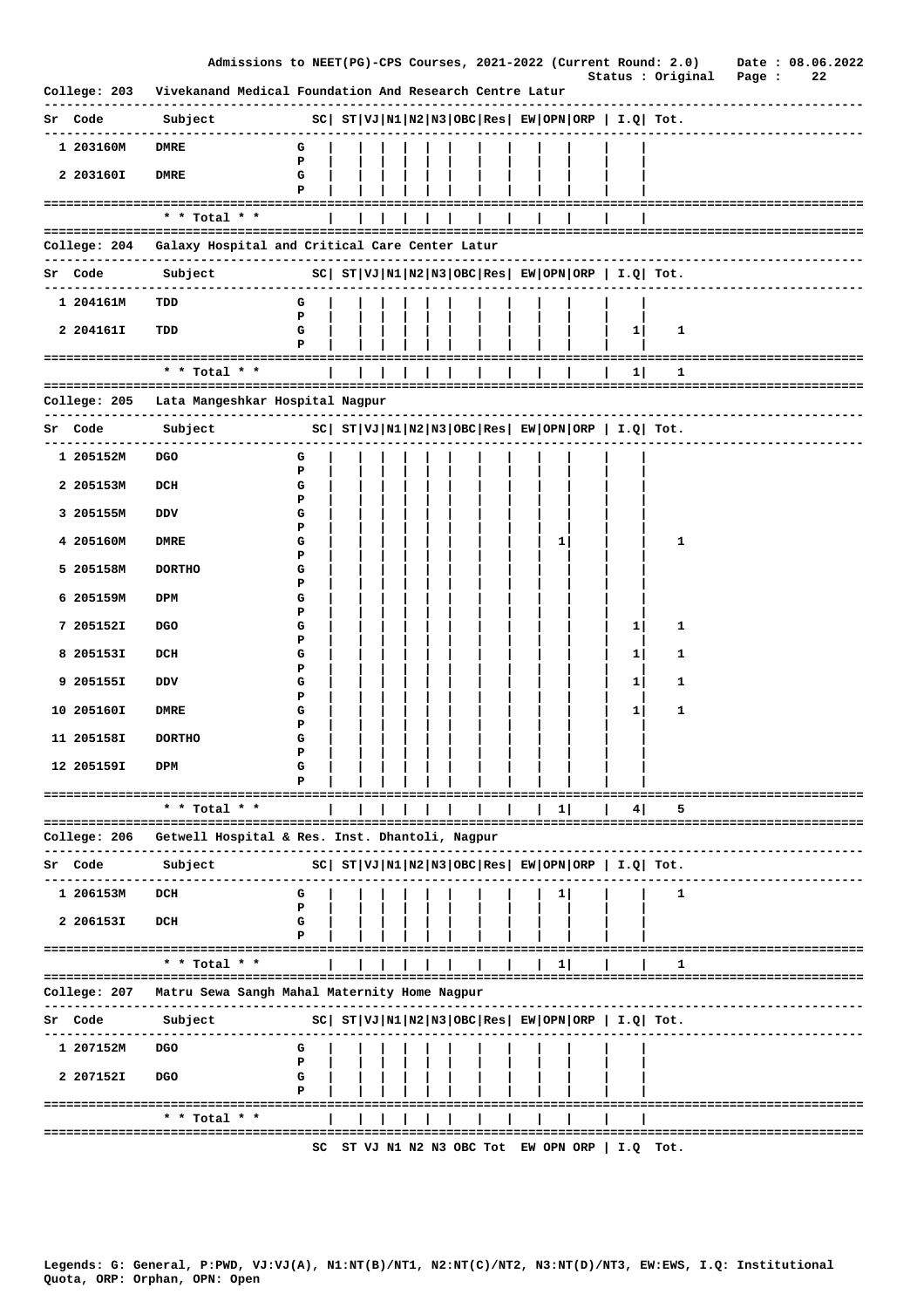|              | Admissions to NEET(PG)-CPS Courses, 2021-2022 (Current Round: 2.0)                                         |             |  |  |  |  |   |              | Status : Original                                            | Page : | Date: 08.06.2022<br>23 |  |
|--------------|------------------------------------------------------------------------------------------------------------|-------------|--|--|--|--|---|--------------|--------------------------------------------------------------|--------|------------------------|--|
| College: 208 | Orange City Hospital and Research Institute Nagpur                                                         |             |  |  |  |  |   |              |                                                              |        |                        |  |
| Sr Code      | Subject                                                                                                    |             |  |  |  |  |   |              | $ SC $ $ST VJ N1 N2 N3 OBC Res EW OPN ORP  I.Q  Tot.$        |        |                        |  |
| 1 208152M    | <b>DGO</b>                                                                                                 | G<br>P      |  |  |  |  |   |              |                                                              |        |                        |  |
| 2 208153M    | DCH                                                                                                        | G           |  |  |  |  |   |              |                                                              |        |                        |  |
| 3 208152I    | <b>DGO</b>                                                                                                 | P<br>G      |  |  |  |  |   |              |                                                              |        |                        |  |
| 4 208153I    | DCH                                                                                                        | Р<br>G<br>P |  |  |  |  |   |              |                                                              |        |                        |  |
|              | * * Total * *                                                                                              |             |  |  |  |  |   |              |                                                              |        |                        |  |
| College: 209 | -------------------------------------<br>Precision Scan and Research Centre Pvt. Ltd. Nagpur               |             |  |  |  |  |   |              | ==============================                               |        |                        |  |
| Sr Code      | ------------<br>Subject                                                                                    |             |  |  |  |  |   |              | $ SC $ $ST VJ N1 N2 N3 OBC Res EW OPN ORP  I.Q  Tot.$        |        |                        |  |
|              |                                                                                                            |             |  |  |  |  |   |              |                                                              |        |                        |  |
| 1 209160M    | <b>DMRE</b>                                                                                                | G<br>P      |  |  |  |  | 2 |              | 2                                                            |        |                        |  |
| 2 209160I    | <b>DMRE</b>                                                                                                | G<br>P      |  |  |  |  |   | $\mathbf{2}$ | 2                                                            |        |                        |  |
|              | $*$ * Total * *                                                                                            |             |  |  |  |  | 2 | 2            | 4                                                            |        |                        |  |
| College: 210 | Glow Skin Centre Nagpur                                                                                    |             |  |  |  |  |   |              |                                                              |        |                        |  |
|              |                                                                                                            |             |  |  |  |  |   |              | --------------                                               |        |                        |  |
| Sr Code      | Subject                                                                                                    |             |  |  |  |  |   |              | $ SC $ $ST VJ N1 N2 N3 OBC Res $ $EW OPN ORP $ $I.Q $ $Tot.$ |        |                        |  |
| 1 210155M    | DDV                                                                                                        | G<br>P      |  |  |  |  |   |              |                                                              |        |                        |  |
| 2 210155I    | DDV                                                                                                        | G           |  |  |  |  |   |              |                                                              |        |                        |  |
|              | =================================<br>* * Total * *                                                         |             |  |  |  |  |   |              |                                                              |        |                        |  |
| College: 211 | ===================================<br>Sunrise Global Superspeciality Hospital Nanded                      |             |  |  |  |  |   |              | --------------------------------                             |        |                        |  |
|              |                                                                                                            |             |  |  |  |  |   |              |                                                              |        |                        |  |
| Sr Code      | Subject                                                                                                    |             |  |  |  |  |   |              | $ SC $ $ST VJ N1 N2 N3 OBC Res  EW OPN ORP   I.Q  Tot.$      |        |                        |  |
| 1 211160M    | <b>DMRE</b>                                                                                                | G<br>Р      |  |  |  |  |   |              |                                                              |        |                        |  |
| 2 211158M    | <b>DORTHO</b>                                                                                              | G<br>P      |  |  |  |  |   |              |                                                              |        |                        |  |
| 3 211158I    | <b>DORTHO</b>                                                                                              | G<br>Р      |  |  |  |  |   | $\mathbf{2}$ | 2                                                            |        |                        |  |
|              | * * Total * *                                                                                              |             |  |  |  |  |   | 2            | 2                                                            |        |                        |  |
|              | :===================================                                                                       |             |  |  |  |  |   |              |                                                              |        |                        |  |
| College: 212 | Ankur Superspecility Womens Hospital Nanded                                                                |             |  |  |  |  |   |              |                                                              |        |                        |  |
| Sr Code      | Subject                                                                                                    |             |  |  |  |  |   |              | $ SC $ $ST VJ N1 N2 N3 OBC Res EW OPN ORP I.Q Tot.$          |        |                        |  |
| 1 212152M    | <b>DGO</b>                                                                                                 | G<br>P      |  |  |  |  |   |              |                                                              |        |                        |  |
| 2 212152I    | <b>DGO</b>                                                                                                 | G<br>Р      |  |  |  |  |   |              |                                                              |        |                        |  |
|              | * * Total * *                                                                                              |             |  |  |  |  |   |              |                                                              |        |                        |  |
| College: 213 | Jijamata Hospital Nanded                                                                                   |             |  |  |  |  |   |              |                                                              |        |                        |  |
| Sr Code      | Subject                                                                                                    |             |  |  |  |  |   |              | $ SC $ $ST VJ N1 N2 N3 OBC Res $ $EW OPN ORP$   $I.Q$ Tot.   |        |                        |  |
| 1 213152M    | DGO                                                                                                        | G           |  |  |  |  |   |              |                                                              |        |                        |  |
| 2 213152I    | <b>DGO</b>                                                                                                 | P<br>G      |  |  |  |  |   |              |                                                              |        |                        |  |
|              | ===================                                                                                        |             |  |  |  |  |   |              |                                                              |        |                        |  |
|              | * * Total * *                                                                                              |             |  |  |  |  |   |              |                                                              |        |                        |  |
| College: 214 | Parkar Medical Foundations Hospital Ratnagiri                                                              |             |  |  |  |  |   |              |                                                              |        |                        |  |
| Sr Code      | Subject                                                                                                    |             |  |  |  |  |   |              | $ SC $ $ST VJ N1 N2 N3 OBC Res EW OPN ORP  I.Q  Tot.$        |        |                        |  |
| 1 214152M    | <b>DGO</b>                                                                                                 | G           |  |  |  |  |   |              |                                                              |        |                        |  |
| 2 214152I    | <b>DGO</b>                                                                                                 | Р<br>G      |  |  |  |  |   | 1            | 1                                                            |        |                        |  |
|              |                                                                                                            |             |  |  |  |  |   |              |                                                              |        |                        |  |
|              | * * Total * *<br>==============================                                                            |             |  |  |  |  |   | 1            | ı                                                            |        |                        |  |
|              | Legends: G: General, P:PWD, VJ:VJ(A), N1:NT(B)/NT1, N2:NT(C)/NT2, N3:NT(D)/NT3, EW:EWS, I.Q: Institutional |             |  |  |  |  |   |              |                                                              |        |                        |  |

Quota, ORP: Orphan, OPN: Open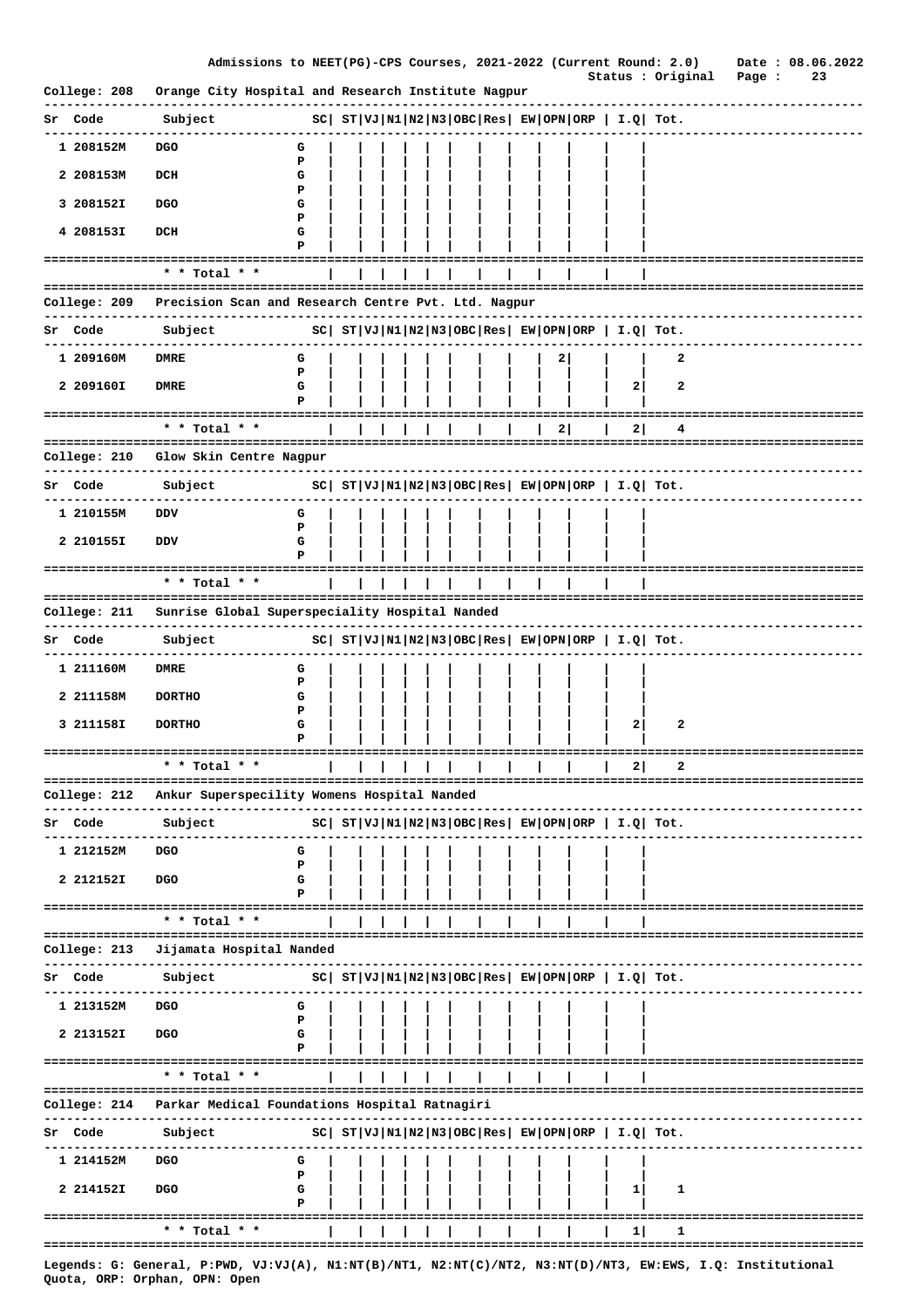|              | Admissions to NEET(PG)-CPS Courses, 2021-2022 (Current Round: 2.0)                                                |             |  |  |  |  |  |                                                         | Status : Original                                            | Page :                        | Date: 08.06.2022<br>24 |
|--------------|-------------------------------------------------------------------------------------------------------------------|-------------|--|--|--|--|--|---------------------------------------------------------|--------------------------------------------------------------|-------------------------------|------------------------|
| College: 215 | B.K.L Walawalkar Hospital Diagnoistic and Research Centre Dervan, Dist-Ratnagiri                                  |             |  |  |  |  |  |                                                         |                                                              |                               |                        |
| Sr Code      | Subject                                                                                                           |             |  |  |  |  |  | $ SC $ $ST VJ N1 N2 N3 OBC Res  EW OPN ORP   I.Q  Tot.$ |                                                              |                               |                        |
| 1 215155M    | <b>DDV</b>                                                                                                        | G           |  |  |  |  |  |                                                         |                                                              |                               |                        |
| 2 215151M    | <b>DOMS</b>                                                                                                       | P<br>G      |  |  |  |  |  |                                                         |                                                              |                               |                        |
| 3 215155I    | DDV                                                                                                               | P<br>G      |  |  |  |  |  | 1                                                       | 1                                                            |                               |                        |
| 4 215151I    | <b>DOMS</b>                                                                                                       | Р<br>G      |  |  |  |  |  | 1                                                       | 1                                                            |                               |                        |
|              | -------------------------------------                                                                             | Р           |  |  |  |  |  |                                                         |                                                              |                               |                        |
|              | * * Total * *<br>======================================                                                           |             |  |  |  |  |  | 2                                                       | 2<br>=====================================                   |                               |                        |
| College: 216 | Mhaishalkar Shinde Orthopaedic Centre and Hospital Sangli                                                         |             |  |  |  |  |  |                                                         |                                                              |                               |                        |
| Sr Code      | -----------<br>Subject                                                                                            |             |  |  |  |  |  |                                                         | $ SC $ $ST VJ N1 N2 N3 OBC Res EW OPN ORP  I.Q  Tot.$        |                               |                        |
| 1 216158M    | <b>DORTHO</b>                                                                                                     | G           |  |  |  |  |  |                                                         |                                                              |                               |                        |
| 2 216158I    | <b>DORTHO</b>                                                                                                     | P<br>G<br>P |  |  |  |  |  | 2                                                       | 2                                                            |                               |                        |
|              |                                                                                                                   |             |  |  |  |  |  |                                                         |                                                              |                               |                        |
|              | * * Total * *                                                                                                     |             |  |  |  |  |  | 2                                                       | 2                                                            |                               |                        |
| College: 218 | Medical Centers Wanless Hospital Miraj                                                                            |             |  |  |  |  |  |                                                         |                                                              |                               |                        |
| Sr Code      | Subject                                                                                                           |             |  |  |  |  |  |                                                         | $ SC $ $ST VJ N1 N2 N3 OBC Res $ $EW OPN ORP $ $I.Q $ $Tot.$ |                               |                        |
| 1 218152M    | DGO                                                                                                               | G<br>P      |  |  |  |  |  |                                                         |                                                              |                               |                        |
| 2 218153M    | DCH                                                                                                               | G           |  |  |  |  |  |                                                         |                                                              |                               |                        |
| 3 218158M    | <b>DORTHO</b>                                                                                                     | Р<br>G      |  |  |  |  |  |                                                         |                                                              |                               |                        |
| 4 218158I    | <b>DORTHO</b>                                                                                                     | P<br>G      |  |  |  |  |  | $\mathbf{1}$                                            | 1                                                            |                               |                        |
|              | ================================                                                                                  |             |  |  |  |  |  |                                                         |                                                              |                               |                        |
|              | * * Total * *<br>==================================                                                               |             |  |  |  |  |  | 1                                                       | 1<br>------------------------------------                    |                               |                        |
| College: 219 | Sandhata Medical Research Society Sangli                                                                          |             |  |  |  |  |  |                                                         |                                                              |                               |                        |
| Sr Code      | Subject                                                                                                           |             |  |  |  |  |  | $ SC $ $ST VJ N1 N2 N3 OBC Res  EW OPN ORP   I.Q  Tot.$ |                                                              |                               |                        |
| 1 219158M    | <b>DORTHO</b>                                                                                                     | G           |  |  |  |  |  |                                                         |                                                              |                               |                        |
| 2 219158I    | <b>DORTHO</b>                                                                                                     | P<br>G      |  |  |  |  |  | $\mathbf{1}$                                            | $\mathbf{1}$                                                 |                               |                        |
|              | ----------------------------------                                                                                |             |  |  |  |  |  |                                                         |                                                              |                               |                        |
|              | * * Total * *                                                                                                     |             |  |  |  |  |  | 1                                                       | ı                                                            |                               |                        |
| College: 220 | Shri Tatyasaheb Ghatge Charitable Trust Hosptial Sangli                                                           |             |  |  |  |  |  |                                                         |                                                              |                               |                        |
| Sr Code      | Subject                                                                                                           |             |  |  |  |  |  | $ SC $ $ST VJ N1 N2 N3 OBC Res EW OPN ORP   I.Q  Tot.$  |                                                              |                               |                        |
| 1 220153M    | DCH                                                                                                               | G           |  |  |  |  |  |                                                         |                                                              |                               |                        |
| 2 220153I    | DCH                                                                                                               | P<br>G      |  |  |  |  |  |                                                         |                                                              |                               |                        |
|              | ====================================<br>* * Total * *                                                             |             |  |  |  |  |  |                                                         |                                                              | ============================= |                        |
| College: 221 | ======================================<br>Uma Charitable Trust & Uma Hospital & Research Centre Jath, Dist-Sangli |             |  |  |  |  |  |                                                         | -----------------------------------                          |                               |                        |
| Code         | Subject                                                                                                           |             |  |  |  |  |  | $ SC $ $ST VJ N1 N2 N3 OBC Res  EW OPN ORP   I.Q  Tot.$ |                                                              |                               |                        |
| 1 221152M    | DGO                                                                                                               | G           |  |  |  |  |  |                                                         |                                                              |                               |                        |
| 2 221152I    | <b>DGO</b>                                                                                                        | Р<br>G      |  |  |  |  |  |                                                         |                                                              |                               |                        |
|              |                                                                                                                   | Р           |  |  |  |  |  |                                                         |                                                              |                               |                        |
|              | $*$ * Total * *                                                                                                   |             |  |  |  |  |  |                                                         |                                                              |                               |                        |
|              |                                                                                                                   |             |  |  |  |  |  | SC ST VJ N1 N2 N3 OBC Tot EW OPN ORP $ $ I.Q Tot.       |                                                              |                               |                        |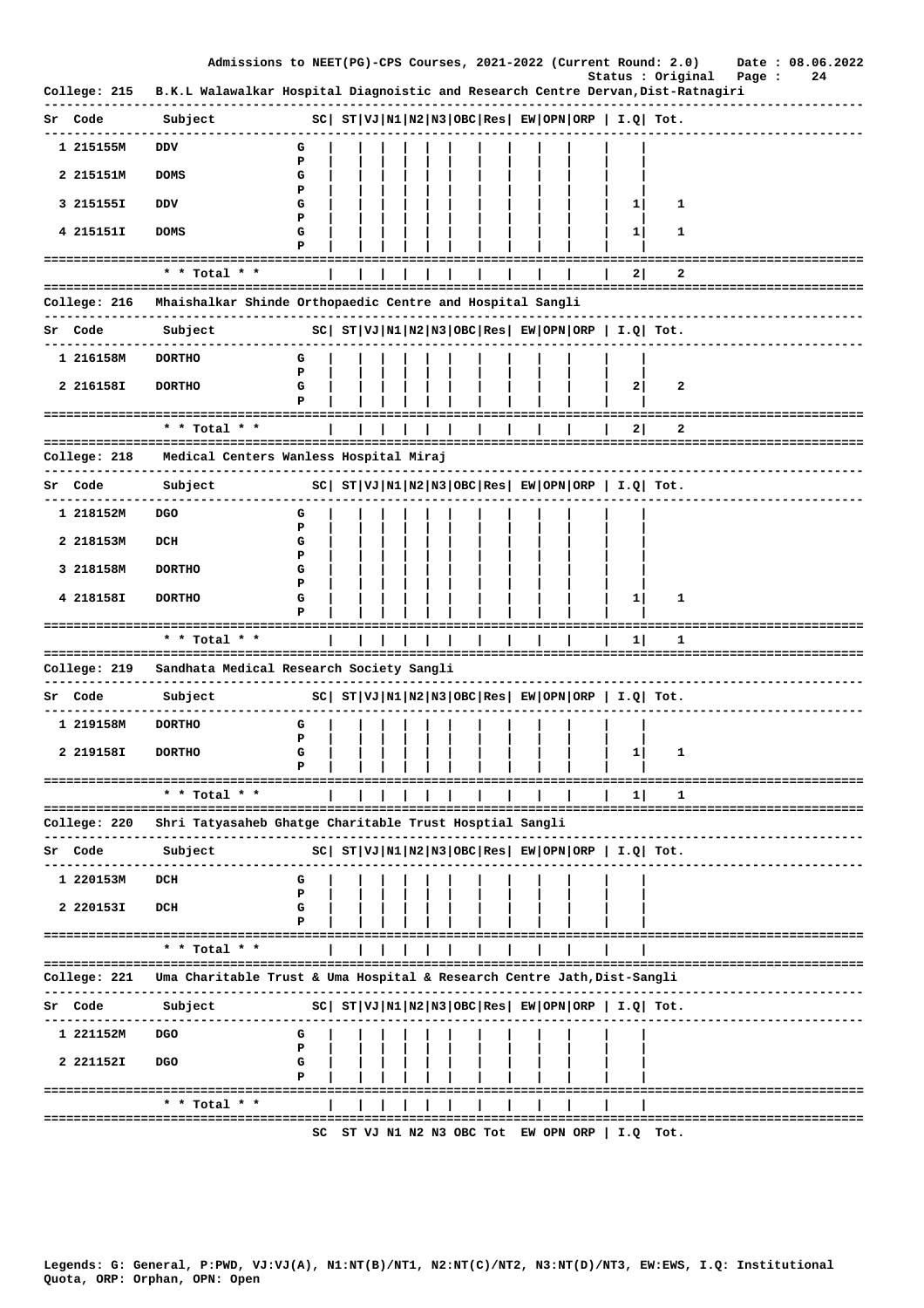|              | Admissions to NEET(PG)-CPS Courses, 2021-2022 (Current Round: 2.0)  |             |  |  |  |  |    |                                                            | Status : Original      | Page :                          | Date: 08.06.2022<br>25 |  |
|--------------|---------------------------------------------------------------------|-------------|--|--|--|--|----|------------------------------------------------------------|------------------------|---------------------------------|------------------------|--|
| College: 222 | Viranand Charitable Trust's Somashekar Hospital Miraj               |             |  |  |  |  |    |                                                            |                        |                                 |                        |  |
| Sr Code      | Subject                                                             |             |  |  |  |  |    | $ SC $ $ST VJ N1 N2 N3 OBC Res EW OPN ORP  I.Q  Tot.$      |                        |                                 |                        |  |
| 1 222152M    | <b>DGO</b>                                                          | G           |  |  |  |  |    |                                                            |                        |                                 |                        |  |
| 2 222152I    | <b>DGO</b>                                                          | P<br>G<br>P |  |  |  |  |    |                                                            |                        |                                 |                        |  |
|              | --------------------------------------                              |             |  |  |  |  |    |                                                            |                        |                                 |                        |  |
|              | * * Total * *<br>==================================                 |             |  |  |  |  |    |                                                            |                        |                                 |                        |  |
| College: 223 | Shaikh Institute of Orthopaedic and Trauma Sangli                   |             |  |  |  |  |    |                                                            |                        |                                 |                        |  |
| Sr Code      | Subject                                                             |             |  |  |  |  |    | $ SC $ $ST VJ N1 N2 N3 OBC Res EW OPN ORP I.Q Tot.$        |                        |                                 |                        |  |
| 1 223158M    | <b>DORTHO</b>                                                       | G           |  |  |  |  | ı  |                                                            | 1                      |                                 |                        |  |
| 2 223158I    | <b>DORTHO</b>                                                       | P<br>G<br>Р |  |  |  |  |    | 2                                                          | 2                      |                                 |                        |  |
|              | * * Total * *                                                       |             |  |  |  |  | 1  | 2                                                          | з                      |                                 |                        |  |
| College: 224 | Sarvamangal Hospital Sangli                                         |             |  |  |  |  |    |                                                            |                        |                                 |                        |  |
| Sr Code      |                                                                     |             |  |  |  |  |    | $ SC $ $ST VJ N1 N2 N3 OBC Res  EW OPN ORP   I.Q  Tot.$    |                        |                                 |                        |  |
|              | Subject                                                             |             |  |  |  |  |    |                                                            |                        |                                 |                        |  |
| 1 224158M    | <b>DORTHO</b>                                                       | G<br>P      |  |  |  |  | ı  |                                                            | 1                      |                                 |                        |  |
| 2 224158I    | <b>DORTHO</b>                                                       | G<br>P      |  |  |  |  |    | $\mathbf{2}$                                               | 2                      |                                 |                        |  |
|              | ====================================                                |             |  |  |  |  |    |                                                            |                        |                                 |                        |  |
|              | * * Total * *<br>-----------------------                            |             |  |  |  |  | 11 | 21                                                         | 3<br>================= |                                 |                        |  |
| College: 225 | Kai. Sou. Shantabai Arali Multipeciality Hospital Jath, Dist-Sangli |             |  |  |  |  |    |                                                            |                        |                                 |                        |  |
| Sr Code      | Subject                                                             |             |  |  |  |  |    | $ SC $ $ST VJ N1 N2 N3 OBC Res  EW OPN ORP   I.Q  Tot.$    |                        |                                 |                        |  |
| 1 225152M    | <b>DGO</b>                                                          | G           |  |  |  |  |    |                                                            |                        |                                 |                        |  |
| 2 225152I    | <b>DGO</b>                                                          | Р<br>G<br>P |  |  |  |  |    | $\mathbf{1}$                                               | 1                      |                                 |                        |  |
|              |                                                                     |             |  |  |  |  |    |                                                            |                        |                                 |                        |  |
|              | $*$ * Total * *                                                     |             |  |  |  |  |    | 1                                                          | 1                      | =============================== |                        |  |
| College: 226 | Nandadeep Eye Hospital Sangli                                       |             |  |  |  |  |    |                                                            |                        |                                 |                        |  |
| Sr Code      | Subject                                                             |             |  |  |  |  |    | $ SC $ $ST VJ N1 N2 N3 OBC Res EW OPN ORP I.Q Tot.$        |                        |                                 |                        |  |
| 1 226151M    | <b>DOMS</b>                                                         | G           |  |  |  |  |    |                                                            |                        |                                 |                        |  |
| 2 226151I    | <b>DOMS</b>                                                         | P<br>G      |  |  |  |  |    | 1                                                          | 1                      |                                 |                        |  |
|              | ====================================                                | Р           |  |  |  |  |    |                                                            |                        |                                 |                        |  |
|              | * * Total * *                                                       |             |  |  |  |  |    | ᅬ                                                          | 1                      |                                 |                        |  |
| College: 227 | ===========================<br>Aditya Diagnostic Center Miraj       |             |  |  |  |  |    |                                                            |                        |                                 |                        |  |
| Sr Code      | Subject                                                             |             |  |  |  |  |    | $ SC $ $ST VJ N1 N2 N3 OBC Res $ $EW OPN ORP$   $I.Q$ Tot. |                        |                                 |                        |  |
| 1 227160M    | <b>DMRE</b>                                                         | G           |  |  |  |  |    |                                                            |                        |                                 |                        |  |
|              |                                                                     | P           |  |  |  |  |    |                                                            |                        |                                 |                        |  |
| 2 227160I    | <b>DMRE</b>                                                         | G<br>P      |  |  |  |  |    | 11                                                         | 1                      |                                 |                        |  |
|              | * * Total * *                                                       |             |  |  |  |  |    | 1                                                          | 1                      |                                 |                        |  |
|              |                                                                     |             |  |  |  |  |    |                                                            |                        |                                 |                        |  |
| College: 228 | Niramay Hospital & Research Centre Satara                           |             |  |  |  |  |    |                                                            |                        |                                 |                        |  |
| Sr Code      | Subject                                                             |             |  |  |  |  |    | $ SC $ $ST VJ N1 N2 N3 OBC Res EW OPN ORP  I.Q  Tot.$      |                        |                                 |                        |  |
| 1 228153M    | DCH                                                                 | G<br>P      |  |  |  |  | ı  |                                                            | 1                      |                                 |                        |  |
| 2 228153I    | DCH                                                                 | G           |  |  |  |  |    |                                                            |                        |                                 |                        |  |
|              | ===================================                                 | Р           |  |  |  |  |    |                                                            |                        |                                 |                        |  |
|              | $*$ * Total * *                                                     |             |  |  |  |  | 1  |                                                            | 1                      |                                 |                        |  |
|              |                                                                     |             |  |  |  |  |    | SC ST VJ N1 N2 N3 OBC Tot EW OPN ORP $ $ I.Q Tot.          |                        |                                 |                        |  |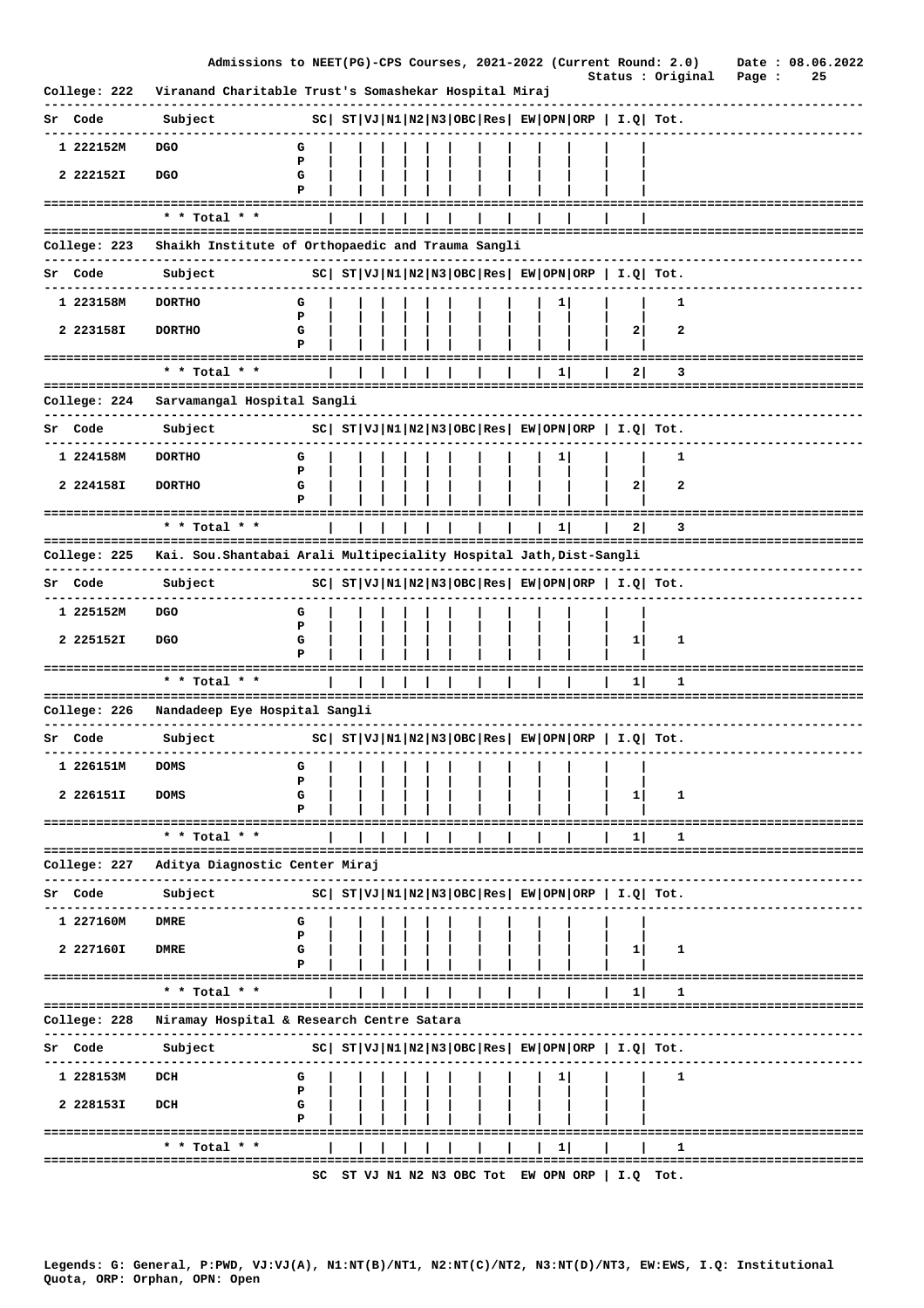|                              | Admissions to NEET(PG)-CPS Courses, 2021-2022 (Current Round: 2.0)                  |             |  |  |  |  |          |                                   | Status : Original                                           |          |                                 | Page : | 26 | Date: 08.06.2022       |
|------------------------------|-------------------------------------------------------------------------------------|-------------|--|--|--|--|----------|-----------------------------------|-------------------------------------------------------------|----------|---------------------------------|--------|----|------------------------|
| College: 230                 | Amrit Medical Foundations Nandadeep Hospital Satara                                 |             |  |  |  |  |          |                                   |                                                             |          |                                 |        |    |                        |
| Sr Code                      | Subject                                                                             |             |  |  |  |  |          |                                   | $ SC $ $ST VJ N1 N2 N3 OBC Res  EW OPN ORP   I.Q  Tot.$     |          |                                 |        |    |                        |
| 1 230152M                    | <b>DGO</b>                                                                          | G<br>P      |  |  |  |  | 1        |                                   |                                                             | 1        |                                 |        |    |                        |
| 2 230152I                    | <b>DGO</b>                                                                          | G<br>P      |  |  |  |  |          |                                   |                                                             |          |                                 |        |    |                        |
|                              |                                                                                     |             |  |  |  |  |          |                                   | ========================                                    |          |                                 |        |    |                        |
|                              | * * Total * *                                                                       |             |  |  |  |  | $1\vert$ |                                   |                                                             | 1        | =============================== |        |    |                        |
| College: 231                 | Axis Diagnostic & Scan Centre Karad, Dist. Satara                                   |             |  |  |  |  |          |                                   |                                                             |          |                                 |        |    |                        |
| Sr Code                      | Subject                                                                             |             |  |  |  |  |          |                                   | $ SC $ $ST VJ N1 N2 N3 OBC Res $ $EW OPN ORP$   $I.Q$ Tot.  |          |                                 |        |    |                        |
| 1 231160M                    | DMRE                                                                                | G           |  |  |  |  | ı        |                                   |                                                             | 1        |                                 |        |    |                        |
| 2 231160I                    | <b>DMRE</b>                                                                         | P<br>G<br>P |  |  |  |  |          |                                   |                                                             |          |                                 |        |    |                        |
|                              | * * Total * *                                                                       |             |  |  |  |  | ı        |                                   |                                                             | ı        |                                 |        |    |                        |
| College: 232                 | Pratibha Hospital Pvt. LTD Satara                                                   |             |  |  |  |  |          |                                   |                                                             |          | ==============================  |        |    |                        |
|                              |                                                                                     |             |  |  |  |  |          |                                   |                                                             |          |                                 |        |    |                        |
| Sr Code                      | Subject                                                                             |             |  |  |  |  |          |                                   | $ SC $ $ST VJ N1 N2 N3 OBC Res $ $EW OPN ORP$   $I.Q$ Tot.  |          |                                 |        |    |                        |
| 1 232163M                    | DTMH                                                                                | G<br>P      |  |  |  |  |          |                                   |                                                             |          |                                 |        |    |                        |
| 2 232163I                    | <b>DTMH</b>                                                                         | G           |  |  |  |  |          |                                   | $\mathbf{2}$                                                | 2        |                                 |        |    |                        |
|                              | ==============================<br>* * Total * *                                     |             |  |  |  |  |          |                                   |                                                             | 2        |                                 |        |    |                        |
|                              | =======================                                                             |             |  |  |  |  |          |                                   | 2                                                           |          |                                 |        |    | ====================== |
| College: 233                 | Late Krishnarao Chavan Ch. Trust & Research Centres Clear Skin Karad, Satara        |             |  |  |  |  |          |                                   |                                                             |          |                                 |        |    |                        |
| Sr Code                      | Subject                                                                             |             |  |  |  |  |          |                                   | $ SC $ $ST VJ N1 N2 N3 OBC Res  EW OPN ORP   I.Q  Tot.$     |          |                                 |        |    |                        |
| 1 233155M                    | vסם                                                                                 | G<br>P      |  |  |  |  |          |                                   |                                                             |          |                                 |        |    |                        |
| 2 233155I                    | DDV                                                                                 | G<br>Р      |  |  |  |  |          |                                   | $\mathbf{1}$                                                | 1        |                                 |        |    |                        |
| ============================ | * * Total * *                                                                       |             |  |  |  |  |          |                                   | 1                                                           | 1        |                                 |        |    |                        |
|                              |                                                                                     |             |  |  |  |  |          |                                   |                                                             |          |                                 |        |    |                        |
| College: 234                 | Dr.Mahajan's Skincare Clinic And Samarth Hospital Satara                            |             |  |  |  |  |          |                                   |                                                             |          |                                 |        |    |                        |
| Sr Code                      | Subject                                                                             |             |  |  |  |  |          |                                   | $ SC $ $ST VJ N1 N2 N3 OBC Res EW OPN ORP I.Q Tot.$         |          |                                 |        |    |                        |
| 1 234155M                    | DDV                                                                                 | G<br>Р      |  |  |  |  |          |                                   |                                                             |          |                                 |        |    |                        |
| 2 234155I                    | DDV                                                                                 | G<br>Р      |  |  |  |  |          |                                   |                                                             |          |                                 |        |    |                        |
|                              | =========================<br>* * Total * *                                          |             |  |  |  |  |          |                                   |                                                             |          |                                 |        |    |                        |
| College: 235                 | --------------------------------------<br>Nagvekar Hospital & Nursing Home Kankavli |             |  |  |  |  |          |                                   |                                                             |          |                                 |        |    |                        |
|                              |                                                                                     |             |  |  |  |  |          |                                   |                                                             |          |                                 |        |    |                        |
| Code                         | Subject                                                                             |             |  |  |  |  |          |                                   | $ SC $ $ST VJ N1 N2 N3 OBC Res $ $EW OPN ORP $ $I.Q$ $Tot.$ |          |                                 |        |    |                        |
| 1 235152M                    | <b>DGO</b>                                                                          | G<br>Р      |  |  |  |  |          |                                   |                                                             |          |                                 |        |    |                        |
| 2 235152I                    | <b>DGO</b>                                                                          | G<br>Р      |  |  |  |  |          |                                   |                                                             |          |                                 |        |    |                        |
|                              | ====================================<br>* * Total * *                               |             |  |  |  |  |          |                                   |                                                             |          |                                 |        |    |                        |
|                              |                                                                                     |             |  |  |  |  |          |                                   |                                                             |          |                                 |        |    |                        |
| College: 236                 | Western Regional Diagnostic Center Kankavli                                         |             |  |  |  |  |          |                                   |                                                             |          |                                 |        |    |                        |
| Sr Code                      | Subject                                                                             |             |  |  |  |  |          |                                   | $ SC $ $ST VJ N1 N2 N3 OBC Res EW OPN ORP  I.Q  Tot.$       |          |                                 |        |    |                        |
| 1 236160M                    | <b>DMRE</b>                                                                         | G           |  |  |  |  |          |                                   |                                                             | 1        |                                 |        |    |                        |
| 2 236160I                    | DMRE                                                                                | P<br>G      |  |  |  |  |          |                                   |                                                             |          |                                 |        |    |                        |
|                              |                                                                                     | Р           |  |  |  |  |          |                                   |                                                             |          |                                 |        |    |                        |
|                              | * * Total * *<br>======================                                             |             |  |  |  |  | $1\vert$ |                                   |                                                             | 1        | =============================   |        |    |                        |
|                              |                                                                                     | SC          |  |  |  |  |          | ST VJ N1 N2 N3 OBC Tot EW OPN ORP |                                                             | I.Q Tot. |                                 |        |    |                        |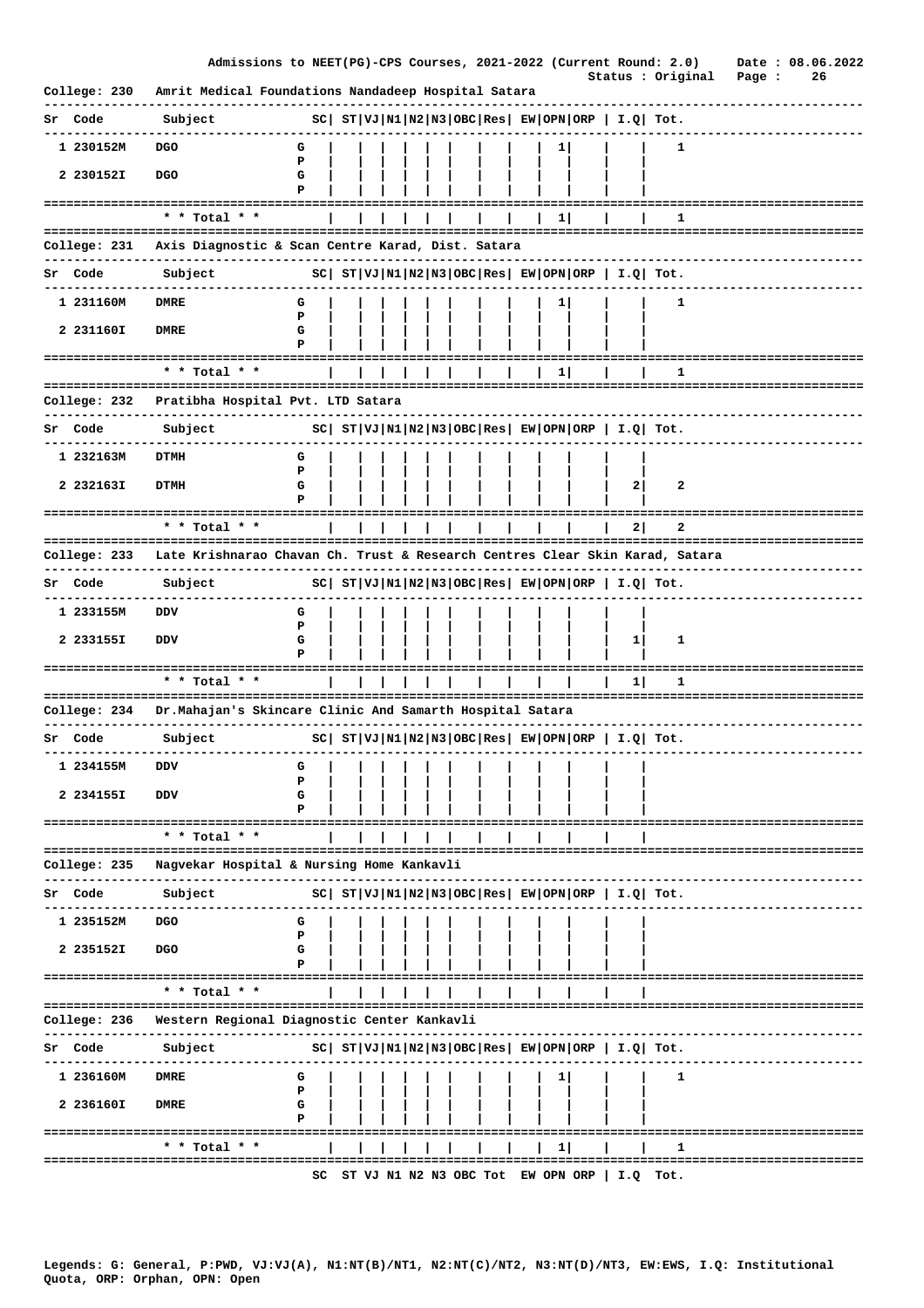|  |  |  |  |  |  | Admissions to NEET(PG)-CPS Courses, 2021–2022 (Current Round: 2.0) |  |  |  |  |
|--|--|--|--|--|--|--------------------------------------------------------------------|--|--|--|--|
|--|--|--|--|--|--|--------------------------------------------------------------------|--|--|--|--|

Date: 08.06.2022 Status : Original Page : 27

| College: 237   | Ashwini Sahakari Rugnalay Solapur                                                              |                                                              |  |  |  |                                   |          |                                                            | status . Oiiginai rage .              |  |  |
|----------------|------------------------------------------------------------------------------------------------|--------------------------------------------------------------|--|--|--|-----------------------------------|----------|------------------------------------------------------------|---------------------------------------|--|--|
| Sr Code        | Subject                                                                                        | $ SC $ $ST VJ N1 N2 N3 OBC Res $ $EW OPN ORP $ $I.Q $ $Tot.$ |  |  |  |                                   |          |                                                            |                                       |  |  |
| 1 237152M      | <b>DGO</b>                                                                                     | G                                                            |  |  |  | 1                                 |          |                                                            | 1                                     |  |  |
| 2 237153M      | DCH                                                                                            | P<br>G                                                       |  |  |  |                                   |          |                                                            |                                       |  |  |
| 3 237155M      | DDV                                                                                            | Р<br>G                                                       |  |  |  |                                   |          |                                                            |                                       |  |  |
| 4 237160M      | <b>DMRE</b>                                                                                    | Р<br>G                                                       |  |  |  |                                   |          |                                                            |                                       |  |  |
| 5 237156M      | DA                                                                                             | Р<br>G                                                       |  |  |  |                                   |          |                                                            |                                       |  |  |
| 6 237152I      |                                                                                                | Р<br>G                                                       |  |  |  |                                   |          |                                                            |                                       |  |  |
|                | <b>DGO</b>                                                                                     | Р                                                            |  |  |  |                                   |          |                                                            |                                       |  |  |
| 7 237153I      | DCH                                                                                            | G<br>Р                                                       |  |  |  |                                   |          |                                                            |                                       |  |  |
| 8 237155I      | VQ                                                                                             | G<br>Р                                                       |  |  |  |                                   |          |                                                            |                                       |  |  |
| 9 237160I      | <b>DMRE</b>                                                                                    | G<br>Р                                                       |  |  |  |                                   |          |                                                            |                                       |  |  |
| 10 237156I     | DA                                                                                             | G<br>Р                                                       |  |  |  |                                   |          | 1                                                          | 1                                     |  |  |
|                | * * Total * *                                                                                  |                                                              |  |  |  |                                   | $1\vert$ | 1<br>$\mathbf{I}$                                          | :===============================<br>2 |  |  |
|                |                                                                                                |                                                              |  |  |  |                                   |          |                                                            |                                       |  |  |
| -----------    | College: 238 Kamal Kanti Medical Trust & Navjeen Children Hospital Pandharpur<br>------------- |                                                              |  |  |  |                                   |          |                                                            |                                       |  |  |
| <b>Sr</b> Code | Subject                                                                                        |                                                              |  |  |  |                                   |          | $ SC $ $ST VJ N1 N2 N3 OBC Res $ $EW OPN ORP$   $I.Q$ Tot. |                                       |  |  |
| 1 238153M      | DCH                                                                                            | G<br>Р                                                       |  |  |  | 1                                 |          |                                                            | 1                                     |  |  |
| 2 238153I      | DCH                                                                                            | G<br>Р                                                       |  |  |  |                                   |          | 1                                                          | 1                                     |  |  |
|                | * * Total * *                                                                                  |                                                              |  |  |  |                                   | 1        | 1                                                          | 2                                     |  |  |
| College: 239   | Shri Markandey  Sahakari Rugnalaya Solapur                                                     |                                                              |  |  |  |                                   |          |                                                            |                                       |  |  |
| Sr Code        | ----------------------------<br>Subject                                                        | $ SC $ $ST VJ N1 N2 N3 OBC Res $ $EW OPN ORP $ $I.Q $ $Tot.$ |  |  |  |                                   |          |                                                            | ------------------------------        |  |  |
|                |                                                                                                |                                                              |  |  |  |                                   |          |                                                            |                                       |  |  |
| 1 239152M      | <b>DGO</b>                                                                                     | G<br>P                                                       |  |  |  |                                   |          |                                                            |                                       |  |  |
| 2 239160M      | <b>DMRE</b>                                                                                    | G<br>Р                                                       |  |  |  |                                   |          |                                                            |                                       |  |  |
| 3 239152I      | <b>DGO</b>                                                                                     | G<br>Р                                                       |  |  |  |                                   |          | 1                                                          | 1                                     |  |  |
| 4 239160I      | <b>DMRE</b>                                                                                    | G<br>Р                                                       |  |  |  |                                   |          |                                                            |                                       |  |  |
|                | -------------------------------------<br>* * Total * *                                         |                                                              |  |  |  |                                   |          | 1                                                          |                                       |  |  |
| College: 240   | =====================================<br>Shobha Nursing Home Solapur                           |                                                              |  |  |  |                                   |          |                                                            |                                       |  |  |
|                |                                                                                                |                                                              |  |  |  |                                   |          |                                                            |                                       |  |  |
| Sr Code        | Subject                                                                                        |                                                              |  |  |  |                                   |          | $ SC $ $ST VJ N1 N2 N3 OBC Res EW OPN ORP  I.Q  Tot.$      |                                       |  |  |
| 1 240152M      | <b>DGO</b>                                                                                     | G<br>P                                                       |  |  |  |                                   |          |                                                            |                                       |  |  |
| 2 240152I      | <b>DGO</b>                                                                                     | G<br>Р                                                       |  |  |  |                                   |          |                                                            |                                       |  |  |
|                | * * Total * *                                                                                  |                                                              |  |  |  |                                   |          |                                                            |                                       |  |  |
| College: 241   | Span Paediatric & Neonatal critical care Solapur                                               |                                                              |  |  |  |                                   |          |                                                            |                                       |  |  |
|                |                                                                                                |                                                              |  |  |  |                                   |          |                                                            |                                       |  |  |
| Sr Code        | Subject                                                                                        |                                                              |  |  |  |                                   |          | $ SC $ $ST VJ N1 N2 N3 OBC Res EW OPN ORP  I.Q  Tot.$      |                                       |  |  |
| 1 241153M      | DCH                                                                                            | G<br>P                                                       |  |  |  |                                   |          |                                                            |                                       |  |  |
| 2 241153I      | DCH                                                                                            | G<br>P                                                       |  |  |  |                                   |          | 1                                                          | 1                                     |  |  |
|                | ===================================<br>* * Total * *                                           |                                                              |  |  |  |                                   |          | 1 I                                                        | 1                                     |  |  |
|                |                                                                                                | sc                                                           |  |  |  | ST VJ N1 N2 N3 OBC Tot EW OPN ORP |          |                                                            | $I.Q$ Tot.                            |  |  |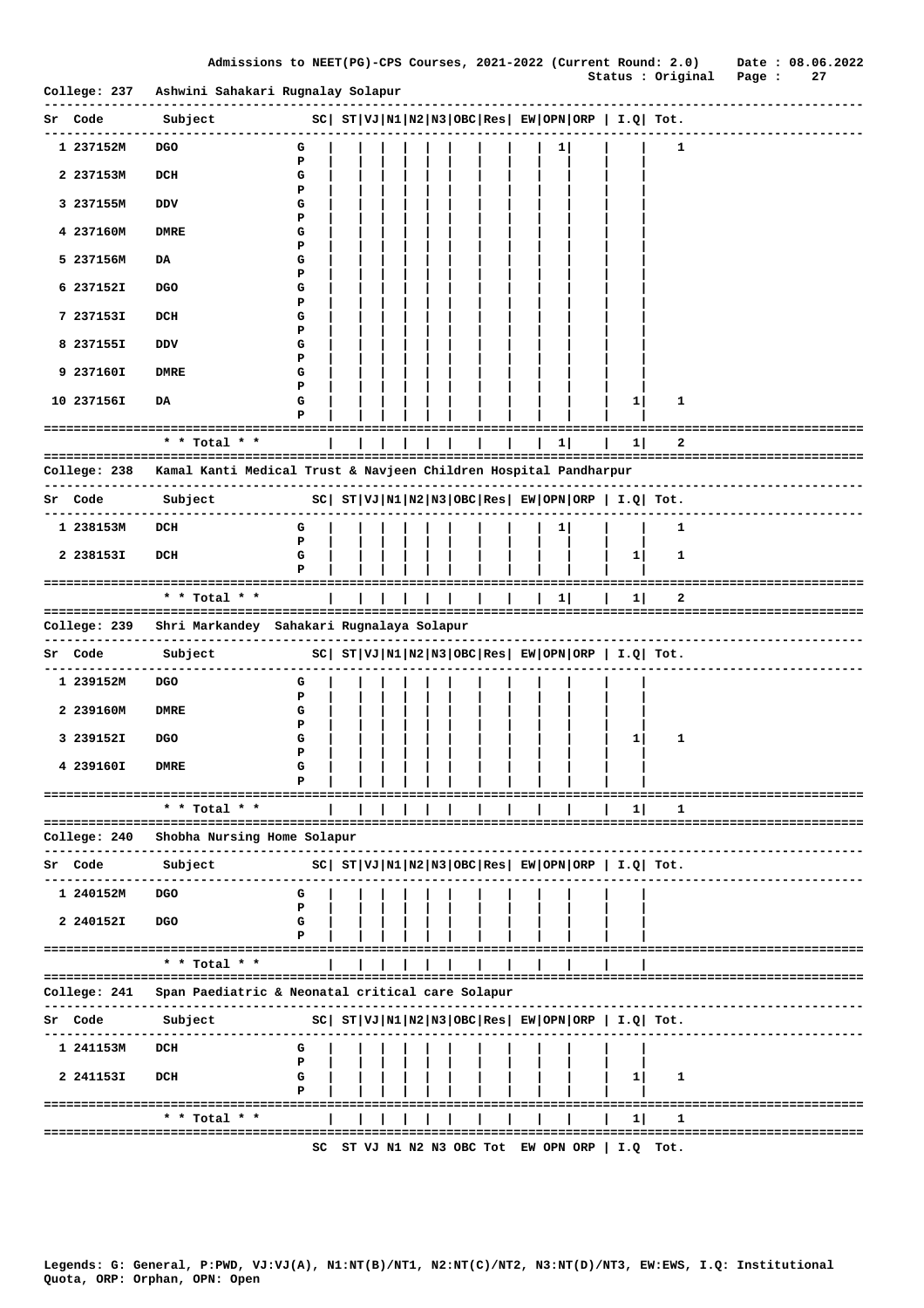|                |                                                                  |                                                              |  |  |  |  |              |              | Admissions to NEET(PG)-CPS Courses, 2021-2022 (Current Round: 2.0) Date : 08.06.2022 |                       |    |  |
|----------------|------------------------------------------------------------------|--------------------------------------------------------------|--|--|--|--|--------------|--------------|--------------------------------------------------------------------------------------|-----------------------|----|--|
|                | College: 242 Chandan Neuro Sciences Hospital Solapur             |                                                              |  |  |  |  |              |              | Status : Original Page :<br>------------------------------                           |                       | 28 |  |
| <b>Sr Code</b> | Subject                                                          | $ SC $ $ST VJ N1 N2 N3 OBC Res $ $EW OPN ORP $ $I.Q $ $Tot.$ |  |  |  |  |              |              |                                                                                      |                       |    |  |
| 1 242160M      | <b>DMRE</b>                                                      | G<br>P                                                       |  |  |  |  |              |              |                                                                                      |                       |    |  |
| 2 242160I      | <b>DMRE</b>                                                      | G<br>P                                                       |  |  |  |  |              |              |                                                                                      |                       |    |  |
|                | ====================================<br>$*$ * Total * *          |                                                              |  |  |  |  |              |              |                                                                                      |                       |    |  |
| College: 243   | Datta Meghe Medical College Hingna, Nagpur                       |                                                              |  |  |  |  |              |              |                                                                                      |                       |    |  |
| <b>Sr Code</b> | Subject                                                          |                                                              |  |  |  |  |              |              | $ SC $ $ST VJ N1 N2 N3 OBC Res $ $EW OPN ORP $ $I.Q $ $Tot.$                         |                       |    |  |
| 1 243152M      | DGO                                                              | G                                                            |  |  |  |  | 1            |              | 1                                                                                    |                       |    |  |
| 2 243153M      |                                                                  | P<br>G                                                       |  |  |  |  |              |              | 1                                                                                    |                       |    |  |
|                | DCH                                                              | P                                                            |  |  |  |  | 1            |              |                                                                                      |                       |    |  |
| 3 243155M      | DDV                                                              | G<br>Р                                                       |  |  |  |  |              |              |                                                                                      |                       |    |  |
| 4 243160M      | DMRE                                                             | G<br>Р                                                       |  |  |  |  |              |              |                                                                                      |                       |    |  |
| 5 243154M      | DPB                                                              | G<br>Р                                                       |  |  |  |  | $\mathbf{1}$ |              | 1                                                                                    |                       |    |  |
| 6 243101M      | <b>FCPS (MED)</b>                                                | G<br>Р                                                       |  |  |  |  |              |              |                                                                                      |                       |    |  |
| 7 243102M      | FCPS (SURG)                                                      | G                                                            |  |  |  |  | 1            |              | 1                                                                                    |                       |    |  |
| 8 243103M      | FCPS (OBGY)                                                      | P<br>G                                                       |  |  |  |  | $\mathbf{1}$ |              | 1                                                                                    |                       |    |  |
| 9 243104M      | <b>FCPS (OPTHL)</b>                                              | P<br>G                                                       |  |  |  |  | 1            |              | 1                                                                                    |                       |    |  |
| 10 243106M     | <b>FCPS (DERMT)</b>                                              | P<br>G                                                       |  |  |  |  | $\mathbf{1}$ |              | 1                                                                                    |                       |    |  |
| 11 243152I     | <b>DGO</b>                                                       | P<br>G                                                       |  |  |  |  |              |              |                                                                                      |                       |    |  |
| 12 243153I     | DCH                                                              | P<br>G                                                       |  |  |  |  |              | $\mathbf{1}$ | 1                                                                                    |                       |    |  |
| 13 243155I     | DDV                                                              | P<br>G                                                       |  |  |  |  |              |              |                                                                                      |                       |    |  |
|                |                                                                  | Р                                                            |  |  |  |  |              |              |                                                                                      |                       |    |  |
| 14 243160I     | DMRE                                                             | G<br>P                                                       |  |  |  |  |              |              |                                                                                      |                       |    |  |
| 15 243154I     | DPB                                                              | G<br>Р                                                       |  |  |  |  |              | $\mathbf{1}$ | 1                                                                                    |                       |    |  |
| 16 243101I     | FCPS (MED)                                                       | G<br>P                                                       |  |  |  |  |              | $\mathbf{1}$ | 1                                                                                    |                       |    |  |
| 17 243102I     | <b>FCPS (SURG)</b>                                               | G<br>Р                                                       |  |  |  |  |              |              |                                                                                      |                       |    |  |
| 18 243103I     | FCPS (OBGY)                                                      | G                                                            |  |  |  |  |              |              |                                                                                      |                       |    |  |
| 19 243104I     | FCPS (OPTHL)                                                     | Р<br>G                                                       |  |  |  |  |              | 1            | 1                                                                                    |                       |    |  |
| 20 243106I     | <b>FCPS (DERMT)</b>                                              | Р<br>G                                                       |  |  |  |  |              | $\mathbf{1}$ | 1                                                                                    |                       |    |  |
|                |                                                                  | Р                                                            |  |  |  |  |              |              |                                                                                      |                       |    |  |
|                | * * Total * *                                                    |                                                              |  |  |  |  | 7            | 5            | 12                                                                                   |                       |    |  |
| College: 244   | Sanjeevan Multispeciality Hospital & Research Institute Yavatmal |                                                              |  |  |  |  |              |              |                                                                                      |                       |    |  |
| Sr Code        | Subject                                                          |                                                              |  |  |  |  |              |              | $ SC $ $ST VJ N1 N2 N3 OBC Res $ $EW OPN ORP $ $I.Q$ $Tot.$                          |                       |    |  |
| 1 244152M      | <b>DGO</b>                                                       | G<br>Р                                                       |  |  |  |  |              |              |                                                                                      |                       |    |  |
| 2 244155M      | DDV                                                              | G                                                            |  |  |  |  |              |              |                                                                                      |                       |    |  |
| 3 244160M      | <b>DMRE</b>                                                      | Р<br>G                                                       |  |  |  |  |              |              |                                                                                      |                       |    |  |
| 4 244152I      | <b>DGO</b>                                                       | Р<br>G                                                       |  |  |  |  |              |              |                                                                                      |                       |    |  |
| 5 244155I      | DDV                                                              | Р<br>G                                                       |  |  |  |  |              |              |                                                                                      |                       |    |  |
| 6 244160I      | <b>DMRE</b>                                                      | Р<br>G                                                       |  |  |  |  |              | $\mathbf{1}$ | 1                                                                                    |                       |    |  |
|                | ==========================                                       | P                                                            |  |  |  |  |              |              |                                                                                      |                       |    |  |
|                | * * Total * *<br>====================                            |                                                              |  |  |  |  |              | 1            | 1                                                                                    | ===================== |    |  |
|                |                                                                  |                                                              |  |  |  |  |              |              | SC ST VJ N1 N2 N3 OBC Tot EW OPN ORP   I.Q Tot.                                      |                       |    |  |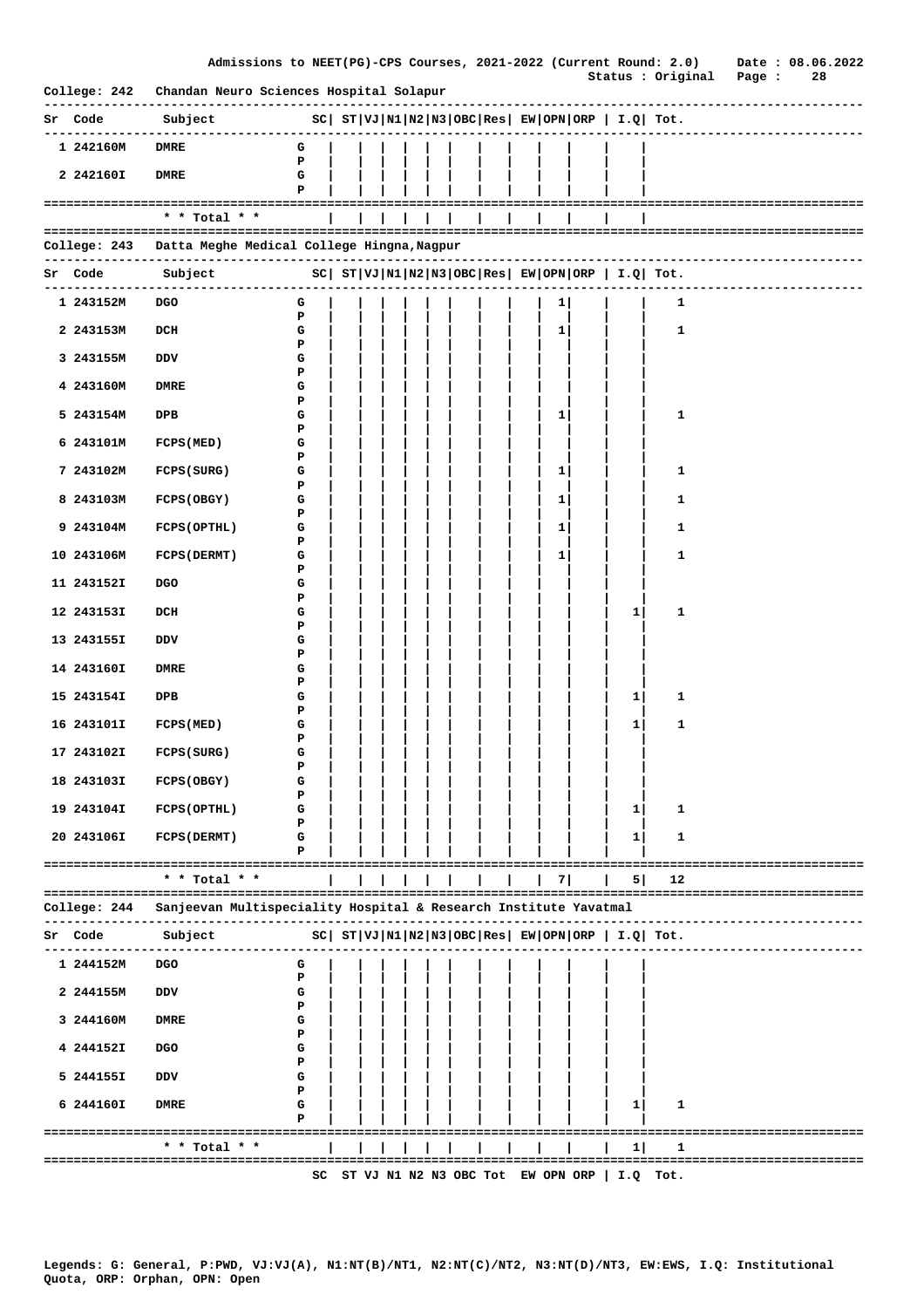|              |                                                                     |        |  |                                                  |           | Status : Original Page : | Admissions to NEET(PG)-CPS Courses, 2021-2022 (Current Round: 2.0) Date: 08.06.2022<br>29 |  |
|--------------|---------------------------------------------------------------------|--------|--|--------------------------------------------------|-----------|--------------------------|-------------------------------------------------------------------------------------------|--|
| College: 245 | Medicare Multispeciality Hospital Pusad, Dist-Yavatmal              |        |  |                                                  |           |                          |                                                                                           |  |
| Sr Code      | Subject                                                             |        |  | $SC  ST VJ N1 N2 N3 OBC Res EW OPN ORP I.Q Tot.$ |           |                          |                                                                                           |  |
| 1 245152M    | DGO                                                                 | G<br>Р |  |                                                  |           |                          |                                                                                           |  |
| 2 245153M    | DCH                                                                 | G<br>P |  | 1 <sup>1</sup>                                   |           | 1                        |                                                                                           |  |
| 3 245154M    | DPB                                                                 | G<br>P |  |                                                  |           |                          |                                                                                           |  |
| 4 245152I    | <b>DGO</b>                                                          | G<br>P |  |                                                  |           |                          |                                                                                           |  |
| 5 245153I    | DCH                                                                 | G<br>P |  |                                                  | 1         | 1                        |                                                                                           |  |
|              |                                                                     |        |  |                                                  |           |                          |                                                                                           |  |
|              | * * Total * *                                                       |        |  | 1 <sup>1</sup>                                   | $1 \vert$ | $\mathbf{2}$             |                                                                                           |  |
| College: 246 | Dr. Mohites Amrut Medical Foundation Panvel                         |        |  |                                                  |           |                          |                                                                                           |  |
|              | Sr Code Subject $SC  ST VJ N1 N2 N3 OBC Res  EW OPN ORP  I.Q  Tot.$ |        |  |                                                  |           |                          |                                                                                           |  |
| 1 246153M    | DCH                                                                 | G<br>P |  |                                                  |           |                          |                                                                                           |  |
| 2 246153I    | DCH                                                                 | G<br>P |  |                                                  | 1         | 1                        |                                                                                           |  |
|              |                                                                     |        |  |                                                  |           |                          |                                                                                           |  |
|              | * * Total * *                                                       |        |  |                                                  | 1         |                          |                                                                                           |  |
|              |                                                                     | SC     |  | ST VJ N1 N2 N3 OBC Tot EW OPN ORP   I.Q Tot.     |           |                          |                                                                                           |  |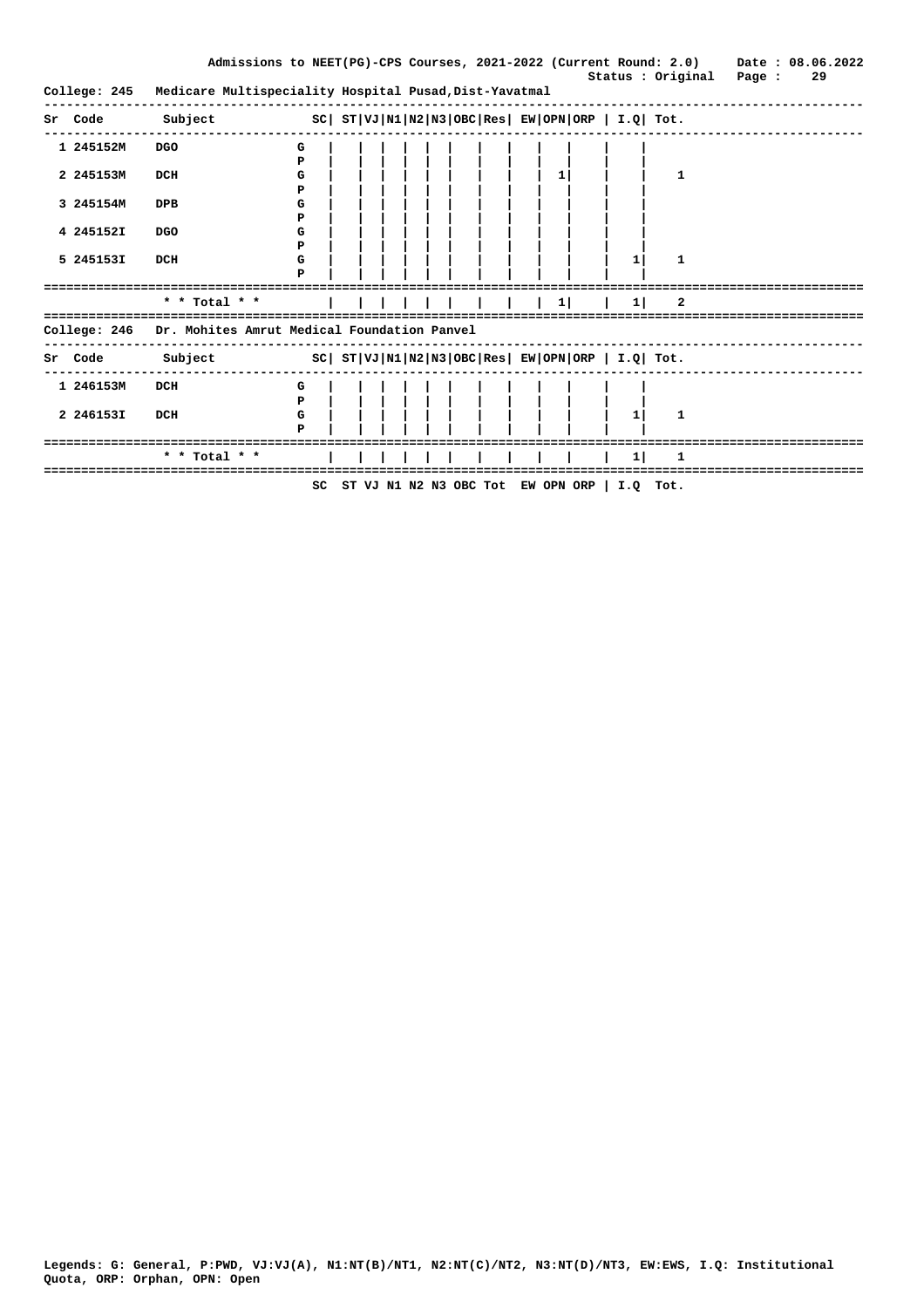|       |                           |                                                              | Р           |         |  |  |  |    |                                   |              |                                                                                                                                                                                                                                   |                        |
|-------|---------------------------|--------------------------------------------------------------|-------------|---------|--|--|--|----|-----------------------------------|--------------|-----------------------------------------------------------------------------------------------------------------------------------------------------------------------------------------------------------------------------------|------------------------|
|       | 5 248161M                 | TDD                                                          | G<br>P      |         |  |  |  | 1  |                                   |              | 1                                                                                                                                                                                                                                 |                        |
|       | 6 248156M                 | DA                                                           | G<br>P      |         |  |  |  | 2  |                                   |              | 2                                                                                                                                                                                                                                 |                        |
|       | 7 248158M                 | <b>DORTHO</b>                                                | G           |         |  |  |  |    |                                   |              |                                                                                                                                                                                                                                   |                        |
|       | 8 248154M                 | DPB                                                          | P<br>G<br>P |         |  |  |  | 1  |                                   |              | $\mathbf{1}$                                                                                                                                                                                                                      |                        |
|       | 9 248151M                 | <b>DOMS</b>                                                  | G<br>P      |         |  |  |  |    |                                   |              |                                                                                                                                                                                                                                   |                        |
|       | 10 248101M                | <b>FCPS (MED)</b>                                            | G<br>P      |         |  |  |  | 2  |                                   |              | $\mathbf{2}$                                                                                                                                                                                                                      |                        |
|       | 11 248102M                | FCPS (SURG)                                                  | G           |         |  |  |  | 1  |                                   |              | $\mathbf{1}$                                                                                                                                                                                                                      |                        |
|       | 12 248103M                | FCPS (OBGY)                                                  | Р<br>G<br>Р |         |  |  |  | 1  |                                   |              | $\mathbf{1}$                                                                                                                                                                                                                      |                        |
|       | 13 248104M                | <b>FCPS (OPTHL)</b>                                          | G<br>Р      |         |  |  |  | 1  |                                   |              | 1                                                                                                                                                                                                                                 |                        |
|       | 14 248106M                | <b>FCPS (DERMT)</b>                                          | G<br>Р      |         |  |  |  | 1  |                                   |              | 1                                                                                                                                                                                                                                 |                        |
|       | 15 248152I                | <b>DGO</b>                                                   | G<br>Р      |         |  |  |  |    |                                   | $\mathbf{1}$ | 1                                                                                                                                                                                                                                 |                        |
|       | 16 248153I                | DCH                                                          | G           |         |  |  |  |    |                                   | 1            | 1                                                                                                                                                                                                                                 |                        |
|       | 17 248155I                | DDV                                                          | Р<br>G      |         |  |  |  |    |                                   | 1            | 1                                                                                                                                                                                                                                 |                        |
|       | 18 248160I                | <b>DMRE</b>                                                  | P<br>G      |         |  |  |  |    |                                   | 1            | 1                                                                                                                                                                                                                                 |                        |
|       | 19 248161I                | TDD                                                          | P<br>G      |         |  |  |  |    |                                   |              |                                                                                                                                                                                                                                   |                        |
|       | 20 248156I                | DA                                                           | P<br>G<br>P |         |  |  |  |    |                                   | $\mathbf{1}$ | 1                                                                                                                                                                                                                                 |                        |
|       | 21 248158I                | <b>DORTHO</b>                                                | G<br>Р      |         |  |  |  |    |                                   |              |                                                                                                                                                                                                                                   |                        |
|       | 22 248154I                | DPB                                                          | G           |         |  |  |  |    |                                   | $\mathbf{1}$ | 1                                                                                                                                                                                                                                 |                        |
|       | 23 248151I                | <b>DOMS</b>                                                  | Р<br>G      |         |  |  |  |    |                                   | 1            | 1                                                                                                                                                                                                                                 |                        |
|       | 24 248101I                | <b>FCPS (MED)</b>                                            | Р<br>G      |         |  |  |  |    |                                   | 2            | 2                                                                                                                                                                                                                                 |                        |
|       | 25 248102I                | FCPS (SURG)                                                  | Р<br>G<br>Р |         |  |  |  |    |                                   | 1            | 1                                                                                                                                                                                                                                 |                        |
|       | 26 248106I                | <b>FCPS (DERMT)</b>                                          | G<br>Р      |         |  |  |  |    |                                   |              |                                                                                                                                                                                                                                   |                        |
|       |                           | * * Total * *                                                |             | $=$ $=$ |  |  |  | 16 |                                   | 10           | 26                                                                                                                                                                                                                                |                        |
|       | =========<br>College: 249 | ----------------------------<br>Lotus Imaging Clinics Panvel |             |         |  |  |  |    |                                   |              |                                                                                                                                                                                                                                   |                        |
|       | Sr Code                   | Subject                                                      |             |         |  |  |  |    |                                   |              | $SC \left  \begin{array}{l l l} \texttt{ST} & \texttt{VJ} & \texttt{N1} & \texttt{N2} & \texttt{N3} & \texttt{OBC} & \texttt{Res} & \texttt{EW} & \texttt{OPN} & \texttt{ORP} & \texttt{I.Q} & \texttt{Tot.} \end{array} \right.$ |                        |
|       | 1 249160M                 | <b>DMRE</b>                                                  | G           |         |  |  |  | 2  |                                   |              | 2                                                                                                                                                                                                                                 |                        |
|       | 2 249160I                 | DMRE                                                         | P<br>G<br>Р |         |  |  |  |    |                                   | $\mathbf{1}$ | 1                                                                                                                                                                                                                                 |                        |
| ===== |                           |                                                              |             |         |  |  |  |    |                                   |              |                                                                                                                                                                                                                                   | ====================== |
|       |                           | * * Total * *                                                |             |         |  |  |  | 2  |                                   | $\mathbf{1}$ | з                                                                                                                                                                                                                                 |                        |
|       |                           |                                                              | SC          |         |  |  |  |    | ST VJ N1 N2 N3 OBC Tot EW OPN ORP |              | $I.Q$ Tot.                                                                                                                                                                                                                        |                        |

**-------------------------------------------------------------------------------------------------------------- Sr Code Subject SC| ST|VJ|N1|N2|N3|OBC|Res| EW|OPN|ORP | I.Q| Tot.**

**College: 248 Terna Medical College Nerul** 

**--------------------------------------------------------------------------------------------------------------**

 **1 248152M DGO G | | | | | | | | | 1| | | 1 P | | | | | | | | | | | |**

 **2 248153M DCH G | | | | | | | | | 2| | | 2 P | | | | | | | | | | | |**

**3 248155M** DDV  $\begin{array}{c} \mathbf{G} \\ \mathbf{P} \end{array}$   $\begin{array}{c} \begin{array}{c} \mathbf{G} \\ \mathbf{P} \end{array}$   $\begin{array}{ccc} \begin{array}{ccc} \mathbf{G} \\ \mathbf{P} \end{array} & \begin{array}{ccc} \mathbf{I} \\ \mathbf{I} \end{array} & \begin{array}{ccc} \mathbf{I} \\ \mathbf{I} \end{array} & \begin{array}{ccc} \mathbf{I} \\ \mathbf{I} \end{array} & \begin{array}{ccc} \mathbf{I} \\ \mathbf{I} \end{array} & \begin{array$  **P | | | | | | | | | | | | 4 248160M DMRE G | | | | | | | | | 2| | | 2**

 **Status : Original Page : 30**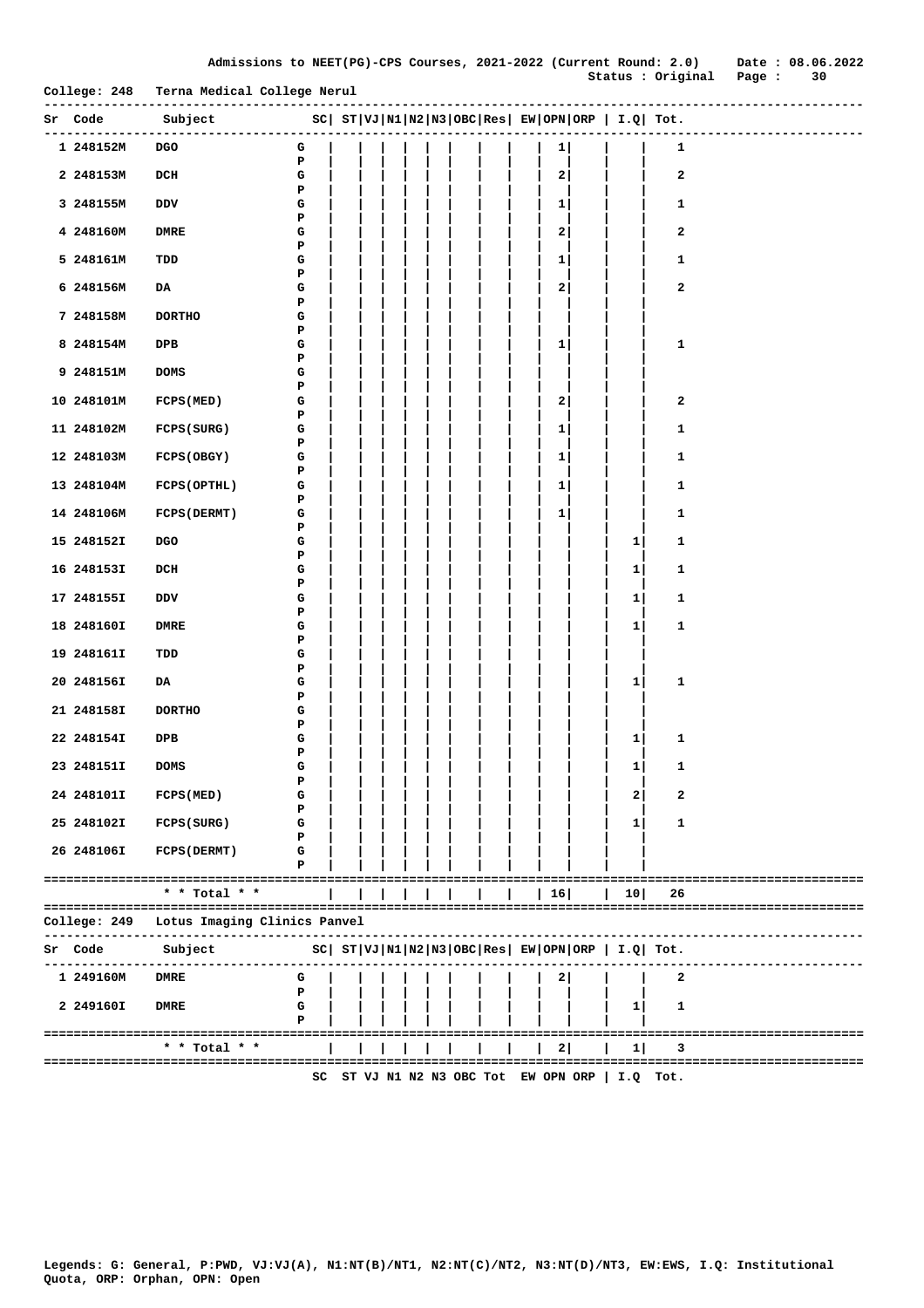|                         | Admissions to NEET(PG)-CPS Courses, 2021-2022 (Current Round: 2.0)                                                  |                                                     |  |  |  |        |          |          |                                                             | Status : Original                                       | Date: 08.06.2022<br>Page : | 31 |  |
|-------------------------|---------------------------------------------------------------------------------------------------------------------|-----------------------------------------------------|--|--|--|--------|----------|----------|-------------------------------------------------------------|---------------------------------------------------------|----------------------------|----|--|
| College: 250            | Yashoda Hospital Kamothe, Navi Mumbai                                                                               |                                                     |  |  |  |        |          |          |                                                             |                                                         |                            |    |  |
| Sr Code                 | Subject                                                                                                             |                                                     |  |  |  |        |          |          |                                                             | $ SC $ $ST VJ N1 N2 N3 OBC Res EW OPN ORP  I.Q  Tot.$   |                            |    |  |
| 1 250152M               | <b>DGO</b>                                                                                                          | G                                                   |  |  |  |        | $1 \mid$ |          |                                                             | 1                                                       |                            |    |  |
| 2 250152I               | <b>DGO</b>                                                                                                          | Р<br>G<br>Р                                         |  |  |  |        |          |          |                                                             |                                                         |                            |    |  |
| ======================= | * * Total * *                                                                                                       |                                                     |  |  |  |        | 1        |          |                                                             | ı                                                       |                            |    |  |
|                         |                                                                                                                     |                                                     |  |  |  |        |          |          |                                                             |                                                         |                            |    |  |
| College: 251            | Chirayu Children Hospital New Panvel, Navi Mumbai                                                                   |                                                     |  |  |  |        |          |          |                                                             |                                                         |                            |    |  |
| Code<br>Sr              | Subject                                                                                                             |                                                     |  |  |  |        |          |          |                                                             | $ SC $ $ST VJ N1 N2 N3 OBC Res  EW OPN ORP   I.Q  Tot.$ |                            |    |  |
| 1 251153M               | DCH                                                                                                                 | G<br>P                                              |  |  |  |        |          |          |                                                             |                                                         |                            |    |  |
| 2 251153I               | DCH                                                                                                                 | G                                                   |  |  |  |        |          |          | $\mathbf{1}$                                                | 1                                                       |                            |    |  |
|                         | =================                                                                                                   | Р                                                   |  |  |  |        |          |          |                                                             |                                                         |                            |    |  |
|                         | * * Total * *                                                                                                       |                                                     |  |  |  |        |          |          | 11                                                          | 1<br>-----------------------------                      |                            |    |  |
| College: 252            | Trimurti Bahuuddeshiya Sevabhavi Sanstha Alok Clinic New Panvel, Dist. Raigad                                       |                                                     |  |  |  |        |          |          |                                                             |                                                         |                            |    |  |
| Sr Code                 | Subject                                                                                                             |                                                     |  |  |  |        |          |          |                                                             | $ SC $ $ST VJ N1 N2 N3 OBC Res EW OPN ORP   I.Q  Tot.$  |                            |    |  |
| 1 252155M               | DDV                                                                                                                 | G                                                   |  |  |  |        |          |          |                                                             |                                                         |                            |    |  |
| 2 252155I               | DDV                                                                                                                 | Р<br>G                                              |  |  |  |        |          |          |                                                             |                                                         |                            |    |  |
|                         |                                                                                                                     | Р                                                   |  |  |  |        |          |          |                                                             |                                                         |                            |    |  |
|                         | * * Total * *                                                                                                       |                                                     |  |  |  |        |          |          |                                                             |                                                         |                            |    |  |
| College: 253            | Jagruti Rehabiliation Center Taloja, Navi Mumbai                                                                    |                                                     |  |  |  |        |          |          |                                                             | =============================                           |                            |    |  |
| Sr Code                 | Subject                                                                                                             |                                                     |  |  |  |        |          |          |                                                             | $ SC $ $ST VJ N1 N2 N3 OBC Res EW OPN ORP  I.Q  Tot.$   |                            |    |  |
|                         |                                                                                                                     |                                                     |  |  |  |        |          |          |                                                             |                                                         |                            |    |  |
| 1 253159M               | DPM                                                                                                                 | G<br>P                                              |  |  |  |        |          |          |                                                             |                                                         |                            |    |  |
| 2 253159I               | DPM                                                                                                                 | G<br>Р                                              |  |  |  |        |          |          | $\mathbf{2}$                                                | 2                                                       |                            |    |  |
|                         | * * Total * *                                                                                                       |                                                     |  |  |  |        |          |          | $\mathbf{2}$                                                | 2                                                       |                            |    |  |
| College: 254            | JMF's Multispeciality Hospital Dhule                                                                                |                                                     |  |  |  |        |          |          |                                                             |                                                         | ==================         |    |  |
|                         |                                                                                                                     |                                                     |  |  |  |        |          |          |                                                             |                                                         |                            |    |  |
| Sr Code                 | Subject                                                                                                             |                                                     |  |  |  |        |          |          | $ SC $ $ST VJ N1 N2 N3 OBC Res $ $EW OPN ORP $ $I.Q$ $Tot.$ |                                                         |                            |    |  |
| 1 254155M               | VQ                                                                                                                  | G<br>P                                              |  |  |  |        | 1        |          |                                                             | 1                                                       |                            |    |  |
| 2 254160M               | <b>DMRE</b>                                                                                                         | G<br>P                                              |  |  |  |        | 2        |          |                                                             | 2                                                       |                            |    |  |
| 3 254102M               | FCPS (SURG)                                                                                                         | G                                                   |  |  |  |        |          |          |                                                             |                                                         |                            |    |  |
| 4 254155I               | DDV                                                                                                                 | Р<br>G                                              |  |  |  |        |          |          |                                                             |                                                         |                            |    |  |
| 5 254160I               | <b>DMRE</b>                                                                                                         | Р<br>G                                              |  |  |  |        |          |          |                                                             |                                                         |                            |    |  |
| 6 254102I               |                                                                                                                     | Р<br>G                                              |  |  |  |        |          |          |                                                             | 1                                                       |                            |    |  |
|                         | FCPS (SURG)                                                                                                         | P                                                   |  |  |  |        |          |          | 1                                                           |                                                         |                            |    |  |
|                         | * * Total * *                                                                                                       |                                                     |  |  |  |        | 3        |          | 1                                                           |                                                         |                            |    |  |
| College: 255            | Kingsway Hospital Nagpur                                                                                            |                                                     |  |  |  |        |          |          |                                                             |                                                         |                            |    |  |
| Sr Code                 | ----------------------------<br>Subject                                                                             | $ SC $ $ST VJ N1 N2 N3 OBC Res EW OPN ORP I.Q Tot.$ |  |  |  |        |          |          |                                                             |                                                         |                            |    |  |
|                         |                                                                                                                     |                                                     |  |  |  |        |          |          |                                                             |                                                         |                            |    |  |
| 1 255152M               | <b>DGO</b>                                                                                                          | G<br>P                                              |  |  |  |        |          |          |                                                             |                                                         |                            |    |  |
| 2 255153M               | DCH                                                                                                                 | G<br>Р                                              |  |  |  |        | 1        |          |                                                             | 1                                                       |                            |    |  |
| 3 255160M               | <b>DMRE</b>                                                                                                         | G<br>Р                                              |  |  |  |        |          |          |                                                             |                                                         |                            |    |  |
| 4 255152I               | <b>DGO</b>                                                                                                          | G                                                   |  |  |  |        |          |          | 1                                                           | 1                                                       |                            |    |  |
| 5 255153I               | DCH                                                                                                                 | Р<br>G                                              |  |  |  |        |          |          |                                                             |                                                         |                            |    |  |
| 6 255160I               | <b>DMRE</b>                                                                                                         | Р<br>G                                              |  |  |  |        |          |          | $\mathbf{1}$                                                | 1                                                       |                            |    |  |
|                         |                                                                                                                     | P                                                   |  |  |  |        |          |          |                                                             |                                                         |                            |    |  |
|                         | ===================================<br>* * Total * *                                                                |                                                     |  |  |  |        | 1        |          | 21                                                          | 3                                                       | -------------------------- |    |  |
|                         |                                                                                                                     |                                                     |  |  |  | ====== |          | -------- | SC ST VJ N1 N2 N3 OBC Tot EW OPN ORP   I.Q Tot.             | ---------------------------------                       |                            |    |  |
|                         | The thing it that is an internal and a semidiated and a semidiated in the case of the faction of the constanting of |                                                     |  |  |  |        |          |          |                                                             |                                                         |                            |    |  |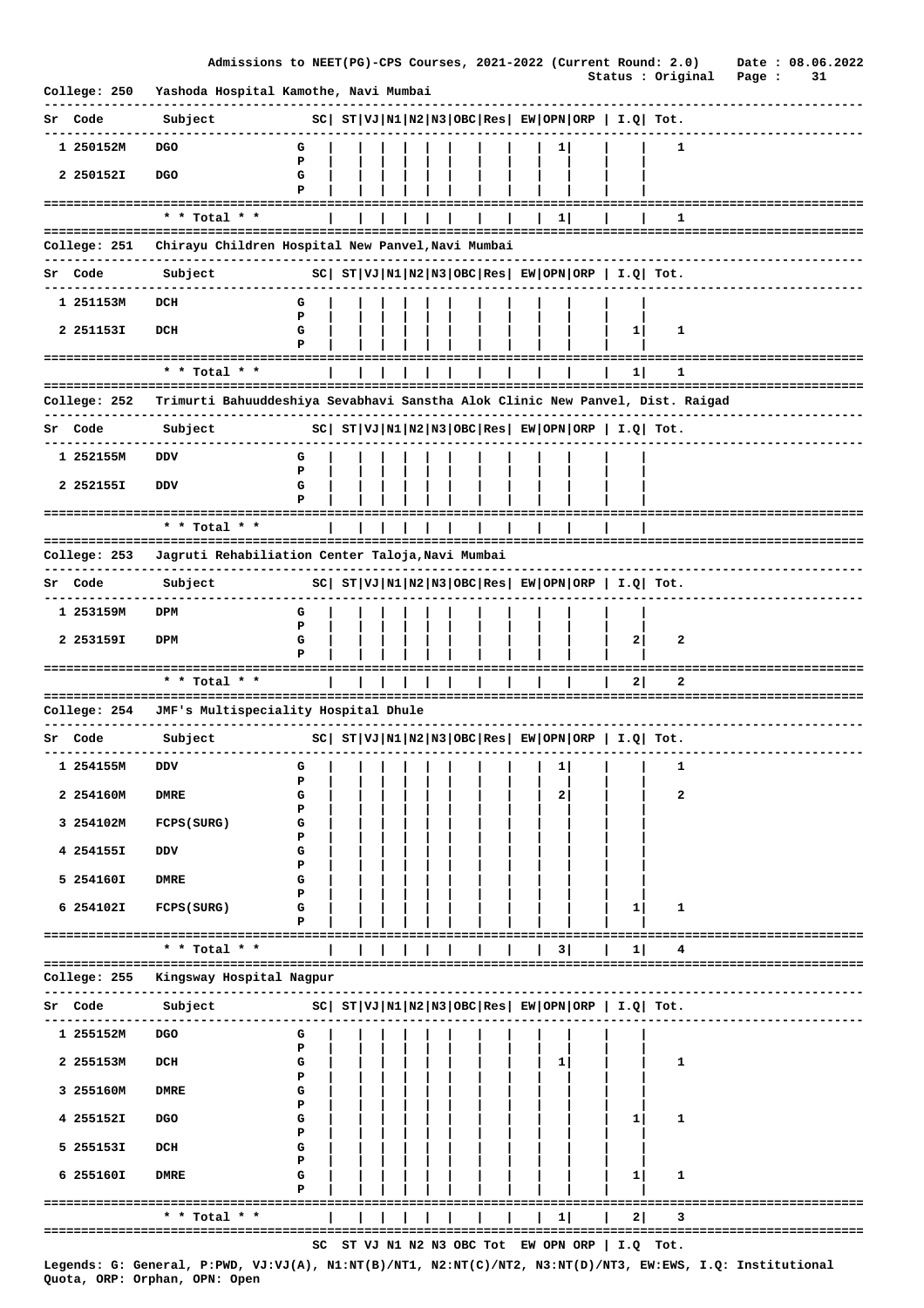|              | Admissions to NEET(PG)-CPS Courses, 2021-2022 (Current Round: 2.0)                     |             |  |  |  |  |              |          |                                                             | Date: 08.06.2022                   |
|--------------|----------------------------------------------------------------------------------------|-------------|--|--|--|--|--------------|----------|-------------------------------------------------------------|------------------------------------|
| College: 256 | Akshay Diagnostic Center Sangli                                                        |             |  |  |  |  |              |          | Status : Original Page :                                    | 32                                 |
| Sr Code      | Subject                                                                                |             |  |  |  |  |              |          | $ SC $ $ST VJ N1 N2 N3 OBC Res EW OPN ORP  I.Q  Tot.$       |                                    |
| 1 256160M    | <b>DMRE</b>                                                                            | G           |  |  |  |  |              |          |                                                             |                                    |
| 2 256160I    | <b>DMRE</b>                                                                            | P<br>G<br>Р |  |  |  |  |              | 1        | 1                                                           |                                    |
|              | * * Total * *                                                                          |             |  |  |  |  |              | 1        | 1                                                           |                                    |
| College: 257 | Safalya Nursing Home Nashik                                                            |             |  |  |  |  |              |          |                                                             |                                    |
| Sr Code      | Subject                                                                                |             |  |  |  |  |              |          | $ SC $ $ST VJ N1 N2 N3 OBC Res $ $EW OPN ORP$   $I.Q$ Tot.  |                                    |
|              |                                                                                        |             |  |  |  |  |              |          |                                                             |                                    |
| 1 257153M    | DCH                                                                                    | G<br>P      |  |  |  |  |              |          |                                                             |                                    |
| 2 257153I    | DCH                                                                                    | G<br>Р      |  |  |  |  |              |          |                                                             |                                    |
|              | ---------------------------------                                                      |             |  |  |  |  |              |          |                                                             |                                    |
|              | * * Total * *<br>===============================                                       |             |  |  |  |  |              |          |                                                             |                                    |
| College: 258 | Jain Social Federation's Anand Rishiji Hospital and Medical Research Centre Ahmednagar |             |  |  |  |  |              |          |                                                             |                                    |
| Sr Code      | Subject                                                                                |             |  |  |  |  |              |          | $SC  ST VJ N1 N2 N3 OBC Res  EW OPN ORP   I.Q  Tot.$        |                                    |
| 1 258156M    | DA                                                                                     | G           |  |  |  |  |              |          |                                                             |                                    |
| 2 258158M    | <b>DORTHO</b>                                                                          | Р<br>G      |  |  |  |  | $\mathbf{1}$ |          | 1                                                           |                                    |
| 3 258151M    | <b>DOMS</b>                                                                            | Р<br>G      |  |  |  |  |              |          |                                                             |                                    |
| 4 258158I    | <b>DORTHO</b>                                                                          | Р<br>G      |  |  |  |  |              | $1 \mid$ | 1                                                           |                                    |
| 5 258151I    | <b>DOMS</b>                                                                            | Р<br>G      |  |  |  |  |              | 1        | 1                                                           |                                    |
|              | -----------------------------------                                                    | P           |  |  |  |  |              |          |                                                             |                                    |
|              | * * Total * *                                                                          |             |  |  |  |  | 1            | 21       | з                                                           |                                    |
| College: 259 | Pawana Medical Foundation Maval, Dist-Pune                                             |             |  |  |  |  |              |          |                                                             |                                    |
| Sr Code      | .<br>Subject                                                                           |             |  |  |  |  |              |          | $ SC $ $ST VJ N1 N2 N3 OBC Res $ $EW OPN ORP $ $I.Q$ $Tot.$ |                                    |
| 1 259152M    | DGO                                                                                    | G           |  |  |  |  |              |          |                                                             |                                    |
| 2 259160M    |                                                                                        |             |  |  |  |  |              |          |                                                             |                                    |
|              | <b>DMRE</b>                                                                            | Р<br>G      |  |  |  |  |              |          |                                                             |                                    |
| 3 259156M    | DA                                                                                     | P<br>G      |  |  |  |  |              |          |                                                             |                                    |
|              |                                                                                        | P           |  |  |  |  |              |          |                                                             |                                    |
| 4 259156I    | DA                                                                                     | G<br>Р      |  |  |  |  |              | 1        | 1                                                           |                                    |
|              | * * Total * *                                                                          |             |  |  |  |  |              | 1        |                                                             |                                    |
| College: 260 | Panacea Hospital Yeola, Nashik                                                         |             |  |  |  |  |              |          |                                                             | ================================== |
|              |                                                                                        |             |  |  |  |  |              |          |                                                             |                                    |
| Code<br>Sr   | Subject                                                                                |             |  |  |  |  |              |          | $ SC $ $ST VJ N1 N2 N3 OBC Res  EW OPN ORP   I.Q  Tot.$     |                                    |
| 1 260152M    | <b>DGO</b>                                                                             | G<br>P      |  |  |  |  |              |          |                                                             |                                    |
| 2 260152I    | <b>DGO</b>                                                                             | G           |  |  |  |  |              | $1 \mid$ | 1                                                           |                                    |
|              | =======================<br>* * Total * *                                               |             |  |  |  |  |              | 11       | 1                                                           |                                    |
|              | =====================                                                                  |             |  |  |  |  |              |          |                                                             |                                    |
| College: 261 | SSP Care Advanced Pediatric Pvt. Ltd Nanded                                            |             |  |  |  |  |              |          |                                                             |                                    |
| Code<br>Sr   | Subject                                                                                |             |  |  |  |  |              |          | $ SC $ $ST VJ N1 N2 N3 OBC Res $ $EW OPN ORP $ $I.Q$ $Tot.$ |                                    |
| 1 261153M    | DCH                                                                                    | G           |  |  |  |  | 1.           |          | 1                                                           |                                    |
| 2 261153I    | DCH                                                                                    | P<br>G      |  |  |  |  |              |          |                                                             |                                    |
|              | ===================                                                                    | Р           |  |  |  |  |              |          |                                                             |                                    |
|              | * * Total * *<br>================                                                      |             |  |  |  |  | $\mathbf{1}$ |          |                                                             |                                    |